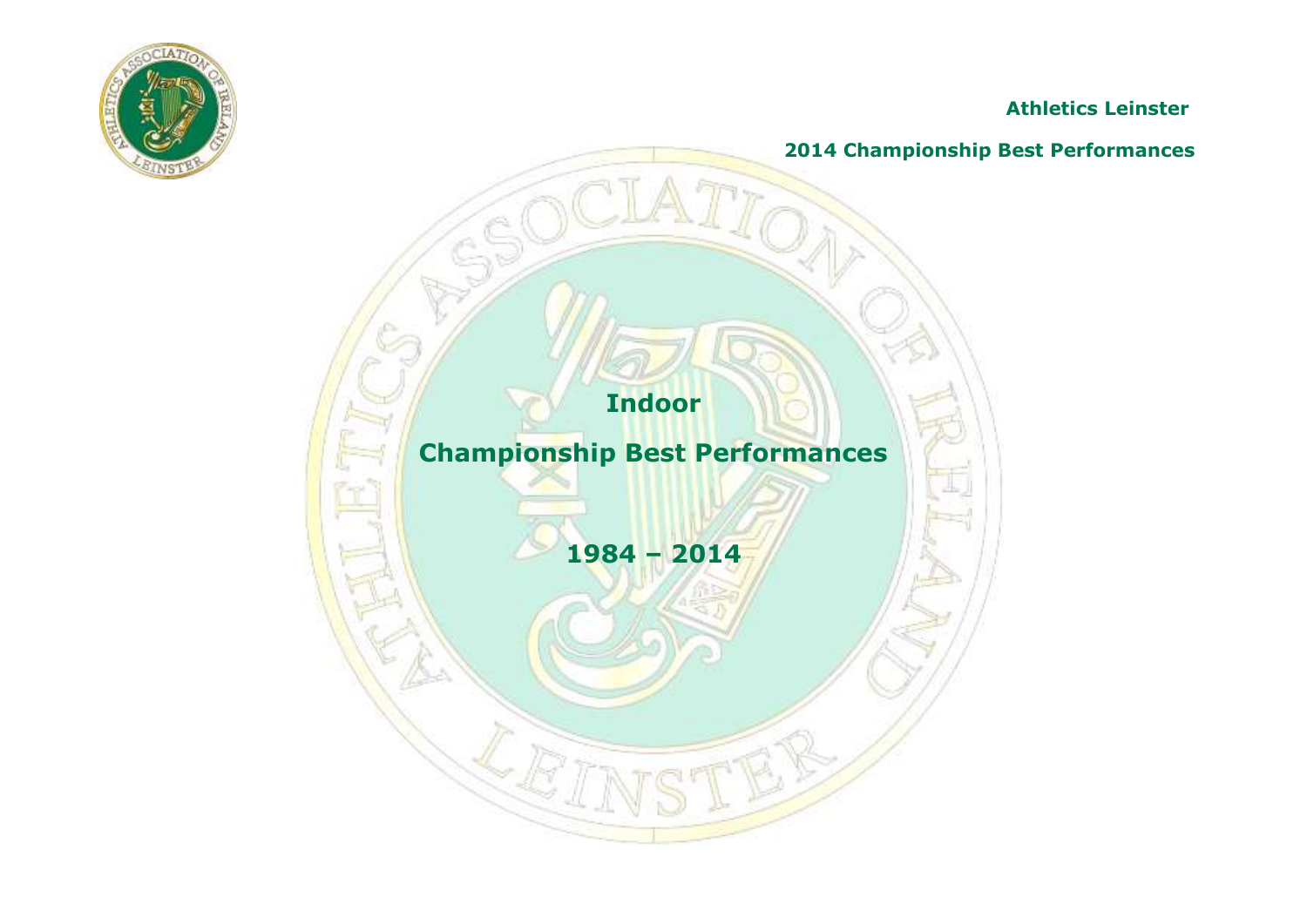| Age      | <b>Event</b>            | Year | <b>Name</b>             | <b>Club</b>               | <b>CBP</b> |
|----------|-------------------------|------|-------------------------|---------------------------|------------|
|          | 600m                    | 2006 | <b>Shane Fitzsimons</b> | <b>Mullingar Harriers</b> | 1.45.96    |
|          | 60 <sub>m</sub>         | 2014 | Runo Ayavaro            | <b>Newbridge</b>          | 8.50       |
|          | 60 <sub>m</sub>         | 2005 | Jordan Conroy           | <b>Tullamore Harriers</b> | 8.54       |
| U12 Boys | 60m Hurdles             | 2010 | Sam O'Neill             | Menapians                 | 10.30      |
|          | High Jump               | 2000 | Eoin Hannon             | Ballyskenach              | 1.46       |
|          | Long Jump               | 2000 | Joey Dolan              | Na Fianna                 | 4.60       |
|          | Relay 4x100             | 2010 |                         | Menapians                 | 58.61      |
|          | <b>Shot Putt</b>        | 2008 | <b>Conor Mulligan</b>   | <b>Tullamore Harriers</b> | 9.42       |
|          | 600m                    | 2014 | <b>Michael Lawlor</b>   | <b>Naas</b>               | 1.40.99    |
|          | 600m                    | 2007 | <b>Shane Fitzsimons</b> | <b>Mullingar Harriers</b> | 1.43.90    |
|          | 60 <sub>m</sub>         | 2014 | <b>Matthew Buckley</b>  | Ratoath Ms.               | 7.94       |
|          | 60 <sub>m</sub>         | 2013 | <b>Torig Adegoke</b>    | St. L. O'Toole            | 8.31       |
|          | 60 <sub>m</sub>         | 2001 | <b>Eoin Hannon</b>      | <b>Ballyskenach</b>       | 8.34       |
| U13 Boys | 60 <sub>m</sub> Hurdles | 2013 | <b>Torig Adegoke</b>    | St. L. O'Toole            | 9.56       |
|          | 60m Hurdles             | 2011 | Sam O'Neill             | <b>Menapians</b>          | 9.75       |
|          | High Jump               | 2012 | Ciaran Horgan           | Bohermeen                 | 1.44       |
|          | Long Jump               | 2011 | David McDonald          | <b>Menapians</b>          | 4.84       |
|          | Relay 4x100             | 2014 |                         | Edenderry                 | 55.81      |
|          | Relay 4x100             | 2011 |                         | <b>Menapians</b>          | 55.86      |
|          | <b>Shot Putt</b>        | 2009 | <b>Connor Mulligan</b>  | <b>Tullamore Harriers</b> | 11.39      |
|          | 1000m Walk              | 1998 | P.J. O'Keeffe           | K.C.H                     | 5.03.80    |
|          | 60 <sub>m</sub>         | 2013 | David Murphy            | Gowran                    | 7.77       |
|          | 60 <sub>m</sub>         | 1998 | Paul Murphy             | Kilmore                   | 7.90       |
|          | 60m Hurdles             | 2007 | Jordan Conroy           | <b>Tullamore Harriers</b> | 9.26       |
| U14 Boys | 800m                    | 1997 | <b>Colin Bennett</b>    | <b>Mullingar Harriers</b> | 2.07.70    |
|          | High Jump               | 2009 | <b>Mark Rogers</b>      | St. Peter's               | 1.58       |
|          | Long Jump               | 2012 | David McDonald          | Menapians                 | 5.46       |
|          | Relay 4x200             | 2014 |                         | St. Joseph's              | 1.50.40    |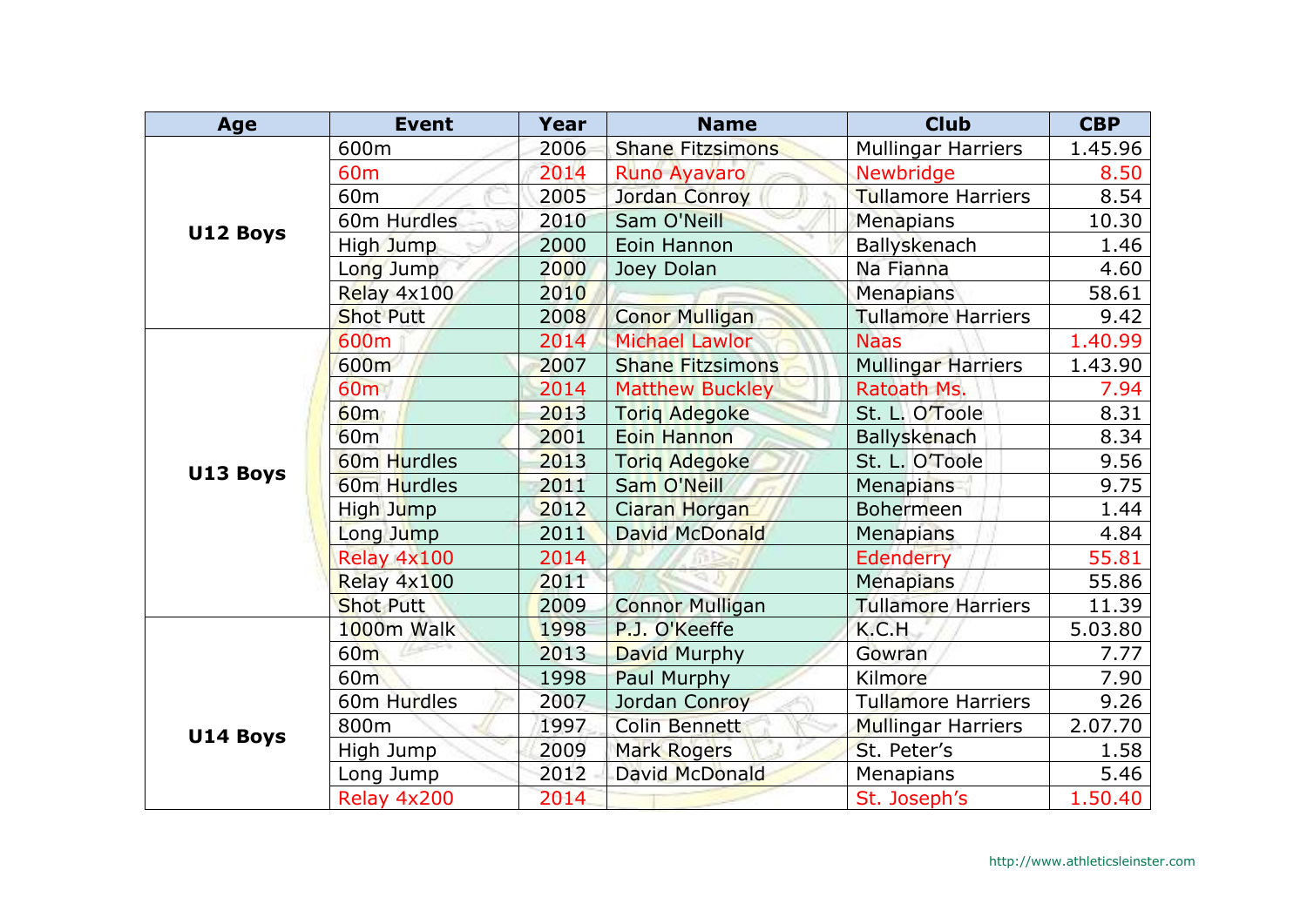|          | Relay 4x200             | 2013 |                           | Menapians                 | 1.51.56 |
|----------|-------------------------|------|---------------------------|---------------------------|---------|
|          | Relay 4x200             | 2002 |                           | K.C.H                     | 1.52.72 |
|          | <b>Shot Putt</b>        | 2013 | <b>Padraig Hore</b>       | Taghmon                   | 13.23   |
|          | Shot Putt               | 2004 | <b>Kevin Grace</b>        | D.M.P                     | 13.20   |
|          | 1000m Walk              | 1999 | P.J O'Keefe               | K.C.H                     | 4.03.50 |
|          | 60m                     | 1998 | Darragh Graham            | <b>Inbhear Dee</b>        | 7.20    |
|          | 60m Hurdles             | 2013 | David McDonald            | <b>Menapians</b>          | 9.17    |
|          | 60 <sub>m</sub> Hurdles | 2010 | <b>Paddy Deveraux</b>     | <b>Bree</b>               | 9.20    |
|          | 800m                    | 2009 | <b>Shane Fitzsimons</b>   | <b>Mullingar Harriers</b> | 2.06.50 |
|          | High Jump               | 1995 | Derek O'Brien             | St. L. O'Toole            | 1.76    |
| U15 Boys | Long Jump               | 2013 | <b>David McDonald</b>     | <b>Menapians</b>          | 5.79    |
|          | Long Jump               | 1999 | <b>Paul Murphy</b>        | Kilmore                   | 5.48    |
|          | Pole Vault              | 2014 | Dach Murray               | St. L. O'Toole            | 2.00    |
|          | Relay 4x200             | 2014 |                           | St. L. O'Toole            | 1.45.06 |
|          | Relay 4x200             | 2013 |                           | <b>Menapians</b>          | 1.45.35 |
|          | Relay 4x200             | 2009 |                           | St. L. O'Toole            | 1.46.39 |
|          | <b>Shot Putt</b>        | 2001 | Paul Murphy               | Kilmore                   | 13.20   |
|          | 1500m                   | 2014 | <b>Kevin McGrath</b>      | <b>Bohermeen</b>          | 4.11.29 |
| U16 Boys | 1500m                   | 1998 | <b>Martin Fagan</b>       | <b>Mullingar Harriers</b> | 4.15.30 |
|          | 1500m Walk              | 2002 | <b>Christopher Dalton</b> | Hacketstown               | 7.08.00 |
|          | 200 <sub>m</sub>        | 2014 | <b>David McDonald</b>     | <b>Menapians</b>          | 23.33   |
|          | 200m                    | 2010 | <b>Marcus Lawler</b>      | St. L. O'Toole            | 23.46   |
|          | 60 <sub>m</sub>         | 1999 | Darragh Graham            | <b>Inbhear Dee</b>        | 7.20    |
|          | <b>60m Hurdles</b>      | 2014 | <b>Sam O'Neill</b>        | <b>Menapians</b>          | 8.80    |
|          | 60m Hurdles             | 2006 | <b>Fergus Hannon</b>      | <b>Tullamore Harriers</b> | 8.96    |
|          | 800m                    | 2010 | <b>Shane Fitzsimons</b>   | <b>Mullingar Harriers</b> | 1.58.50 |
|          | High Jump               | 2011 | <b>Adam Murphy</b>        | St. L. O'Toole            | 1.80    |
|          | Long Jump               | 2004 | Eoin Hannon               | <b>Tullamore Harriers</b> | 6.04    |
|          | Pole Vault              | 2014 | Donal English-Hayden      | <b>Ballon Ratoath</b>     | 2.30    |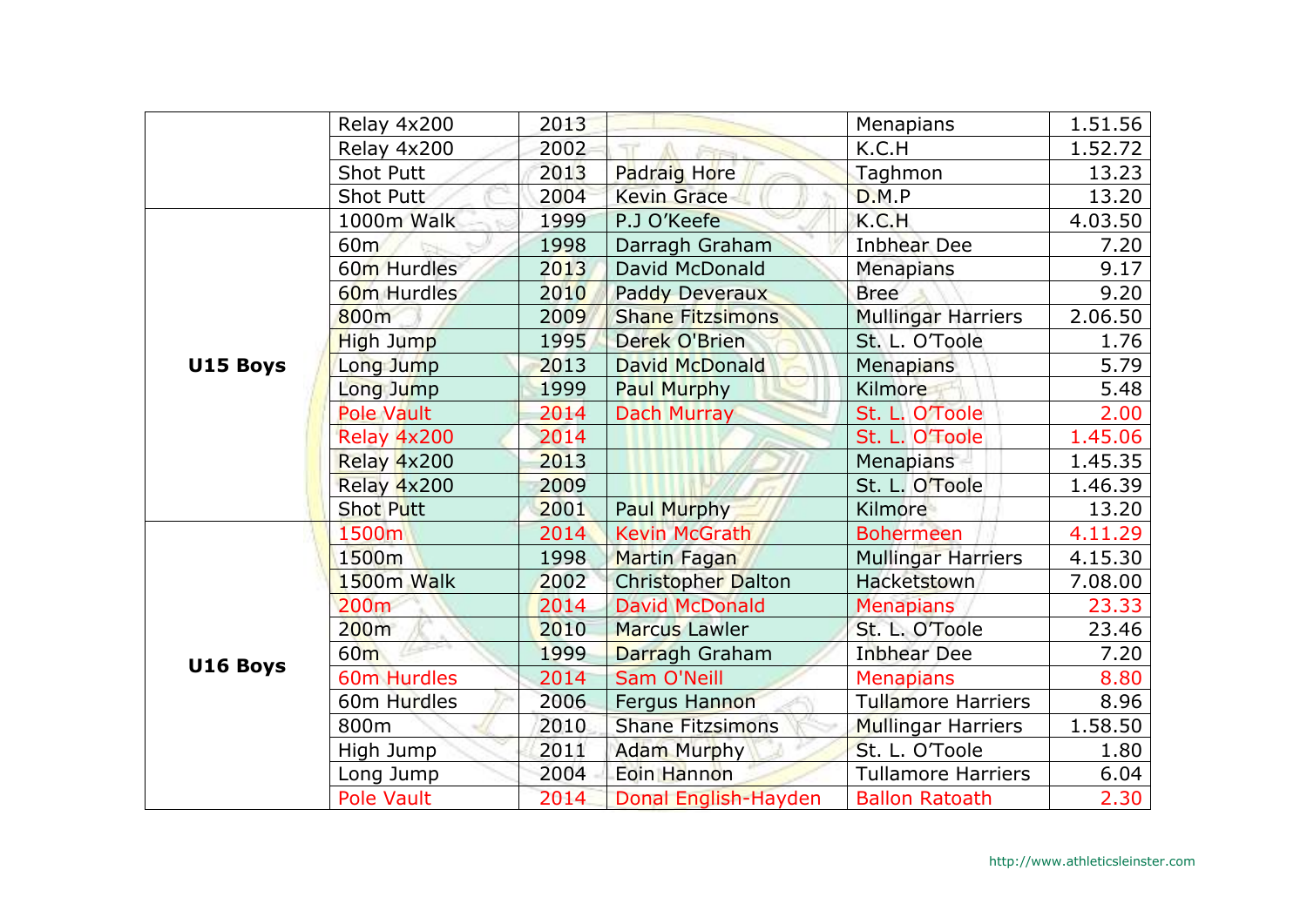|          | Relay 4x200       | 2014 |                         | Dunshaughlin              | 1.38.25 |
|----------|-------------------|------|-------------------------|---------------------------|---------|
|          | Relay 4x200       | 2013 |                         | Menapians                 | 1.41.51 |
|          | Relay 4x200       | 2001 |                         | K.C.H                     | 1.42.36 |
|          | Shot Putt         | 2001 | <b>Brendan Callanan</b> | St. L. O'Toole            | 14.96   |
|          | 1500m             | 2001 | <b>Mark Christie</b>    | <b>Mullingar Harriers</b> | 4.13.26 |
|          | 1500m Walk        | 2006 | Padraig Lennon          | Gowran                    | 7.17.41 |
|          | 200 <sub>m</sub>  | 2011 | Marcus Lawler           | St. L. O'Toole            | 23.05   |
|          | 60m               | 2014 | <b>Ryan Murray</b>      | <b>Bree</b>               | 7.21    |
|          | 60 <sub>m</sub>   | 2011 | <b>Marcus Lawler</b>    | St. L. O'Toole            | 7.26    |
|          | 60m Hurdles       | 1994 | Luke Maloney            | Thomastown                | 8.50    |
|          | 800m              | 2014 | <b>Conall Hayes</b>     | Le Cheile                 | 2.01.84 |
| U17 Boys | 800m              | 1993 | James Nolan             | Ferbane                   | 2.03.20 |
|          | High Jump         | 1999 | <b>Adrian O'Dwyer</b>   | K.C.H                     | 1.90    |
|          | Long Jump         | 2005 | <b>Eoin Hannon</b>      | <b>Tullamore Harriers</b> | 6.36    |
|          | <b>Pole Vault</b> | 2014 | <b>Adam Duggan</b>      | St. L. O'Toole            | 2.40    |
|          | Relay 4x200       | 2013 |                         | K.C.H                     | 1.36.20 |
|          | Relay 4x200       | 1997 |                         | Celbridge                 | 1.39.90 |
|          | <b>Shot Putt</b>  | 2013 | Eoin Sheridan           | N. Westmeath              | 14.80   |
|          | <b>Shot Putt</b>  | 2002 | <b>Brendan Callanan</b> | St. L. O'Toole            | 14.69   |
|          | 1500m             | 2014 | <b>Garry Campbell</b>   | Dunleer                   | 4.06.30 |
|          | 1500m             | 2006 | <b>Conor Murphy</b>     | <b>Naas</b>               | 4.16.86 |
|          | 1500m             | 1995 | <b>Pearse Hickey</b>    | U/A                       | 4.16.90 |
|          | 1500m Walk        | 2004 | <b>Michael Doyle</b>    | Cushinstown               | 6.35.88 |
|          | 200m              | 2014 | <b>Mervyn Harris</b>    | <b>Mullingar Harriers</b> | 22.45   |
| U18 Boys | 200 <sub>m</sub>  | 2013 | Dean Power              | <b>Tullamore Harriers</b> | 22.71   |
|          | 200m              | 2011 | <b>Tony Stafford</b>    | Menapians                 | 23.42   |
|          | 400m              | 2014 | <b>Mervyn Harris</b>    | <b>Mullingar Harriers</b> | 51.06   |
|          | 400m              | 1994 | James Nolan             | Ferbane                   | 51.10   |
|          | 60 <sub>m</sub>   | 1998 | <b>Richard Reville</b>  | D.M.P                     | 7.00    |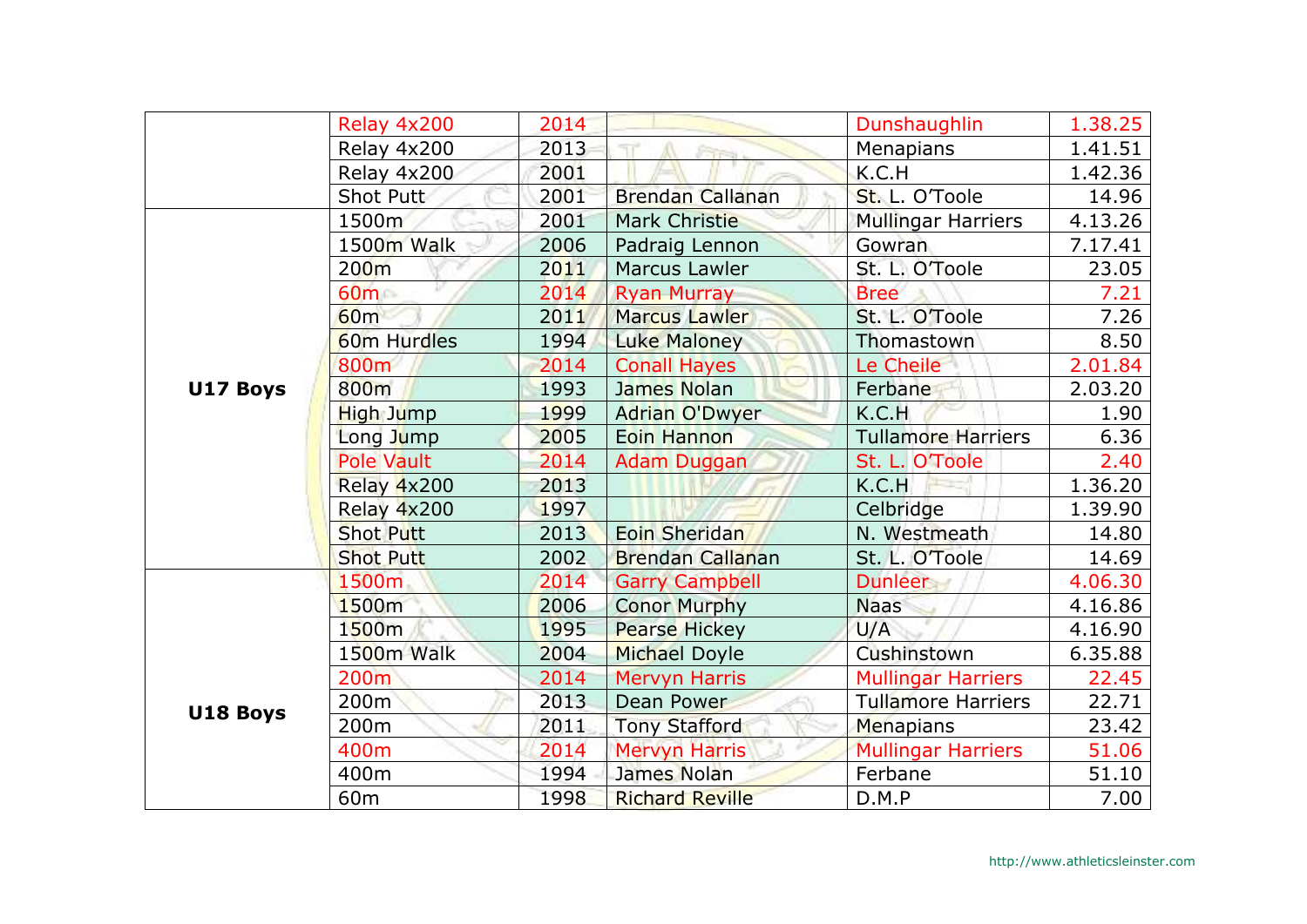|          | 60m Hurdles        | 2008 | <b>Fergus Hannon</b>    | <b>Tullamore Harriers</b> | 8.33    |
|----------|--------------------|------|-------------------------|---------------------------|---------|
|          | 800m               | 2014 | <b>Garry Campbell</b>   | <b>Dunleer</b>            | 1.54.86 |
|          | 800m               | 2013 | <b>Harry Purcell</b>    | Trim                      | 1.57.03 |
|          | 800m               | 2012 | Daniel Lawler           | St. L. O'Toole            | 1.58.28 |
|          | High Jump          | 2000 | <b>Adrian O'Dwyer</b>   | K.C.H                     | 2.05    |
|          | Long Jump          | 2003 | <b>Stephen Darcy</b>    | St. L. O'Toole            | 6.62    |
|          | Relay 4x200        | 2014 |                         | <b>Mullingar Harriers</b> | 1.35.08 |
|          | Relay 4x200        | 1993 |                         | <b>Mullingar Harriers</b> | 1.37.70 |
|          | <b>Shot Putt</b>   | 2003 | <b>Brendan Callanan</b> | St. L. O'Toole            | 15.56   |
|          | <b>Triple Jump</b> | 2014 | <b>Shane Joyce</b>      | Cushinstown               | 13.22   |
|          | Triple Jump        | 2008 | <b>Francis Egan</b>     | St. Abban's               | 13.14   |
|          | 1500m              | 1996 | <b>Pearse Hickey</b>    | Celbridge                 | 4.04.30 |
|          | 1500m Walk         | 1998 | David Kidd              | St. L. O'Toole            | 6.07.00 |
|          | 200m               | 2013 | <b>Marcus Lawler</b>    | St. L. O'Toole            | 21.80   |
|          | 200m               | 2003 | <b>Paul Gill</b>        | Carbury –                 | 22.60   |
|          | 400m               | 2001 | David McCarthy          | Celbridge                 | 50.80   |
|          | 60m                | 2013 | Marcus Lawler           | St. L. O'Toole            | 6.92    |
|          | 60 <sub>m</sub>    | 1996 | <b>Simon Kehoe</b>      | Enniscorthy               | 7.00    |
| U19 Boys | 60m Hurdles        | 1997 | <b>Colin Byrne</b>      | St. Abban's               | 8.30    |
|          | 800 <sub>m</sub>   | 2013 | Daniel Lawler           | St. L. O'Toole            | 1.56.38 |
|          | 800m               | 2000 | David Campbell          | Leixlip                   | 1.57.02 |
|          | High Jump          | 2008 | Kouroshi Foroughi       | Star of the Sea           | 2.10    |
|          | Long Jump          | 2012 | <b>Tony Stafford</b>    | <b>Menapians</b>          | 6.75    |
|          | Relay 4x200        | 2001 |                         | Celbridge                 | 1.36.32 |
|          | Shot Putt          | 1996 | Killian Smyth           | Fr. Murphy's              | 14.44   |
|          | Triple Jump        | 2009 | Francis Egan            | St. Abban's               | 13.55   |
|          | 1500m              | 2008 | Joe Breen               | S.B.R                     | 4.10.39 |
|          | 200m               | 2013 | Dean Power              | <b>Tullamore Harriers</b> | 22.35   |
|          | 200m               | 2009 | <b>Alan Whelan</b>      | North Laois               | 23.00   |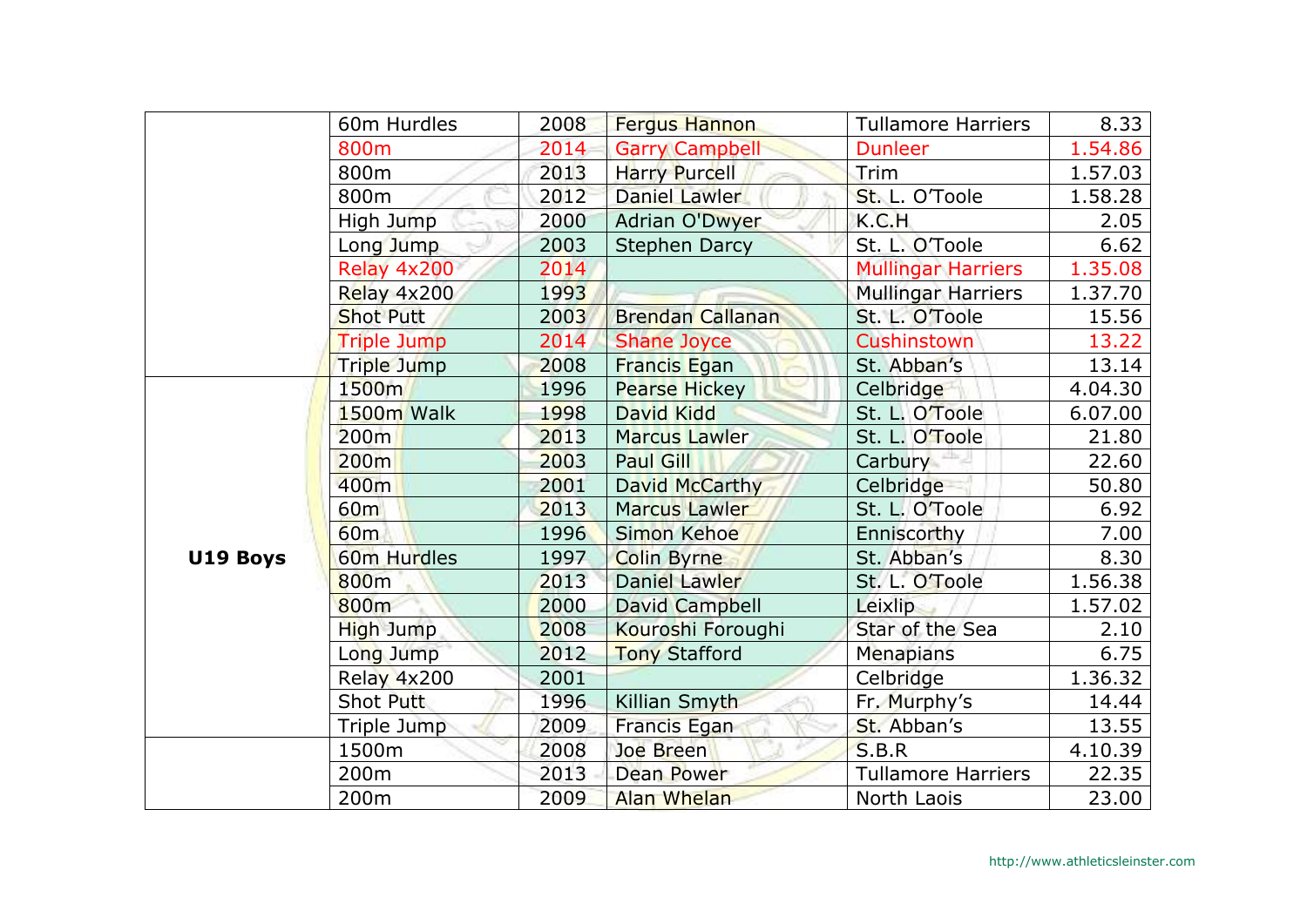|                   | 200 <sub>m</sub>        | 1995 | <b>Kevin Cogley</b>     | D.M.P                     | 23.00    |
|-------------------|-------------------------|------|-------------------------|---------------------------|----------|
|                   | 3000m                   | 1998 | <b>Tommy Evans</b>      | Gowran                    | 9.05.40  |
|                   | 3000m Walk              | 2013 | Nathan Murphy           | St. Coca's                | 15.53.70 |
|                   | 35lb Weight             | 2013 | James Mulligan          | <b>Tullamore Harriers</b> | 8.74     |
|                   | 35lb Weight             | 2012 | Michael Kenny           | <b>Tullamore Harriers</b> | 7.87     |
|                   | 400m                    | 2013 | Eamonn Wallace          | Ratoath Ms.               | 49.91    |
|                   | 400m                    | 2009 | Alan Whelan             | North Laois               | 51.56    |
| <b>Junior Men</b> | 60m                     | 1999 | Gordon Kennedy          | <b>Tullamore Harriers</b> | 6.90     |
|                   | 60 <sub>m</sub> Hurdles | 2013 | <b>Eoin Power</b>       | St. Joseph's              | 8.59     |
|                   | <b>60m Hurdles</b>      | 2012 | <b>Eoin Power</b>       | St. Joseph's              | 8.68     |
|                   | 800m                    | 2012 | <b>Shane Fitzsimons</b> | <b>Mullingar Harriers</b> | 1.54.14  |
|                   | <b>High Jump</b>        | 2014 | Jamie Murtagh           | St. Andrew's              | 1.70     |
|                   | High Jump               | 2009 | <b>Barry Pender</b>     | St. Abban's               | 2.10     |
|                   | Long Jump               | 2012 | <b>Tony Stafford</b>    | Menapians                 | 6.90     |
|                   | <b>Pole Vault</b>       | 2014 | <b>Brian Flynn</b>      | allar.<br>$\mathcal{G}$   | 3.60     |
|                   | Pole Vault              | 2012 | <b>Lee Curley</b>       | $\Gamma$                  | 3.60     |
|                   | <b>Pole Vault</b>       | 2011 | James Delaney           | St. Abban's               | 3.60     |
|                   | Relay 4x200             | 2009 |                         | St. Abban's               | 1.36.99  |
|                   | <b>Shot Putt</b>        | 2013 | <b>Paul Collins</b>     | N. Westmeath              | 15.55    |
|                   | <b>Shot Putt</b>        | 2010 | Eanna O'Cathain         | (G)                       | 13.14    |
|                   | <b>Shot Putt</b>        | 2005 | <b>Justin Collins</b>   | <b>Mullingar Harriers</b> | 12.88    |
|                   | Triple Jump             | 2009 | <b>Francis Egan</b>     | St. Abban's               | 13.55    |
|                   | 1500m                   | 2013 | <b>Paul Fleming</b>     | Rathfarnham               | 4.16.77  |
|                   | 1500m                   | 2011 | Paul Fleming            | Rathfarnham               | 4.22.96  |
|                   | 200 <sub>m</sub>        | 2013 | <b>Peter Doherty</b>    | Ratoath Ms.               | 24.64    |
|                   | 200 <sub>m</sub>        | 2011 | Colm Keogh              | Ratoath Ms.               | 24.70    |
|                   | 3000m                   | 2013 | <b>Karl Fitzmaurice</b> | <b>Crusaders</b>          | 9.41.45  |
|                   | 3000m                   | 2011 | <b>Fred Kirwan</b>      | <b>Donore Harriers</b>    | 10.06.20 |
|                   | 400m                    | 2009 | <b>Gerard Hensey</b>    | <b>Tullamore Harriers</b> | 56.64    |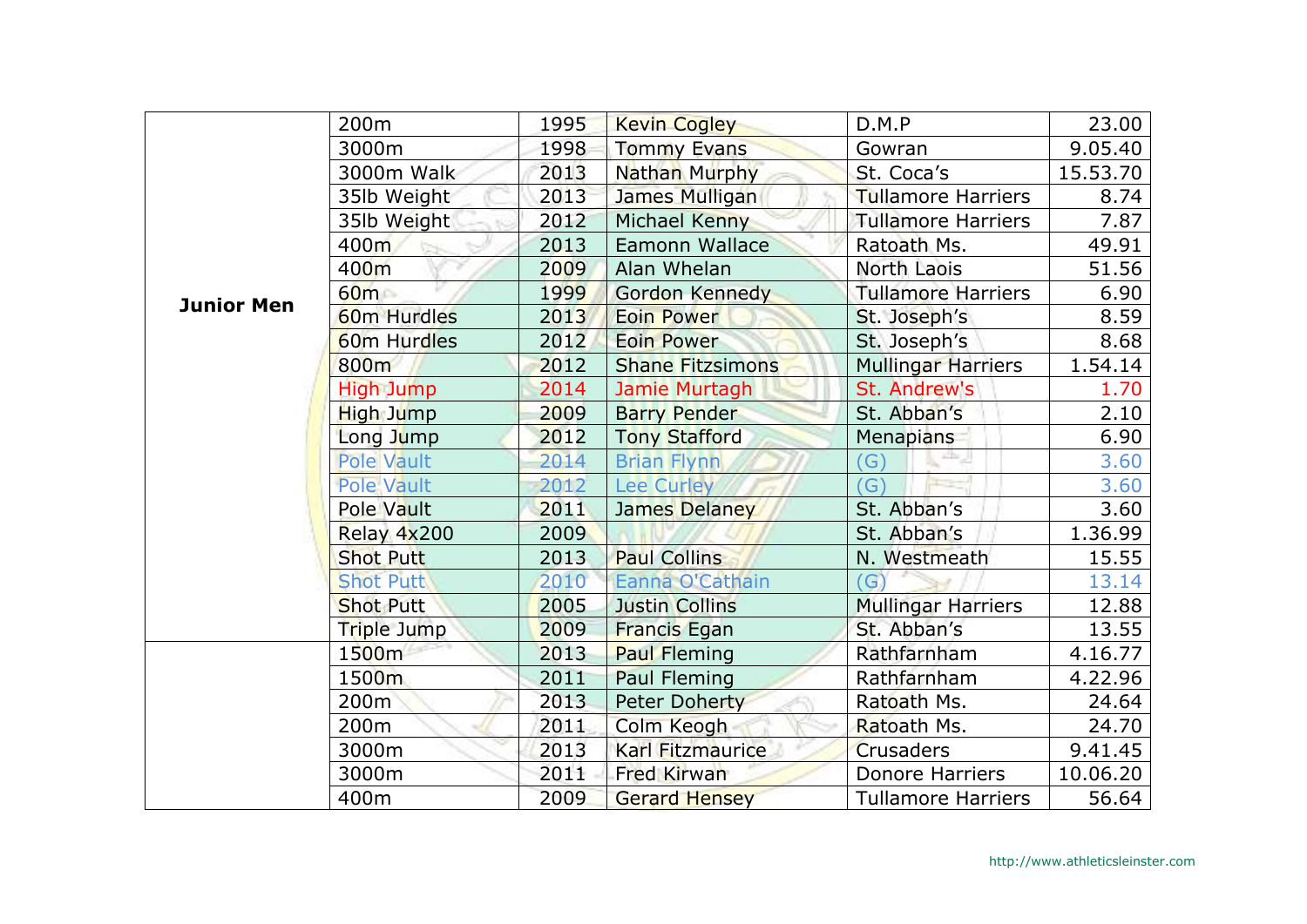|         | 56lb Weight      | 2012 | <b>Oisin Hoey</b>         | North Laois               | 6.69     |
|---------|------------------|------|---------------------------|---------------------------|----------|
| Men M35 | 60 <sub>m</sub>  | 2010 | John Corr                 | $\mathcal{G}$             | 7.46     |
|         | 60 <sub>m</sub>  | 2009 | <b>Gerard Hensey</b>      | <b>Tullamore Harriers</b> | 7.54     |
|         | 60m Hurdles      | 2011 | <b>Colin Mc Hugh</b>      | Drogheda & D.             | 9.56     |
|         | 800m             | 2012 | <b>Paul Fleming</b>       | Rathfarnham               | 2.03.79  |
|         | High Jump        | 2013 | <b>Patrick Curran</b>     | Tallaght                  | 1.60     |
|         | High Jump        | 2011 | Eamonn O'Brien            | U.C.D                     | 1.60     |
|         | High Jump        | 2000 |                           |                           | 1.65     |
|         | Long Jump        | 2012 | <b>Jonathan McCabe</b>    | Drogheda & D.             | 5.74     |
|         | Relay 4x200      | 2009 |                           | Gowran                    | 2.09.94  |
|         | <b>Shot Putt</b> | 2008 | <b>Joe Kelly</b>          | <b>Brow Rangers</b>       | 11.76    |
|         | 1500m            | 1996 | <b>Pat Corcoran</b>       | Tinyrland                 | 4.15.00  |
|         | 1500m Walk       | 2001 | John Lennon               | Gowran                    | 7.19.30  |
|         | 200m             | 2013 | <b>Graham Flynn</b>       | <b>Crusaders</b>          | 24.52    |
|         | 200 <sub>m</sub> | 2013 | Jame Corr                 | atte J<br>$\mathcal{G}$   | 24.26    |
|         | 200m             | 2000 |                           |                           | 25.00    |
|         | 3000m            | 2005 | <b>Pat Malone</b>         | Newbridge                 | 9.13.10  |
|         | 3000m Walk       | 2009 | Michael O'Keeffe          | Thomastown                | 17.04.60 |
|         | 400m             | 2001 | <b>Bill Doherty</b>       | St. Joseph's              | 55.02    |
| Men M40 | 56lb Weight      | 2009 | <b>Seamus Fitzpatrick</b> | North Laois               | 7.42     |
|         | <b>60m</b>       | 2010 | <b>Gerard Hensey</b>      | <b>Tullamore Harriers</b> | 7.45     |
|         | 800m             | 2013 | <b>Des Feeney</b>         | $\mathsf{(G)}$            | 2.07.15  |
|         | 800m             | 2000 |                           |                           | 2.06.90  |
|         | <b>High Jump</b> | 2014 | <b>Kevin Byrne</b>        | D.S.D                     | 1.65     |
|         | High Jump        | 2013 | Kevin Byrne               | D.S.D                     | 1.65     |
|         | High Jump        | 2012 | <b>Kevin Byrne</b>        | D.S.D                     | 1.65     |
|         | Long Jump        | 2009 | <b>George Wyatt</b>       | D.S.D                     | 5.37     |
|         | Pole Vault       | 2014 | <b>Kevin Byrne</b>        | D.S.D                     | 2.80     |
|         | Pole Vault       | 2013 | <b>Kevin Byrne</b>        | D.S.D                     | 2.60     |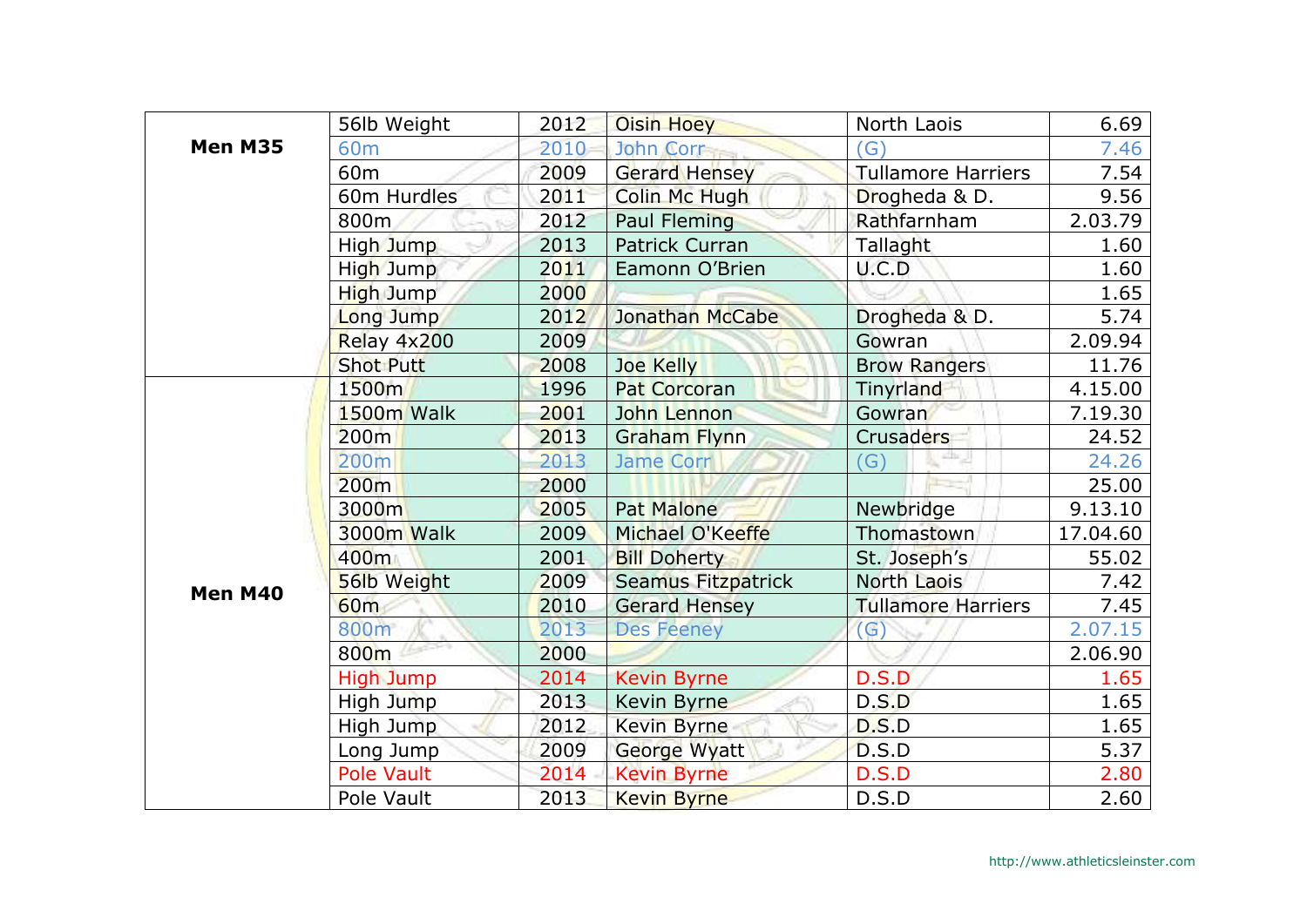|         | <b>Shot Putt</b>   | 2009 | <b>Kieron Stout</b>       | Celbridge                 | 12.41    |
|---------|--------------------|------|---------------------------|---------------------------|----------|
|         | Triple Jump        | 2009 | George Wyatt              | D.S.D                     | 11.07    |
|         | 1500m              | 2010 | Owen McLoughlin           | Rathfarnham               | 4.41.58  |
|         | 200m               | 2002 | <b>Kevin Carey</b>        | <b>Crusaders</b>          | 25.30    |
|         | 3000m              | 2013 | <b>Paul Cowhie</b>        | <b>Civil Service</b>      | 9.33.32  |
|         | 3000m              | 2012 | John Baldwin              | <b>Kilcoole</b>           | 10.24.18 |
|         | 3000m Walk         | 2009 | Pat Murphy                | (G)                       | 13.40.10 |
|         | 3000m Walk         | 2009 | <b>Derek McConnon</b>     | Rathfarnham               | 16.05.30 |
|         | 400m               | 2004 | <b>Kevin Carey</b>        | Navan                     | 57.20    |
|         | 56lb Weight        | 2010 | <b>Seamus Fitzpatrick</b> | North Laois               | 8.04     |
|         | 60 <sub>m</sub>    | 2005 | <b>Greg Duggan</b>        | <b>Mullingar Harriers</b> | 7.90     |
| Men M45 | 60m Hurdles        | 2008 | <b>Pat Power</b>          | St. Joseph's              | 12.28    |
|         | 800m               | 2013 | <b>Robert Maher</b>       | Drogheda & D.             | 2.09.09  |
|         | 800m               | 2005 | <b>Bill Doherty</b>       | St. Joseph's              | 2.10.10  |
|         | <b>High Jump</b>   | 2014 | <b>Mel Hilliard</b>       | Metro/St. Brigid's        | 1.50     |
|         | High Jump          | 2010 | John Territt              | St. Abban's               | 1.50     |
|         | Long Jump          | 2007 | <b>Patrick Mahon</b>      | Gowran                    | 5.33     |
|         | <b>Pole Vault</b>  | 2014 | <b>Michael Konieczny</b>  | <b>Raheny Shamrocks</b>   | 3.26     |
|         | <b>Shot Putt</b>   | 2010 | Seamus Fitzpatrick        | North Laois               | 12.57    |
|         | Triple Jump        | 2013 | George Wyatt              | D.S.D                     | 10.81    |
|         | <b>Triple Jump</b> | 2008 | <b>Ciaran Tobin</b>       | Trim                      | 9.24     |
|         | 1500m              | 2012 | Tom O'Connor              | <b>Liffey Valley</b>      | 4.31.7h  |
|         | 200 <sub>m</sub>   | 2003 | <b>Tom Clinton</b>        | Navan                     | 25.64    |
|         | 3000m              | 2013 | Parrick O'Grady           | Drogheda & D.             | 9.46.66  |
|         | 3000m              | 2011 | Joe Healy                 | D.S.D                     | 10.08.00 |
|         | <b>3000m Walk</b>  | 2011 | Pat Murphy                | (G)                       | 13.54.30 |
|         | 3000m Walk         | 2011 | <b>Martin McDonald</b>    | North Laois               | 16.32.50 |
|         | 35lb Weight        | 2013 | John Territt              | St. Abban's               | 6.99     |
|         | 35lb Weight        | 2012 | John Territt              | St. Abban's               | 6.33     |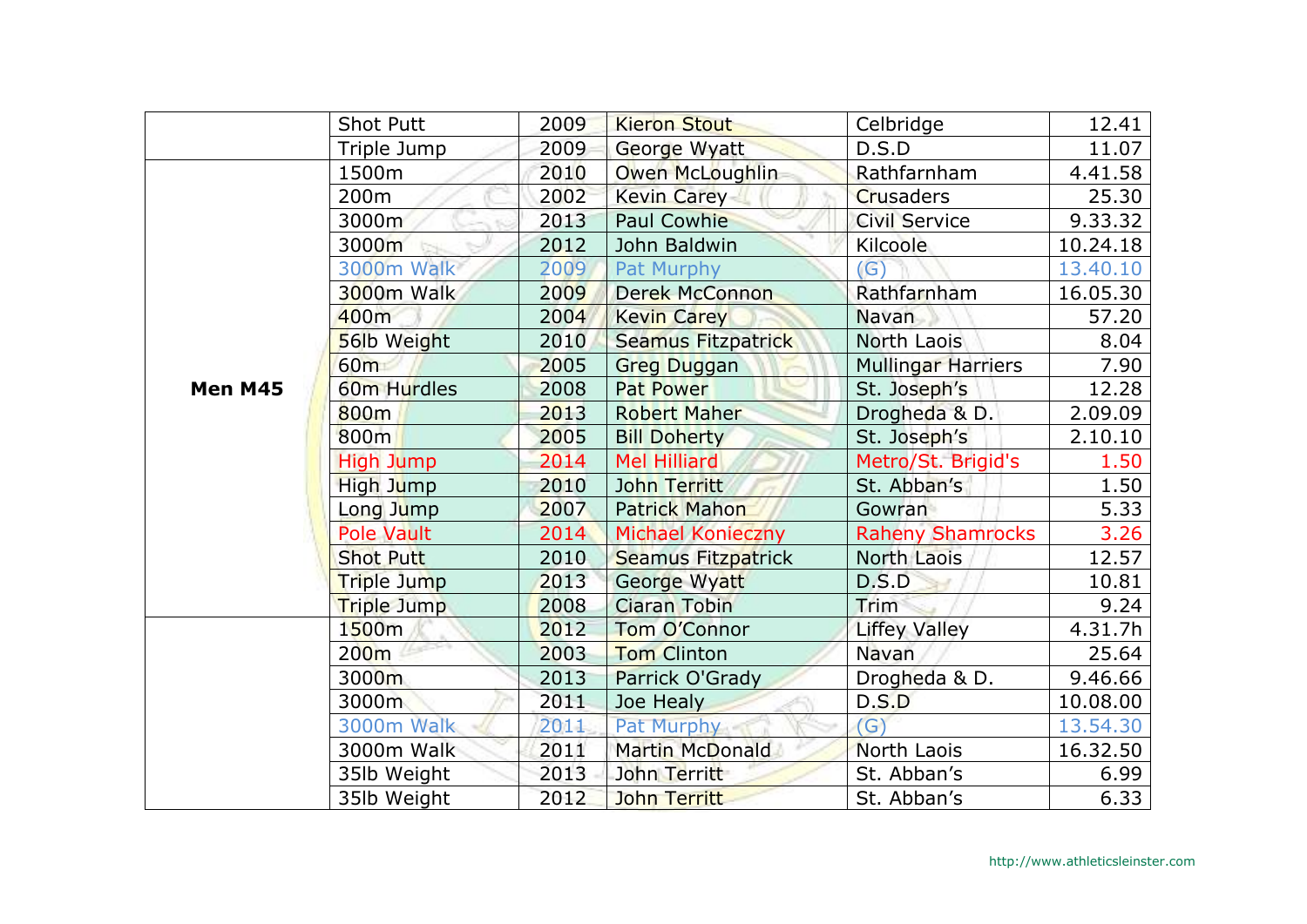|                | 400m                    | 2013 | <b>John McCarrick</b>    | D.S.D                     | 60.99    |
|----------------|-------------------------|------|--------------------------|---------------------------|----------|
| <b>Men M50</b> | 400m                    | 2009 | Loughlin Campion         | Civil Service             | 65.18    |
|                | 60 <sub>m</sub>         | 2013 | Shane Sheridan           | D.S.D                     | 8.03     |
|                | 60 <sub>m</sub>         | 2010 | Pat Power                | St. Joseph's              | 8.16     |
|                | 60 <sub>m</sub>         | 2008 | <b>Brendan Moran</b>     | (G)                       | 7.95     |
|                | 60m Hurdles             | 2013 | Joe Davis                | D.S.D                     | 11.02    |
|                | 800m                    | 2013 | Danny Skeffington        | Drogheda & D.             | 2.16.10  |
|                | 800m                    | 2009 | <b>Martin McDonald</b>   | North Laois               | 2.19.94  |
|                | <b>High Jump</b>        | 2014 | <b>John Territt</b>      | St. Abban's               | 1.35     |
|                | High Jump               | 2013 | <b>John McCarrick</b>    | D.S.D                     | 1.40     |
|                | High Jump               | 2012 | <b>John Territt</b>      | St. Abban's               | 1.35     |
|                | Long Jump               | 2007 | <b>John Molloy</b>       | Celbridge                 | 4.81     |
|                | <b>Shot Putt</b>        | 2001 | <b>Tom Power</b>         | Bagenalstown              | 12.42    |
|                | Triple Jump             | 2011 | Pat Power                | St. Joseph's              | 10.30    |
|                | 1500m                   | 2013 | John McHugh              | Rathfarnham               | 5.17.88  |
|                | 1500m                   | 2012 | <b>Martin McDonnell</b>  | G)                        | 4.46.1h  |
|                | 1500m                   | 2011 | Joe Rankin               | <b>Donore Harriers</b>    | 5.38.31  |
|                | 200 <sub>m</sub>        | 2003 | <b>Eamonn Fitzsimons</b> | Kildare                   | 25.78    |
|                | 3000m                   | 2012 | <b>Terry Clarke</b>      | Rathfarnham               | 11.22.31 |
|                | 3000m Walk              | 2004 | <b>Bobby King</b>        | Dunboyne                  | 14.18.60 |
|                | 35lb Weight             | 2013 | <b>Mick Kenny</b>        | <b>Kildare</b>            | 6.40     |
| <b>Men M55</b> | 35lb Weight             | 2012 | Patsy O'Connor           | $\mathcal{G}$             | 8.56     |
|                | 35 <sup>Ib</sup> Weight | 2011 | <b>Gerry Grehan</b>      | U/A                       | 6.38     |
|                | 35lb Weight             | 2010 | Tom Feighrey             | <b>Tullamore Harriers</b> | 6.38     |
|                | 400m                    | 2008 | Joe Gough                | $\mathcal{G}$             | 58.37    |
|                | 400m                    | 2001 | Jim O'Neill              | <b>Crusaders</b>          | 59.80    |
|                | 56lb Weight             | 2004 | <b>Murty Kelly</b>       | <b>Brow Rangers</b>       | 4.90     |
|                | 60 <sub>m</sub>         | 2013 | Liam Lyster              | Crusaders                 | 8.42     |
|                | 60 <sub>m</sub>         | 2008 | David Leech              | <b>Blackrock</b>          | 8.44     |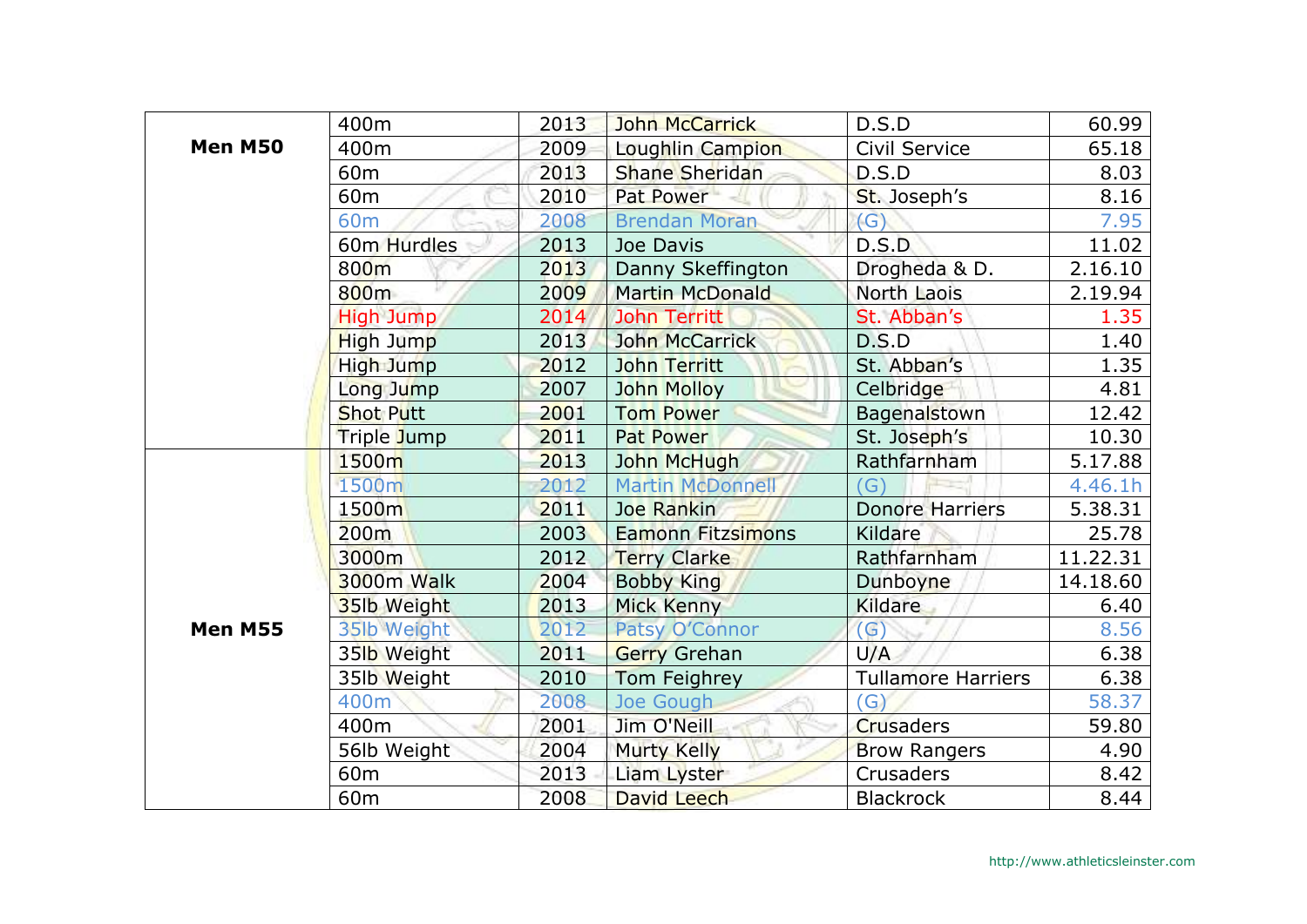|         | 60 <sub>m</sub>  | 2007 | <b>Tom Clinton</b>     | Navan                     | 8.44     |
|---------|------------------|------|------------------------|---------------------------|----------|
|         | 800m             | 2001 | Jim O'Neill            | Crusaders                 | 2.16.98  |
|         | High Jump        | 2014 | <b>Peader McGing</b>   | D.S.D                     | 1.40     |
|         | High Jump        | 2013 | <b>Peader McGing</b>   | D.S.D                     | 1.30     |
|         | High Jump        | 2002 | Jimmy Kelly            | <b>Brow Rangers</b>       | 1.25     |
|         | Long Jump        | 2014 | <b>Peader McGing</b>   | D.S.D                     | 4.42     |
|         | Long Jump        | 2002 | Jimmy Kelly            | <b>Brow Rangers</b>       | 3.97     |
|         | <b>Shot Putt</b> | 2003 | <b>Tom Power</b>       | Bagenalstown              | 11.68    |
|         | Triple Jump      | 2013 | <b>Peader McGing</b>   | D.S.D                     | 8.02     |
|         | 1500m            | 2011 | Jim Boland             | Sli Cualann               | 5.41.32  |
|         | 200 <sub>m</sub> | 2010 | <b>Tom Clinton</b>     | Navan                     | 29.18    |
|         | 3000m            | 2013 | <b>Conor Coonry</b>    | Drogheda & D.             | 11.50.97 |
|         | 3000m            | 2012 | <b>Terry Clarke</b>    | Rathfarnham               | 12.03.41 |
|         | 3000m Walk       | 2009 | <b>Bobby King</b>      | Dunboyne                  | 15.05.40 |
|         | 35lb Weight      | 2013 | <b>Willie O'Toole</b>  | St. L. O'Toole            | 8.67     |
|         | 35lb Weight      | 2012 | <b>Willie O'Toole</b>  | St. L. O'Toole            | 8.09     |
|         | 400m             | 2013 | <b>Terry Kavanagh</b>  | Sli Cualann               | 66.97    |
|         | 400m             | 2010 | <b>Patrick Dolan</b>   | <b>Tullamore Harriers</b> | 70.48    |
|         | 60m              | 2010 | <b>Tom Clinton</b>     | Navan                     | 8.95     |
| Men M60 | 800m             | 2013 | <b>Terry Kavanagh</b>  | Sli Cualann               | 2.43.87  |
|         | 800m             | 2010 | Pat Healy              | <b>Clonliffe Harriers</b> | 2.45.10  |
|         | <b>High Jump</b> | 2014 | <b>Mick Priest</b>     | Fr. Murphy's              | 1.40     |
|         | High Jump        | 2013 | Michael Flynn          | <b>Tullamore Harriers</b> | 1.30     |
|         | High Jump        | 2006 | <b>Sean McMullin</b>   | <b>Mullingar Harriers</b> | 1.20     |
|         | Long Jump        | 2013 | Michael Flynn          | <b>Tullamore Harriers</b> | 4.21     |
|         | Long Jump        | 2012 | <b>Brendan O'Neill</b> | (G)                       | 4.07     |
|         | Long Jump        | 2006 | <b>Sean McMullin</b>   | <b>Mullingar Harriers</b> | 2.94     |
|         | Pole Vault       | 2014 | <b>Willie O'Toole</b>  | St. L. O'Toole            | 2.20     |
|         | <b>Shot Putt</b> | 2008 | <b>Tom Power</b>       | Bagenalstown              | 12.38    |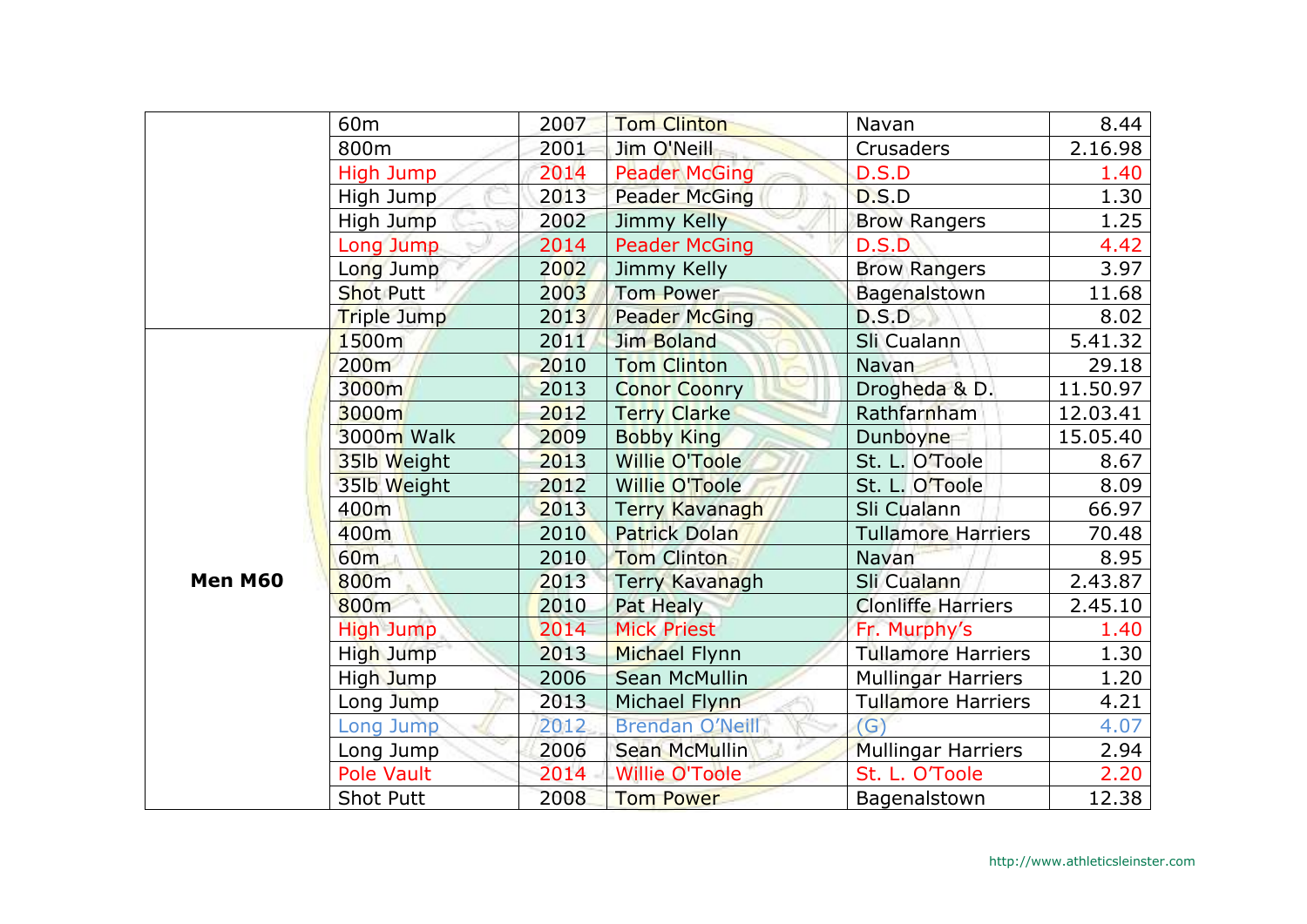|         | Triple Jump      | 2013 | <b>Michael Flynn</b>    | <b>Tullamore Harriers</b> | 8.76     |
|---------|------------------|------|-------------------------|---------------------------|----------|
|         | 1500m            | 2013 | Jim Boland              | Sli Cualann               | 6.06.28  |
|         | 200m             | 2008 | <b>Sean Conroy</b>      | Dunboyne                  | 34.44    |
|         | 3000m            | 2013 | <b>Bobby King</b>       | St. Coca's                | 12.43.68 |
|         | 3000m Walk       | 2013 | <b>Sean McMullin</b>    | <b>Mullingar Harriers</b> | 16.53.80 |
| Men M65 | 35lb Weight      | 2014 | Paddy Reilly            | St. Andrew's              | 4.59     |
|         | 800 <sub>m</sub> | 2013 | <b>Terry Mee</b>        | <b>Donore Harriers</b>    | 2.57.40  |
|         | High Jump        | 2006 | John O'Connor           | <b>Naas</b>               | 1.20     |
|         | Long Jump        | 2006 | John O'Connor           | <b>Naas</b>               | 3.23     |
|         | <b>Shot Putt</b> | 2013 | <b>Tom Power</b>        | Bagenalstown              | 9.64     |
|         | <b>Shot Putt</b> | 2006 | John O'Connor           | <b>Naas</b>               | 9.15     |
|         | 200m             | 2009 | John Gorman             | Gowran                    | 34.21    |
|         | 35lb Weight      | 2010 | <b>Thomas Toner</b>     | St. Andrew's              | 4.58     |
| Men M70 | 400m             | 2009 | <b>John Gorman</b>      | Gowran                    | 84.35    |
|         | <b>60m</b>       | 2009 | John Gorman             | Gowran                    | 10.64    |
|         | 800m             | 2009 | <b>Barry Keane</b>      | Sli Cualann               | 3.26.96  |
|         | <b>Shot Putt</b> | 2008 | <b>Thomas Toner</b>     | St. Andrew's              | 8.64     |
|         | 1500m            | 2012 | Jim Langan              | <b>Tullamore Harriers</b> | 6.30.7h  |
|         | 200 <sub>m</sub> | 2008 | <b>Earl Fee</b>         | Dunleer                   | 32.03    |
|         | 3000m            | 2012 | Jim Langan              | <b>Tullamore Harriers</b> | 13.36.59 |
|         | 35lb Weight      | 2012 | <b>Thomas Toner</b>     | St. Andrew's              | 5.26     |
| Men M75 | 400m             | 2008 | <b>Earl Fee</b>         | Dunleer                   | 73.14    |
|         | 60 <sub>m</sub>  | 2012 | John Gorman             | Gowran                    | 10.57    |
|         | 800m             | 2012 | Jim Langan              | <b>Tullamore Harriers</b> | 3.05.25  |
|         | Shot Putt        | 2013 | <b>Thomas Toner</b>     | St. Andrew's              | 7.80     |
|         | Shot Putt        | 2012 | <b>Thomas Toner</b>     | St. Andrew's              | 7.27     |
|         | 1500m            | 2009 | <b>Patrick McCartan</b> | (G)                       | 3.54.23  |
|         | 1500m Walk       | 2001 | Padraig Lennon          | Gowran                    | 7.08.4   |
|         | 200m             | 2003 | <b>David McCarthy</b>   | Celbridge                 | 21.92    |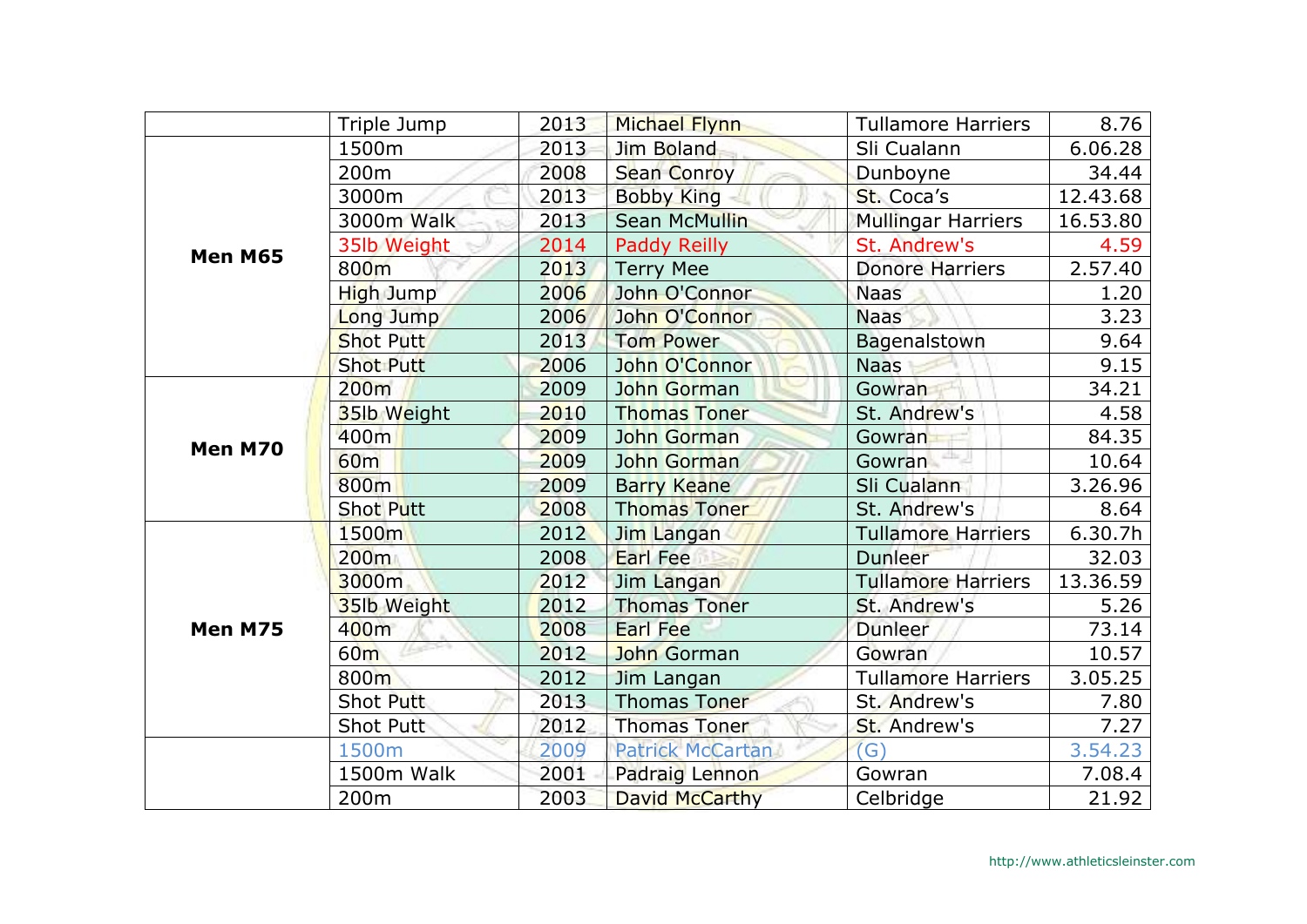|                   | 3000m              | 2011 | <b>Thomas Fitzpatrick</b> | Tallaght                  | 8.33.80  |
|-------------------|--------------------|------|---------------------------|---------------------------|----------|
|                   | 3000m Walk         | 2013 | David Kidd                | St. L. O'Toole            | 13.35.10 |
|                   | <b>3000m Walk</b>  | 2010 | Jamie Costin              | $\left( G\right)$         | 11.53.80 |
|                   | 3000m Walk         | 2008 | <b>Bobby King</b>         | Dunboyne                  | 14.50.00 |
|                   | 400m               | 2013 | David McCarthy            | Le Cheile                 | 50.03    |
|                   | 400m               | 2007 | Nick Hogan                | D.S.D                     | 50.44    |
| <b>Senior Men</b> | 56lb Weight        | 2003 | John Menton               | <b>Donore Harriers</b>    | 8.34     |
|                   | 60m                | 2012 | David Hynes               | Menapians                 | 6.96     |
|                   | <b>60m Hurdles</b> | 2011 | Simon Taggart             | <b>Donore Harriers</b>    | 8.89     |
|                   | 800 <sub>m</sub>   | 2013 | <b>Shane Fitzsimons</b>   | <b>Mullingar Harriers</b> | 1.51.27  |
|                   | 800m               | 2002 | John Paul O'Brien         | Crookstown M/V            | 1.56.30  |
|                   | High Jump          | 2012 | Kouroshi Foroughi         | Star of the Sea           | 2.16     |
|                   | Long Jump          | 2009 | <b>Brendan Marshall</b>   | <b>Mullingar Harriers</b> | 6.85     |
|                   | <b>Pole Vault</b>  | 2014 | Ian Rogers                | <b>Clonliffe Harriers</b> | 4.60     |
|                   | <b>Pole Vault</b>  | 2011 | <b>Ian Rogers</b>         | <b>Clonliffe Harriers</b> | 4.20     |
|                   | Relay 4x200        | 2001 |                           | Tullamore Harriers        | 1.34.74  |
|                   | <b>Shot Putt</b>   | 2010 | Sean Breathnach           | G)                        | 15.57    |
|                   | <b>Shot Putt</b>   | 2003 | <b>Paul Crowe</b>         | <b>Menapians</b>          | 15.51    |
|                   | Triple Jump        | 2013 | Eoin Kelly                | St. Abban's               | 14.53    |
|                   | Triple Jump        | 2010 | Eoin Kelly                | St. Abban's               | 14.51    |

 $\mathbb{Z}$ 

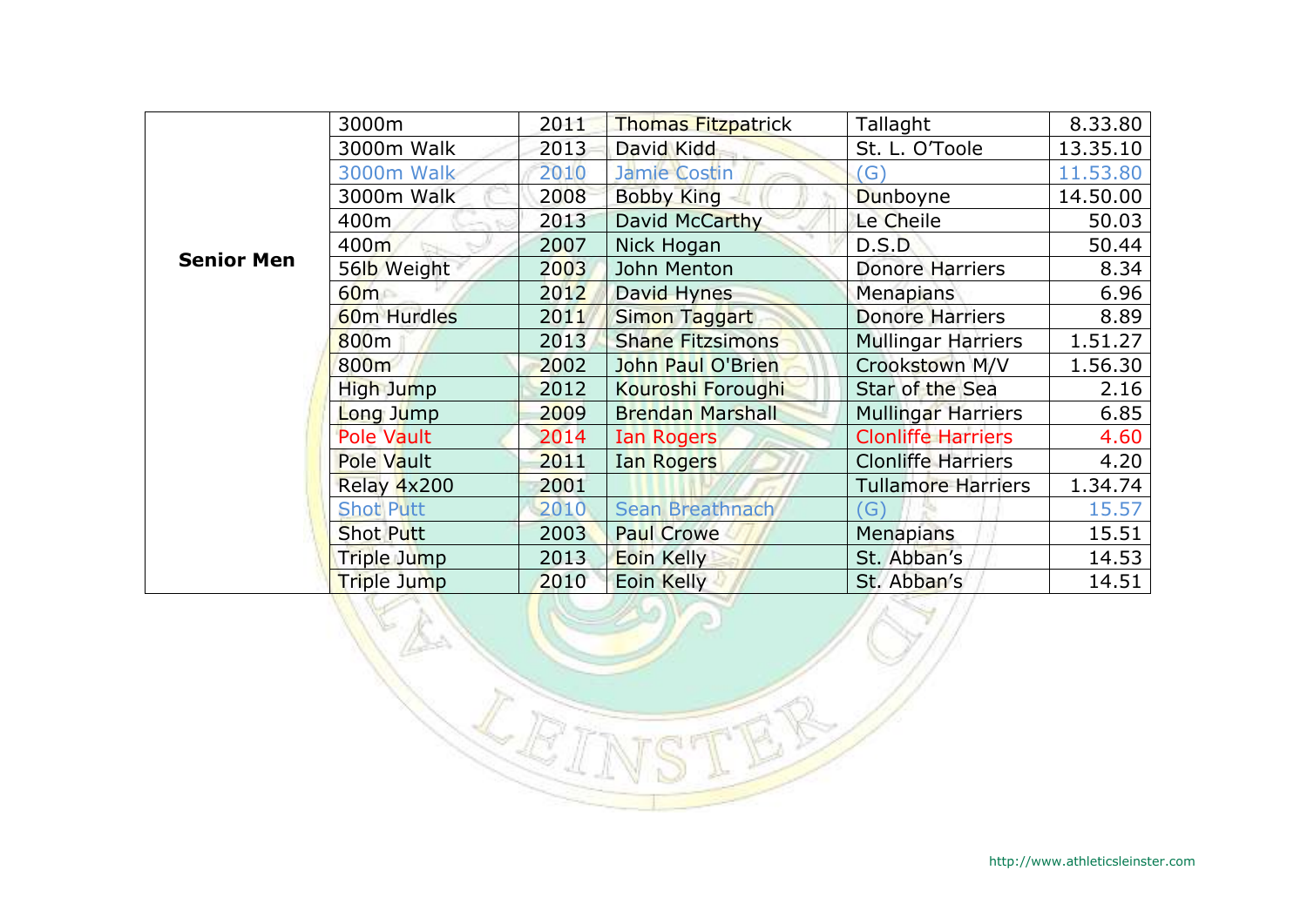| Age       | <b>Event</b>     | Year | <b>Name</b>            | <b>Club</b>         | <b>CBP</b> |
|-----------|------------------|------|------------------------|---------------------|------------|
|           | 600m             | 2013 | <b>Corrine Kenny</b>   | St. L. O'Toole      | 1.45.15    |
|           | 600m             | 2010 | Eva O'Donovan          | Navan               | 1.53.40    |
|           | 60 <sub>m</sub>  | 2010 | <b>Molly Scott</b>     | U/A                 | 8.58       |
|           | 60m Hurdles      | 2010 | <b>Molly Scott</b>     | U/A                 | 9.90       |
| U12 Girls | High Jump        | 2007 | Amy McTeggert          | <b>Boyne</b>        | 1.27       |
|           | Long Jump        | 2010 | <b>Molly Scott</b>     | U/A                 | 4.29       |
|           | Relay 4x100      | 2014 |                        | Ratoath Ms.         | 58.88      |
|           | Relay 4x100      | 2013 |                        | St. L. O'Toole      | 59.51      |
|           | Relay 4x100      | 2003 |                        | <b>Bree</b>         | 1.01.56    |
|           | <b>Shot Putt</b> | 2012 | <b>Therese Kelly</b>   | <b>Brow Rangers</b> | 8.63       |
|           | 600m             | 2014 | <b>Corrine Kenny</b>   | St. L. O'Toole      | 1.39.48    |
|           | 600m             | 2009 | <b>Aoife Campion</b>   | North Laois         | 1.45.00    |
|           | <b>60m</b>       | 2013 | Patience Jumba Gula    | St. Gerard's        | 8.23       |
|           | 60 <sub>m</sub>  | 2011 | <b>Molly Scott</b>     | St. L. O'Toole      | 8.23       |
|           | 60m Hurdles      | 2011 | <b>Molly Scott</b>     | St. L. O'Toole      | 9.77       |
| U13 Girls | High Jump        | 2012 | <b>Ciara Deely</b>     | K.C.H               | 1.42       |
|           | Long Jump        | 2011 | <b>Gina Akpe-Moses</b> | St. Gerard's        | 4.80       |
|           | Relay 4x100      | 2014 |                        | St. L. O'Toole      | 56.49      |
|           | Relay 4x100      | 2013 |                        | St. L. O'Toole      | 57.03      |
|           | Relay 4x100      | 2005 |                        | Newbridge           | 58.52      |
|           | <b>Shot Putt</b> | 2013 | <b>Katie Murphy</b>    | St. Peter's         | 10.92      |
|           | <b>Shot Putt</b> | 2011 | Nicole Kehoe-Dowling   | St. Abban's         | 10.40      |
|           | 1000m Walk       | 2013 | Niamh O'Connor         | Celbridge           | 5.09.60    |
|           | 1000m Walk       | 2004 | Niamh Sinnott          | Monasterevin        | 5.17.50    |
|           | 60 <sub>m</sub>  | 2014 | Patience Jumba Gula    | St. Gerard's        | 7.96       |
|           | 60 <sub>m</sub>  | 1999 | Louise Delaney         | St. Abban's         | 8.10       |
|           | 60 <sub>m</sub>  | 1996 | Bernadette Byrne       | St. Abban's         | 8.10       |
|           | 60m Hurdles      | 2013 | <b>Ciara Deely</b>     | K.C.H               | 9.18       |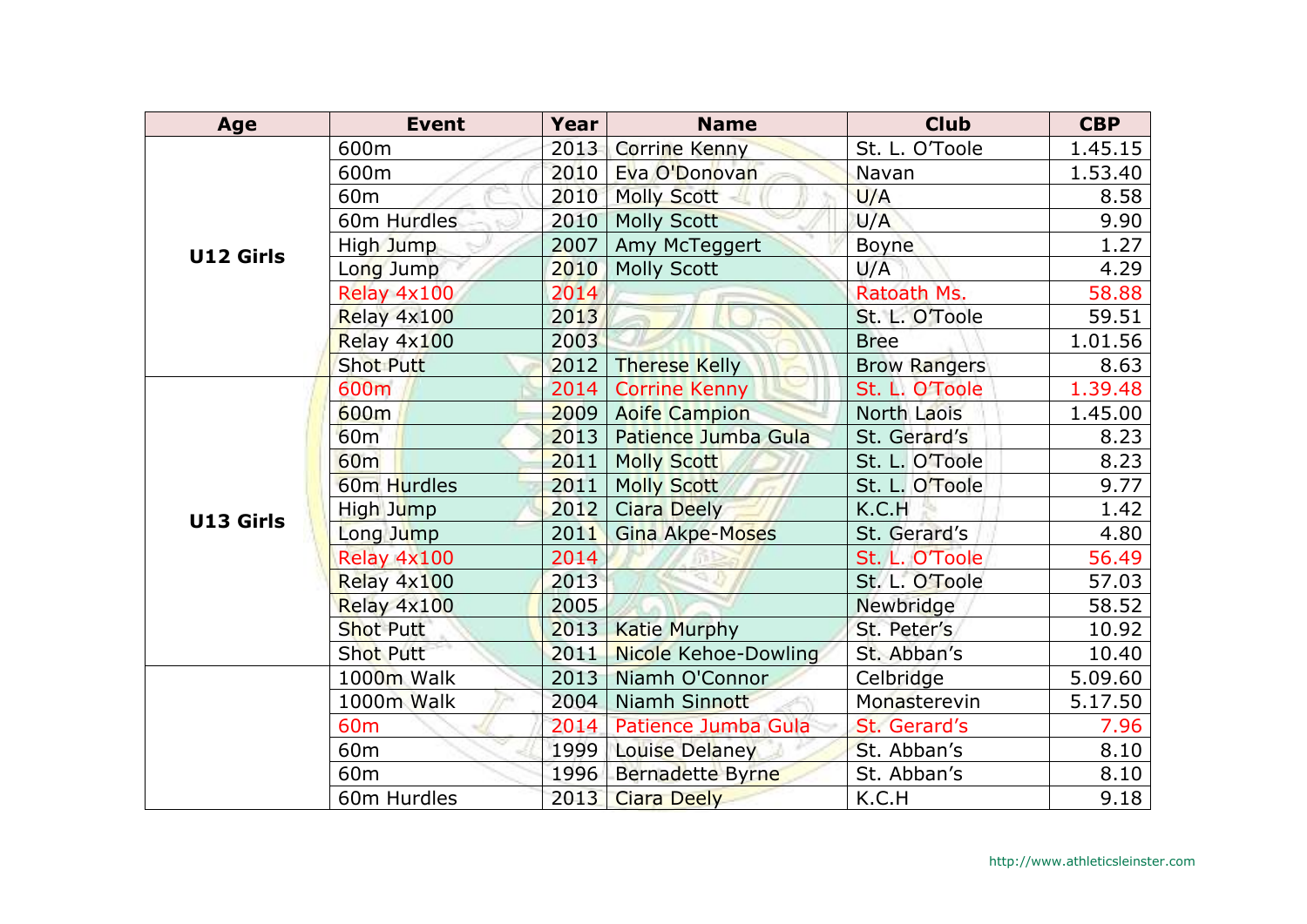|                  | 60m Hurdles      | 2012 | <b>Molly Scott</b>       | St. L. O'Toole         | 9.26    |
|------------------|------------------|------|--------------------------|------------------------|---------|
| <b>U14 Girls</b> | 800m             | 2010 | <b>Aoife Campion</b>     | North Laois            | 2.25.20 |
|                  | High Jump        | 2013 | <b>Ciara Deely</b>       | K.C.H                  | 1.62    |
|                  | High Jump        | 2007 | <b>Emily Rogers</b>      | <b>Dunleer</b>         | 1.54    |
|                  | Long Jump        | 2012 | Lauren Gleeson           | K.C.H                  | 5.13    |
|                  | Relay 4x200      | 2013 |                          | K.C.H                  | 1.53.60 |
|                  | Relay 4x200      | 2001 |                          | <b>Inbhear Dee</b>     | 1.57.32 |
|                  | <b>Shot Putt</b> | 2012 | Nicole K Dowling         | St. Abban's            | 12.15   |
|                  | 1000m Walk       | 2014 | Niamh O'Connor           | Celbridge              | 4.47.36 |
|                  | 1000m Walk       | 2010 | <b>Sinead Burke</b>      | St. Coca's             | 5.01.50 |
|                  | 60 <sub>m</sub>  | 1998 | <b>Clare Murphy</b>      | <b>Inbhear Dee</b>     | 7.70    |
|                  | 60m Hurdles      | 2013 | <b>Lauren Gleeson</b>    | K.C.H                  | 8.94    |
|                  | 60m Hurdles      | 1998 | <b>Ciara Kearns</b>      | Celbridge              | 9.10    |
|                  | 800m             | 2014 | Katherine O'Connor       | St. Gerard's           | 2.24.46 |
| <b>U15 Girls</b> | 800m             | 2011 | Ciara Gallagher          | <b>Naas</b>            | 2.24.59 |
|                  | High Jump        | 2012 | <b>Elizabeth Morland</b> | Cushinstown            | 1.58    |
|                  | Long Jump        | 2013 | <b>Gina Akpe-Moses</b>   | St. Gerard's           | 5.30    |
|                  | Long Jump        | 2001 | Leona Byrne              | St. L. O'Toole         | 5.20    |
|                  | Relay 4x200      | 2014 |                          | K.C.H                  | 1.51.79 |
|                  | Relay 4x200      | 2013 |                          | K.C.H                  | 1.53.14 |
|                  | Relay 4x200      | 2002 |                          | <b>Inbhear Dee</b>     | 1.53.49 |
|                  | <b>Shot Putt</b> | 2003 | Laura Cogan              | Newbridge              | 11.34   |
|                  | 1500m            | 2000 | <b>Sharon Monaghan</b>   | Fr. Murphy's           | 4.48.24 |
|                  | 1500m Walk       | 2004 | Donna Carolan            | <b>Inbhear Dee</b>     | 7.28.88 |
|                  | 200m             | 2014 | <b>Gina Akpe-Moses</b>   | <b>Blackrock Louth</b> | 25.48   |
|                  | 200m             | 1999 | Ciara Kearns             | Celbridge              | 26.20   |
|                  | 60 <sub>m</sub>  | 2014 | <b>Molly Scott</b>       | St. L. O'Toole         | 7.64    |
| <b>U16 Girls</b> | 60 <sub>m</sub>  | 1999 | <b>Clare Murphy</b>      | <b>Inbhear Dee</b>     | 7.80    |
|                  | 60 <sub>m</sub>  | 1993 | Siobhan O'Connor         | St. Abban's            | 7.80    |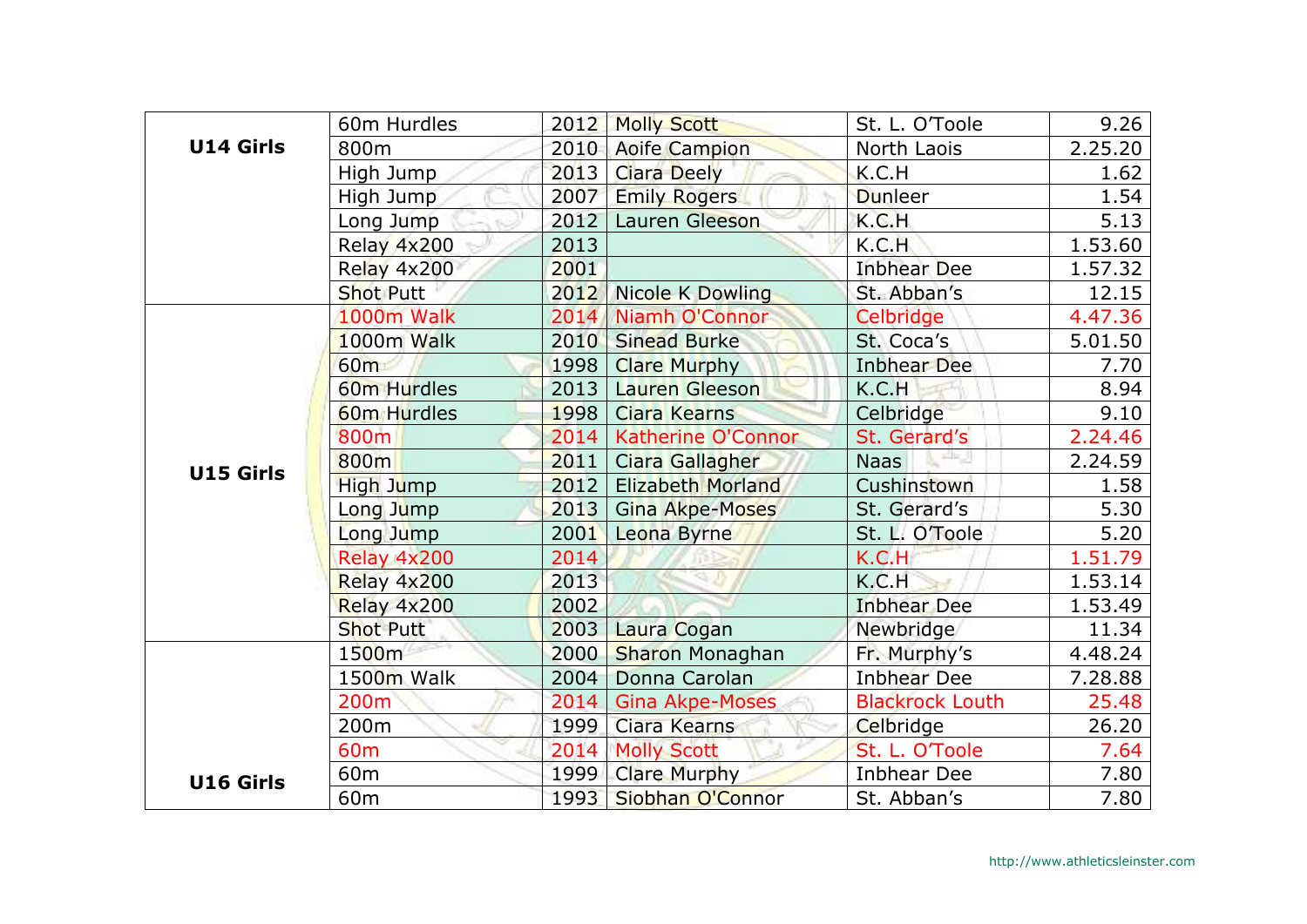|                  | 60m Hurdles        |      | 2014   Molly Scott       | St. L. O'Toole            | 8.60    |
|------------------|--------------------|------|--------------------------|---------------------------|---------|
|                  | 60m Hurdles        | 2013 | <b>Elizabeth Morland</b> | Cushinstown               | 8.83    |
|                  | 60m Hurdles        | 2011 |                          | St. L. O'Toole            | 9.40    |
|                  |                    |      | Lauren Dwyer             |                           |         |
|                  | 60m Hurdles        | 1993 | <b>Grainne Redmond</b>   | Cushinstown               | 9.40    |
|                  | 800m               | 2014 | <b>Laura Ward</b>        | St. L. O'Toole            | 2.20.46 |
|                  | 800m               | 2012 | Aoife Campion            | Portlaoise                | 2.23.65 |
|                  | High Jump          | 2007 | Mary-Kate Lanigan        | K.C.H                     | 1.67    |
|                  | Long Jump          | 1999 | <b>Ciara Kearns</b>      | Celbridge                 | 5.40    |
|                  | Relay 4x200        | 2014 |                          | K.C.H                     | 1.50.92 |
|                  | Relay 4x200        | 2001 |                          | K.C.H                     | 1.51.84 |
|                  | <b>Shot Putt</b>   | 2006 | <b>Aoife Hickey</b>      | K.C.H                     | 11.88   |
|                  | 1500m              | 2001 | Sharon Monaghan          | Fr. Murphy's              | 4.56.62 |
|                  | 1500m Walk         | 2012 | <b>Sinead Burke</b>      | St. Coca's                | 7.05.43 |
|                  | 200m               | 2013 | <b>Rachael Doyle</b>     | St. L. O'Toole            | 25.39   |
|                  | 200m               | 2011 | <b>Cliodhna Manning</b>  | 些。<br>K.C.H               | 25.50   |
|                  | 60 <sub>m</sub>    | 2011 | <b>Cliodhna Manning</b>  | K.C.H                     | 7.77    |
|                  | <b>60m Hurdles</b> | 2014 | <b>Elizabeth Morland</b> | Cushinstown               | 8.50    |
| <b>U17 Girls</b> | 60m Hurdles        | 2012 | <b>Shannen Dawkins</b>   | Horeswood                 | 9.18    |
|                  | 800m               | 2014 | <b>Rose Finnegan</b>     | <b>Bohermeen</b>          | 2.22.41 |
|                  | 800 <sub>m</sub>   | 2008 | <b>Ellie Hartnett</b>    | Greystones & D.           | 2.24.62 |
|                  | <b>High Jump</b>   | 2008 | Mary-Kate Lanigan        | K.C.H                     | 1.65    |
|                  | Long Jump          | 2000 | <b>Ciara Kearns</b>      | Celbridge                 | 5.58    |
|                  | Relay 4x200        | 2014 |                          | Celbridge                 | 1.48.57 |
|                  | Relay 4x200        | 2000 |                          | Celbridge                 | 1.49.06 |
|                  | Shot Putt          | 2007 | Aoife Hickey             | K.C.H                     | 12.21   |
|                  | 1500m              | 2008 | Tara Jameson             | <b>Inbhear Dee</b>        | 4.46.60 |
|                  | 1500m Walk         | 2014 | Sinead O'Connor          | Celbridge                 | 7.15.27 |
|                  | 1500m Walk         | 2012 | Siobhan Nash             | St. Abban's               | 7.20.00 |
|                  | 200m               | 2013 | <b>Vicky Harris</b>      | <b>Mullingar Harriers</b> | 25.36   |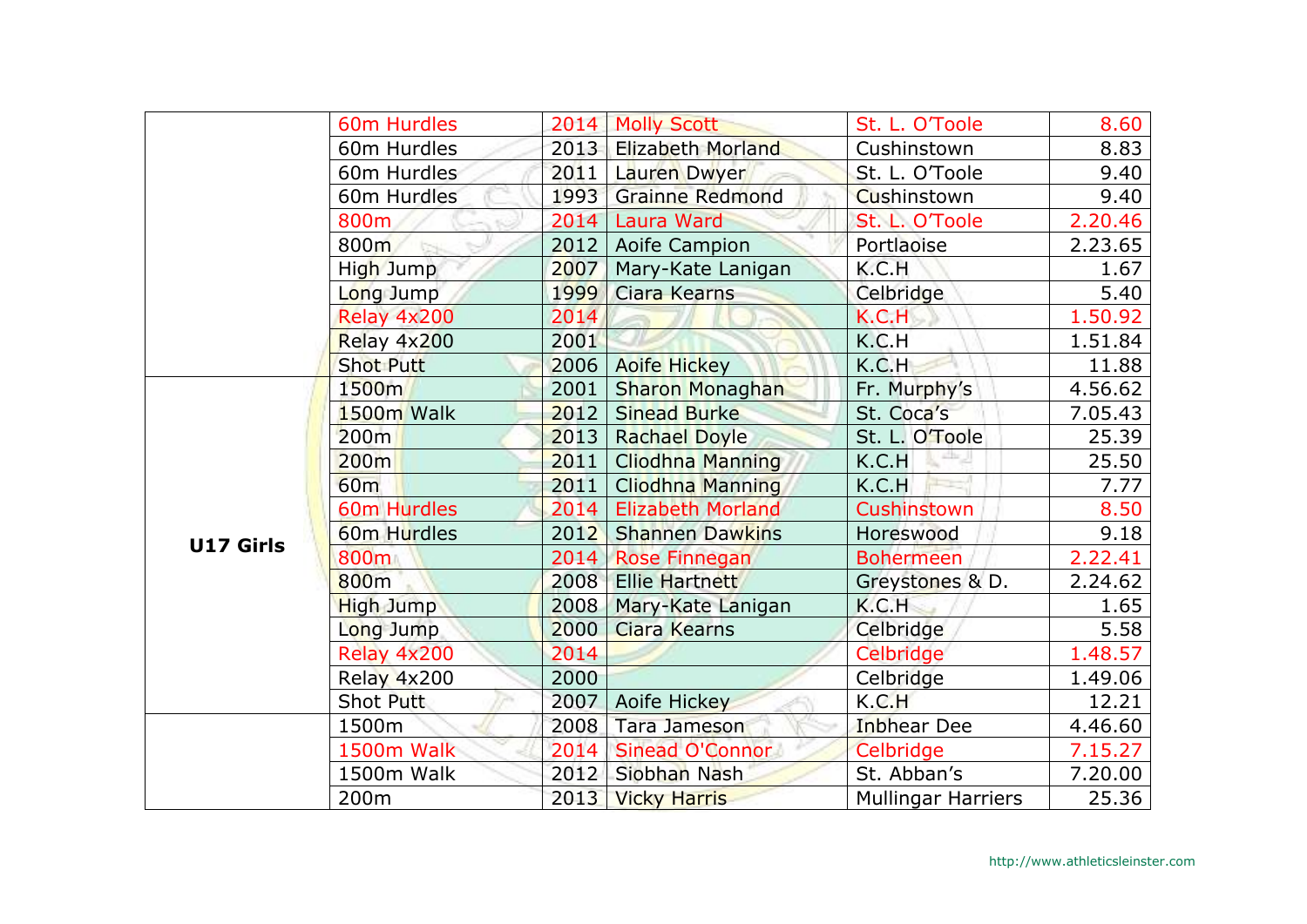|           | 200m                    | 2012 | <b>Cliodhna Manning</b>   | K.C.H                     | 25.74   |
|-----------|-------------------------|------|---------------------------|---------------------------|---------|
|           | 300m                    | 2001 | Joanne Cuddihy            | K.C.H                     | 41.60   |
|           | 400m                    | 2014 | <b>Aoife Campion</b>      | Portlaoise                | 58.50   |
|           | 400m                    | 2013 | Lisa O'Toole              | St. L. O'Toole            | 62.22   |
| U18 Girls | 60 <sub>m</sub>         | 2014 | <b>Annie Stafford</b>     | <b>Menapians</b>          | 7.83    |
|           | 60 <sub>m</sub>         | 2013 | Sarah Kate Lacey          | K.C.H                     | 7.90    |
|           | 60 <sub>m</sub>         | 2011 | Lorraine O'Shea           | K.C.H                     | 8.02    |
|           | 60 <sub>m</sub> Hurdles | 2013 | <b>Shannen Dawkins</b>    | St. Joseph's              | 8.89    |
|           | 60 <sub>m</sub> Hurdles | 2007 | Sandra Lawler             | Celbridge                 | 9.22    |
|           | 800 <sub>m</sub>        | 2005 | Laura Scriven             | St. L. O'Toole            | 2.18.88 |
|           | <b>High Jump</b>        | 2009 | Mary Kate Lanigan         | K.C.H                     | 1.69    |
|           | Long Jump               | 2004 | Jennifer Reddy            | St. L. O'Toole            | 5.64    |
|           | Relay 4x200             | 2013 |                           | K.C.H                     | 1.46.26 |
|           | Relay 4x200             | 2009 |                           | K.C.H                     | 1.48.10 |
|           | <b>Shot Putt</b>        | 2006 | Laura Cogan               | Newbridge                 | 13.12   |
|           | Triple Jump             | 2011 | Sarah Buggy               | St. Abban's               | 11.19   |
|           | 1500m                   | 2014 | <b>Linda Conroy</b>       | <b>Mullingar Harriers</b> | 4.45.46 |
|           | 1500m                   | 2010 | <b>Claire Earls</b>       | <b>Inbhear Dee</b>        | 4.55.20 |
|           | 1500m Walk              | 2014 | <b>Sinead Burke</b>       | St. Coca's                | 6.51.62 |
|           | 1500m Walk              | 2013 | Siobhan Nash              | St. Abban's               | 6.56.97 |
|           | 1500m Walk              | 1999 | <b>Laura Jane Carroll</b> | <b>Tullamore Harriers</b> | 7.15.40 |
|           | 200m                    | 2013 | <b>Cliodhna Manning</b>   | K.C.H                     | 25.14   |
| U19 Girls | 200 <sub>m</sub>        | 2012 | <b>Clare Murphy</b>       | St. L. O'Toole            | 25.77   |
|           | 400m                    | 2000 | <b>Alex Flamme</b>        | Celbridge                 | 59.38   |
|           | 60 <sub>m</sub>         | 2014 | <b>Sarah Kate Lacey</b>   | K.C.H                     | 7.71    |
|           | 60 <sub>m</sub>         | 1996 | <b>Grainne Redmond</b>    | Cushinstown               | 7.70    |
|           | 60m Hurdles             | 2008 | Sandra Lawler             | Celbridge                 | 8.78    |
|           | 800m                    | 2014 | <b>Niamh Quinn</b>        | Portlaoise                | 2.23.52 |
|           | 800m                    | 2001 | <b>Aoife McCarthy</b>     | St. Peter's               | 2.25.08 |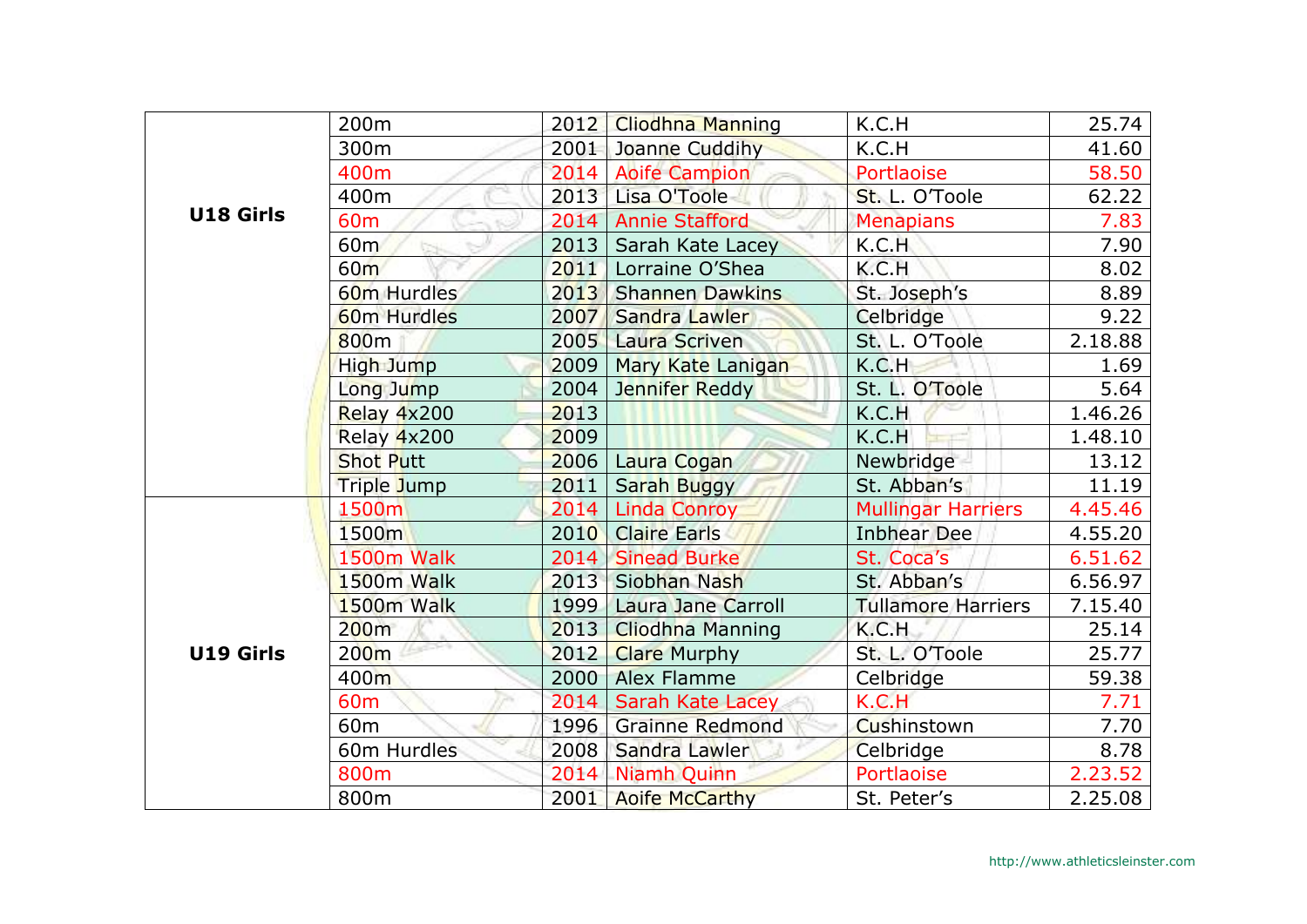|                     | High Jump        | 2010 | Mary-Kate Lanigan       | K.C.H              | 1.72     |
|---------------------|------------------|------|-------------------------|--------------------|----------|
|                     | Long Jump        | 2000 | Annemarie Lynch         | K.C.H              | 5.57     |
|                     | Pole Vault       | 2014 | <b>Kerrie Doyle</b>     | St. L. O'Toole     | 2.40     |
|                     | Relay 4x200      | 2014 |                         | K.C.H              | 1.46.42  |
|                     | Relay 4x200      | 2013 |                         | K.C.H              | 1.46.72  |
|                     | Relay 4x200      | 2012 |                         | K.C.H              | 1.48.90  |
|                     | <b>Shot Putt</b> | 2007 | Laura Cogan             | Newbridge          | 13.09    |
|                     | Triple Jump      | 2012 | Sarah Buggy             | St. Abban's        | 11.63    |
|                     | 1500m            | 2010 | <b>Siobhan McGinley</b> | Celtic D.C.U       | 4.54.48  |
|                     | 200m             | 2013 | <b>Sarah McCarthy</b>   | Mid Sutton         | 25.14    |
|                     | 200 <sub>m</sub> | 2000 | <b>Alex Flamme</b>      | Celbridge          | 26.50    |
|                     | 3000m            | 2008 | <b>Tara Jameson</b>     | Sli Cualann        | 10.08.47 |
|                     | 3000m Walk       | 2010 | <b>Fiona Dennehy</b>    | St. Senan's        | 14.57.20 |
|                     | 400m             | 1998 | <b>Michelle Carey</b>   | <b>West Dublin</b> | 58.40    |
|                     | <b>60m</b>       | 2013 | <b>Sarah McCarthy</b>   | Mid Sutton         | 7.80     |
|                     | 60 <sub>m</sub>  | 2010 | Joan Healy              | G)                 | 7.79     |
|                     | 60 <sub>m</sub>  | 2008 | Sandra Lawler           | Celbridge          | 7.84     |
| <b>Junior Women</b> | 60m Hurdles      | 2008 | Sandra Lawler           | Celbridge          | 8.78     |
|                     | 800m             | 2012 | Mary Ann O'Sullivan     | Tinyrland          | 2.19.29  |
|                     | <b>High Jump</b> | 2014 | <b>Shannen Dawkins</b>  | St. Joseph's       | 1.70     |
|                     | <b>High Jump</b> | 1998 | Deirdre Ryan            | D.S.D              | 1.70     |
|                     | Long Jump        | 2013 | <b>Sarah McCarthy</b>   | <b>Mid Sutton</b>  | 5.77     |
|                     | Long Jump        | 2003 | <b>Ciara Kearns</b>     | Celbridge          | 5.65     |
|                     | Pole Vault       | 2012 | Katie O'Riordian        | St. Brendan's      | 2.60     |
|                     | Relay 4x200      | 2003 |                         | Celbridge          | 1.51.04  |
|                     | Shot Putt        | 2007 | Laura Cogan             | Newbridge          | 12.95    |
|                     | Triple Jump      | 2012 | Sarah Buggy             | St. Abban's        | 11.73    |
|                     | 1500m            | 2010 | Caitriona Jennings      | Sportsworld        | 4.51.20  |
|                     | 2000m Walk       | 2001 | <b>Ann Gormely</b>      | Edenderry          | 9.12.70  |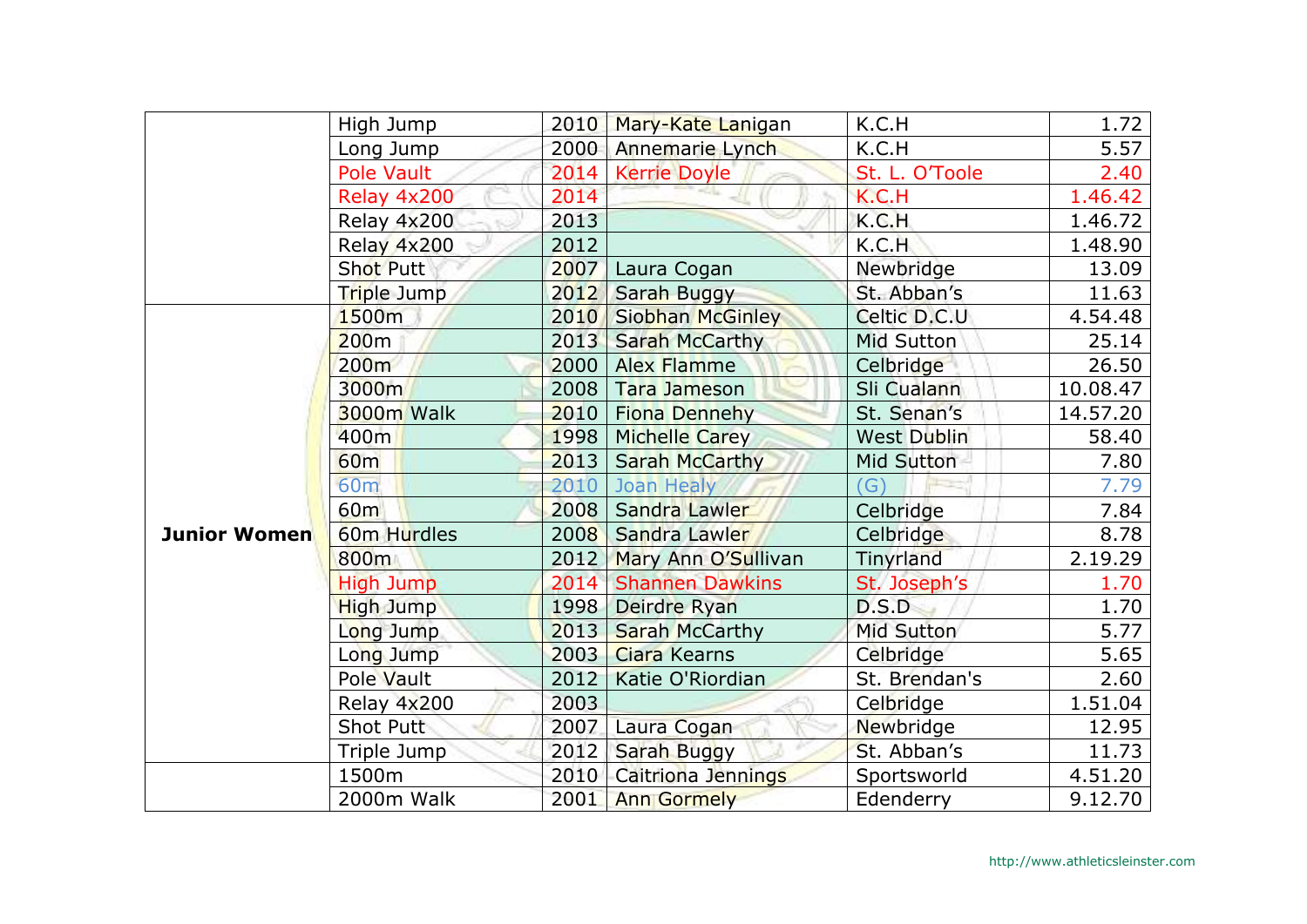|                     | 200m               | 2004 | <b>Antoinette Furlong</b> | D.M.P                     | 25.78    |
|---------------------|--------------------|------|---------------------------|---------------------------|----------|
|                     | 3000m              | 2010 | <b>Aoife Brady</b>        | Sportsworld               | 10.09.81 |
|                     | 3000m Walk         | 2009 | Georgina Tuohy            | <b>Tullamore Harriers</b> | 13.48.70 |
|                     | 400m               | 2005 | <b>Claire Bergin</b>      | D.S.D                     | 57.32    |
|                     | 60 <sub>m</sub>    | 2013 | <b>Sharon Milduff</b>     | <b>Clonliffe Harriers</b> | 7.86     |
|                     | 60 <sub>m</sub>    | 2013 | Derval O'Rourke           | $\mathsf{(G)}$            | 7.54     |
|                     | 60 <sub>m</sub>    | 2012 | Louise Holmes             | K.C.H                     | 7.90     |
| <b>Senior Women</b> | 60m Hurdles        | 2013 | Sandra Lawler             | Celbridge                 | 8.67     |
|                     | <b>60m Hurdles</b> | 2010 | <b>Sinead Lawlor</b>      | Celbridge                 | 9.20     |
|                     | 800 <sub>m</sub>   | 2013 | <b>Fiona Kehoe</b>        | Kilmore                   | 2.14.90  |
|                     | 800m               | 2009 | <b>Fiona Kehoe</b>        | Kilmore                   | 2.18.32  |
|                     | High Jump          | 2001 | Deirdre Ryan              | D.S.D                     | 1.77     |
|                     | Long Jump          | 2004 | <b>Antoinette Furlong</b> | D.M.P                     | 6.00     |
|                     | Pole Vault         | 2013 | Geraldine Finnegan        | <b>Dunleer</b>            | 2.20     |
|                     | <b>Pole Vault</b>  | 2012 | Geraldine Finnegan        | Dunleer <b>Fig.</b>       | 2.20     |
|                     | <b>Shot Putt</b>   | 2007 | Laura Cogan               | Newbridge                 | 12.95    |
|                     | Triple Jump        | 2012 | Fiona Hill                | Newbridge                 | 11.16    |
|                     | 1500m              | 2005 | Geraldine Finnegan        | Dunleer                   | 4.59.46  |
|                     | 200m               | 2001 | <b>Kathy Boothman</b>     | Edenderry                 | 23.76    |
|                     | 3000m              | 2011 | Martina O'Dwyer           | G)                        | 10.34.80 |
|                     | 3000m              | 2011 | <b>Liz Cuskelly</b>       | <b>Tullamore Harriers</b> | 10.49.90 |
|                     | 3000m Walk         | 2004 | <b>Ann Boyle</b>          | Dunboyne                  | 20.44.37 |
|                     | 400m               | 2008 | Paula Murray              | Tallaght                  | 67.22    |
| <b>Women M35</b>    | 60 <sub>m</sub>    | 2011 | Nichola Hayes             | <b>Menapians</b>          | 8.69     |
|                     | 60m Hurdles        | 2006 | Lucy Moore-Fox            | D.S.D                     | 10.64    |
|                     | 800m               | 1998 | <b>Katherine Walley</b>   | <b>Clonliffe Harriers</b> | 2.32.3   |
|                     | High Jump          | 2003 | Geraldine Finnegan        | Dunleer                   | 1.45     |
|                     | Long Jump          | 2003 | Geraldine Finnegan        | Dunleer                   | 4.92     |
|                     | <b>Shot Putt</b>   | 2008 | <b>Verena Fenlon</b>      | St. Joseph's              | 9.95     |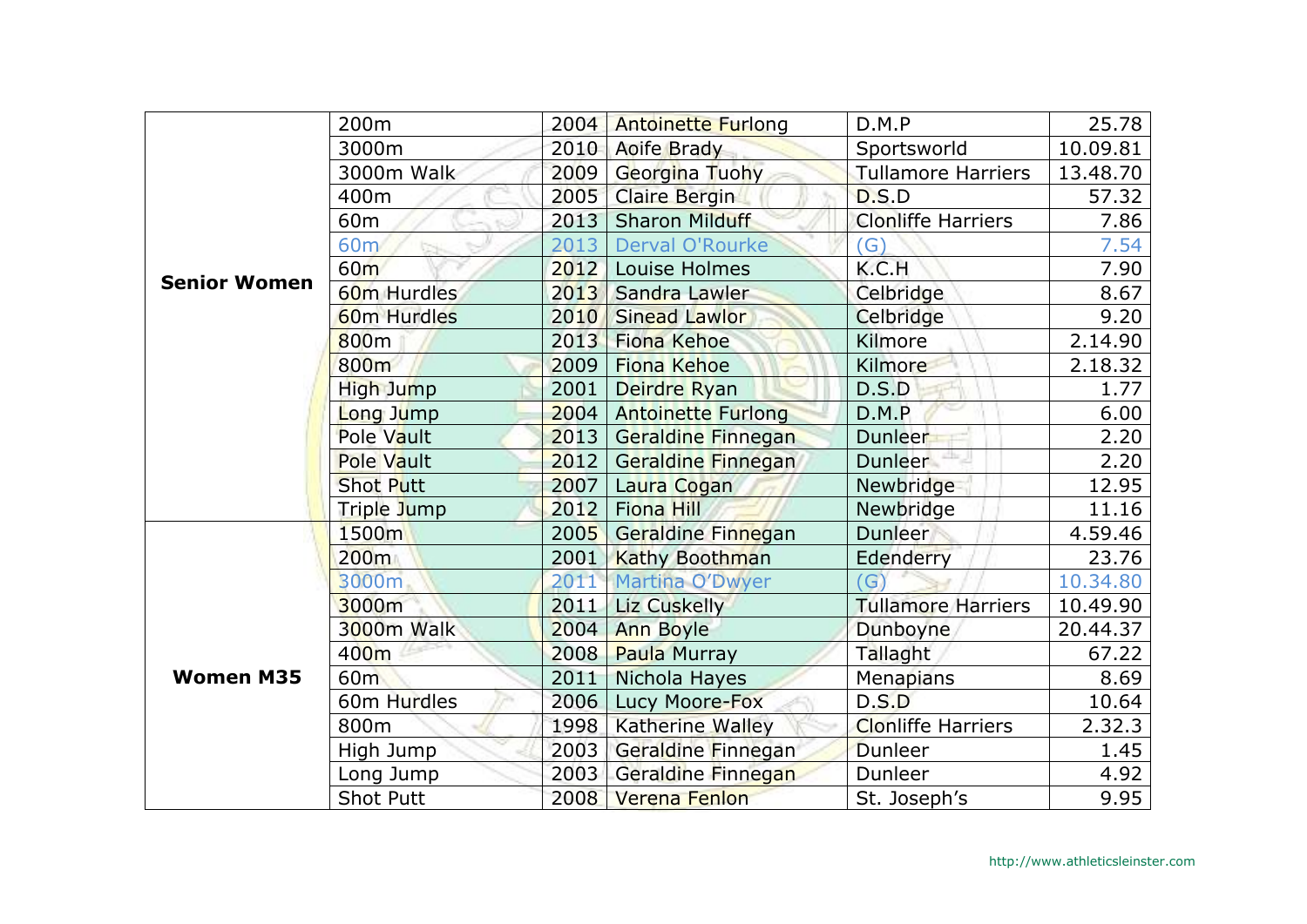|                  | 1500m                   | 2001 | <b>Frances Harney</b>     | North Laois               | 5.22.46  |
|------------------|-------------------------|------|---------------------------|---------------------------|----------|
|                  | 200 <sub>m</sub>        | 2008 | <b>Moira Peppard</b>      | Trim                      | 30.27    |
|                  | 3000m                   | 2013 | Maria Griffin             | St. Joseph's              | 10.48.53 |
|                  | 400m                    | 2012 | Cera Nolan                | <b>Naas</b>               | 71.80    |
|                  | 60 <sub>m</sub>         | 2002 | <b>Geraldine Shortt</b>   | St. Coca's                | 8.90     |
|                  | 800m                    | 2008 | <b>Bridget Clarke</b>     | Na Fianna                 | 2.31.16  |
| <b>Women M40</b> | <b>High Jump</b>        | 2014 | <b>Niamh McGuire</b>      | Rathkenny                 | 1.30     |
|                  | High Jump               | 2013 | Verena Fenlon             | St. Joseph's              | 1.30     |
|                  | <b>High Jump</b>        | 2011 | Verena Fenlon             | St. Joseph's              | 1.30     |
|                  | <b>High Jump</b>        |      | 2010 Liz Coomey           | (G)                       | 1.35     |
|                  | Long Jump               | 2012 | <b>Cera Nolan</b>         | <b>Naas</b>               | 4.49     |
|                  | Long Jump               | 2010 | <b>Liz Coomey</b>         | $\overline{G}$            | 4.06     |
|                  | <b>Shot Putt</b>        | 2014 | <b>Niamh McGuire</b>      | Rathkenny                 | 9.94     |
|                  | <b>Shot Putt</b>        | 2011 | <b>Verena Fenlon</b>      | St. Joseph's              | 9.74     |
|                  | <b>Shot Putt</b>        | 2010 | <b>Liz Coomey</b>         | atta: JI<br>$\mathcal{G}$ | 8.69     |
|                  | 1500m                   | 2002 | Liz Hogan                 | <b>Naas</b>               | 5.29.00  |
|                  | 200m                    | 2013 | <b>Paul Reilly</b>        | Celbridge                 | 30.36    |
|                  | 200 <sub>m</sub>        | 2008 | <b>Frances Harney</b>     | North Laois               | 33.03    |
|                  | 3000m                   | 2012 | <b>B.</b> Fitzsimons      | Kildare                   | 11.56.98 |
|                  | 400m                    | 2008 | <b>Frances Harney</b>     | North Laois               | 72.35    |
|                  | <b>60m</b>              | 2013 | <b>Paul Reilly</b>        | Celbridge                 | 9.03     |
| <b>Women M45</b> | 60 <sub>m</sub>         | 2008 | <b>Frances Harney</b>     | North Laois               | 9.84     |
|                  | 60 <sub>m</sub> Hurdles | 2007 | <b>Lucy Moore-Fox</b>     | D.S.D                     | 12.12    |
|                  | 800m                    | 2013 | <b>Bridget Clarke</b>     | Na Fianna                 | 2.35.60  |
|                  | 800m                    | 2012 | Ursula Byrne              | Dunshaughlin              | 2.43.54  |
|                  | High Jump               | 2014 | <b>Siobheal Cummins</b>   | Ratoath Ms.               | 1.40     |
|                  | High Jump               | 2006 | Lucy Moore-Fox            | D.S.D                     | 1.36     |
|                  | Long Jump               | 2007 | Moira Aston               | Trim                      | 3.71     |
|                  | <b>Shot Putt</b>        | 2014 | <b>Geraldine Finnegan</b> | <b>Dunleer</b>            | 9.59     |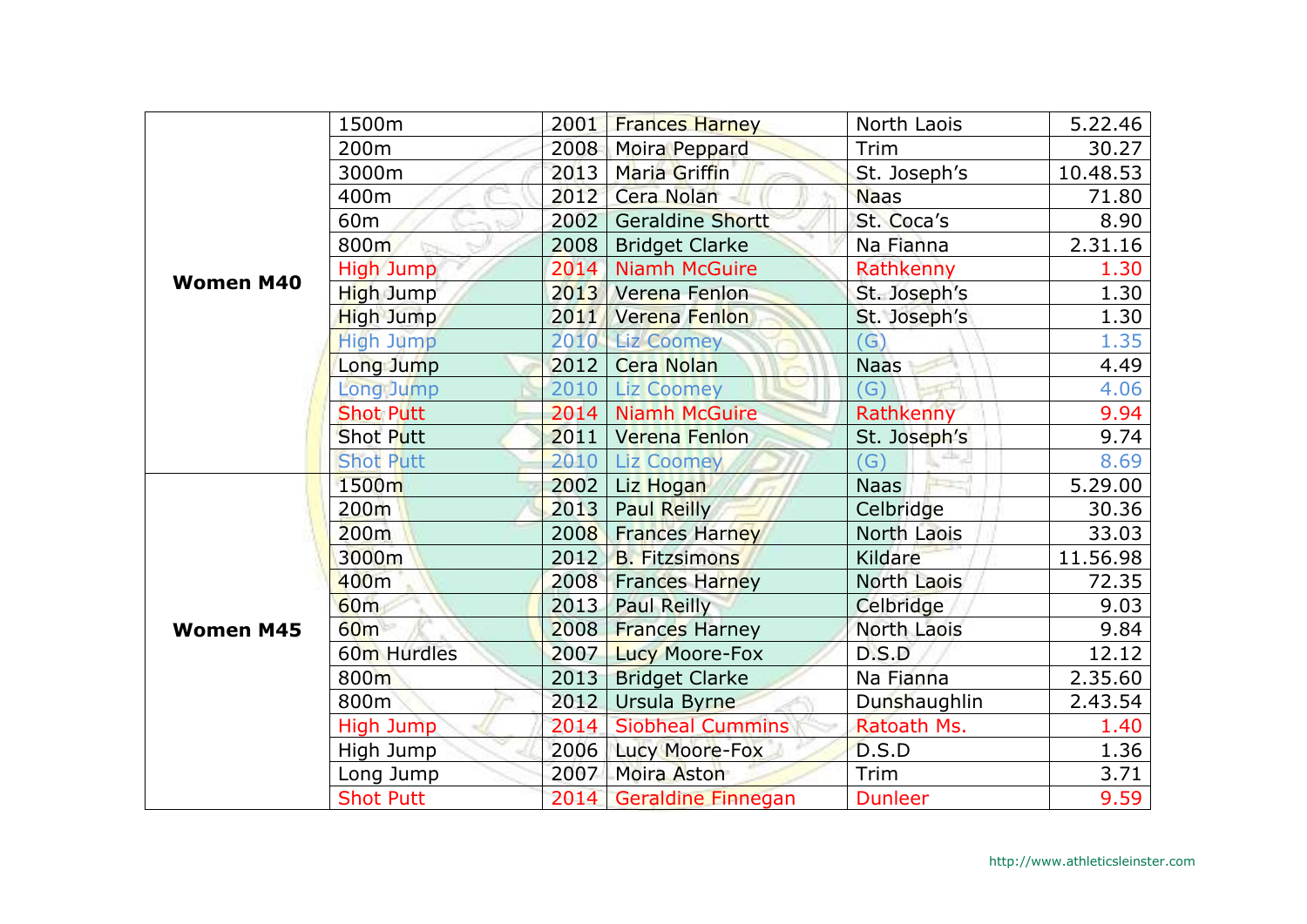|                                      | <b>Shot Putt</b>   | 2007 | <b>Lucy Moore-Fox</b>     | D.S.D                     | 8.83     |
|--------------------------------------|--------------------|------|---------------------------|---------------------------|----------|
|                                      | 200 <sub>m</sub>   | 2001 | Mary Walsh                | <b>Tullamore Harriers</b> | 34.16    |
|                                      | 400m               | 2013 | Kathryn Walley            | <b>Clonliffe Harriers</b> | 74.75    |
|                                      | 60 <sub>m</sub>    | 2010 | Mary Whelan               | <b>Dublin Striders</b>    | 10.86    |
|                                      | 60 <sub>m</sub>    | 2006 | <b>Mary Walsh</b>         | <b>Tullamore Harriers</b> | 10.86    |
|                                      | 800m               | 2013 | <b>Christine Kennedy</b>  | Drogheda & D.             | 3.28.80  |
|                                      | High Jump          | 2014 | <b>Finola Moore</b>       | Celbridge                 | 1.30     |
|                                      | High Jump          | 2012 | Lucy Moore-Fox            | D.S.D                     | 1.30     |
|                                      | Long Jump          | 2014 | <b>Finola Moore</b>       | Celbridge                 | 3.80     |
|                                      | Long Jump          | 2012 | Lucy Moore-Fox            | D.S.D                     | 3.55     |
|                                      | Long Jump          | 2011 | <b>Mary Barrett</b>       | $\mathcal{G}$             | 3.94     |
|                                      | <b>Shot Putt</b>   | 2011 | <b>Mary Barrett</b>       | $\mathcal{G}$             | 10.50    |
|                                      | <b>Shot Putt</b>   | 2009 | <b>Lucy Moore-Fox</b>     | D.S.D                     | 9.55     |
|                                      | <b>Triple Jump</b> | 2014 | <b>Finola Moore</b>       | Celbridge                 | 8.19     |
| <b>Women M50</b><br><b>Women M55</b> | 1500m              | 2013 | <b>Nuala Reilly</b>       | Drogheda & D.             | 6.02.31  |
|                                      | 200 <sub>m</sub>   | 2007 | Mary Walsh                | <b>Tullamore Harriers</b> | 36.16    |
|                                      | 400m               | 2010 | <b>Sheelagh Morrissey</b> | <b>Kildare</b>            | 85.23    |
|                                      | 60 <sub>m</sub>    | 2012 | Mary Whelan               | <b>Dublin Striders</b>    | 10.70    |
|                                      | 800m               | 2013 | <b>Nuala Reilly</b>       | Drogheda & D.             | 3.03.00  |
|                                      | 800 <sub>m</sub>   | 2008 | Mary Walsh                | <b>Tullamore Harriers</b> | 3.22.25  |
|                                      | <b>High Jump</b>   | 2013 | Lucy Moore-Fox            | D.S.D                     | 1.25     |
|                                      | Long Jump          | 2014 | <b>Mary Barrett</b>       | $\left( G\right)$         | 3.76     |
|                                      | Long Jump          | 2010 | <b>Sheelagh Morrissey</b> | Kildare                   | 2.02     |
|                                      | Shot Putt          | 2013 | Lucy Moore-Fox            | D.S.D                     | 9.11     |
|                                      | Shot Putt          | 2010 | <b>Sheelagh Morrissey</b> | Kildare                   | 5.54     |
|                                      | Triple Jump        | 2013 | Lucy Moore-Fox            | D.S.D                     | 8.38     |
|                                      | 200 <sub>m</sub>   | 2010 | Mary Walsh                | <b>Tullamore Harriers</b> | 36.55    |
|                                      | 3000m Walk         | 2008 | Pamela Reynolds           | Dunboyne                  | 22.19.34 |
| <b>Women M60</b>                     | 400m               | 2009 | <b>Mary Walsh</b>         | <b>Tullamore Harriers</b> | 84.01    |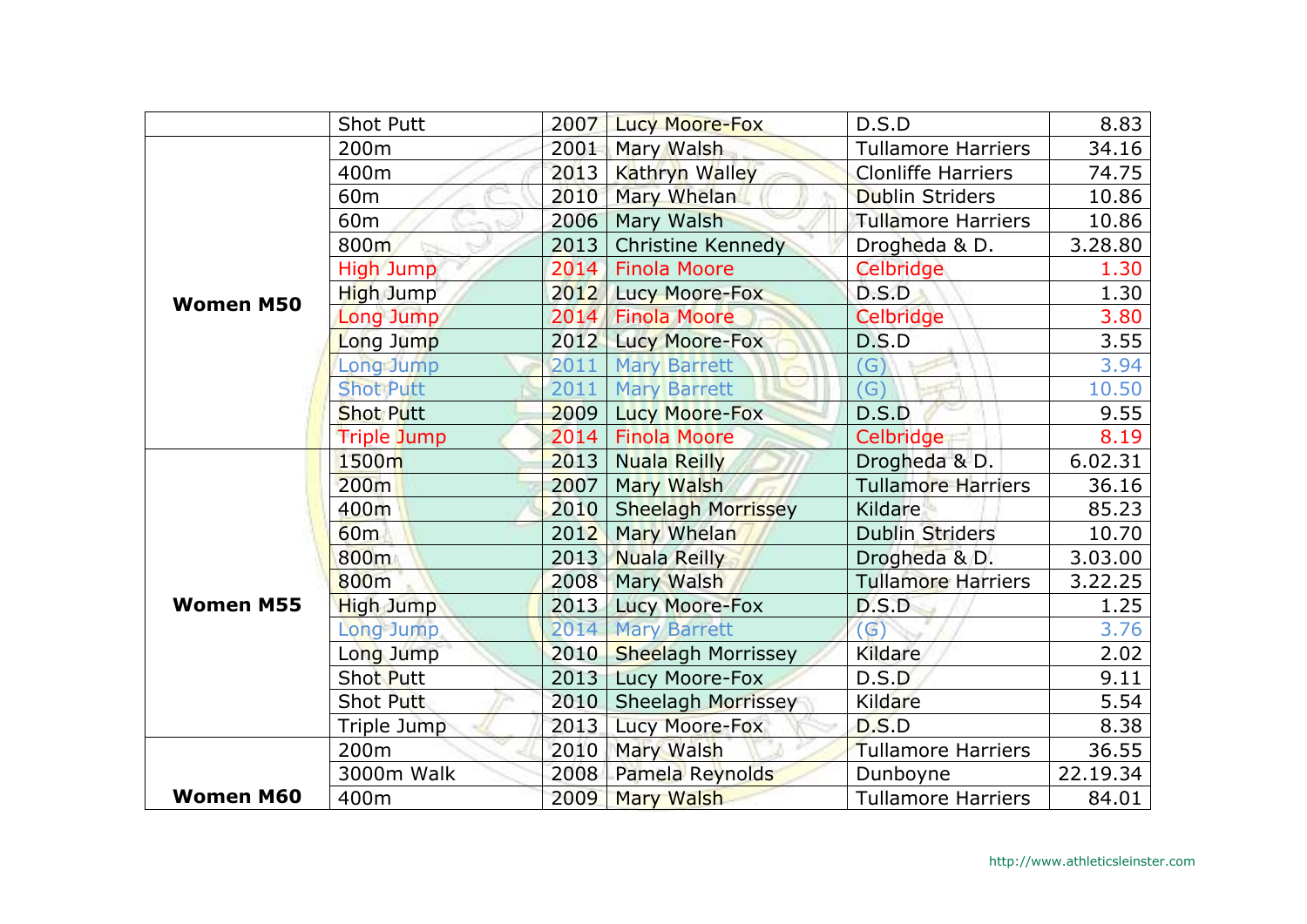|                  | 60 <sub>m</sub> | 2011 | <b>Mary Whelan</b> | D.S.D                     | 10.74   |
|------------------|-----------------|------|--------------------|---------------------------|---------|
|                  | 800m            |      | 2010 Mary Walsh    | <b>Tullamore Harriers</b> | 3.23.10 |
| <b>Women M65</b> | 200m            |      | 2012 Mary Walsh    | Tullamore Harriers        | 39.51   |

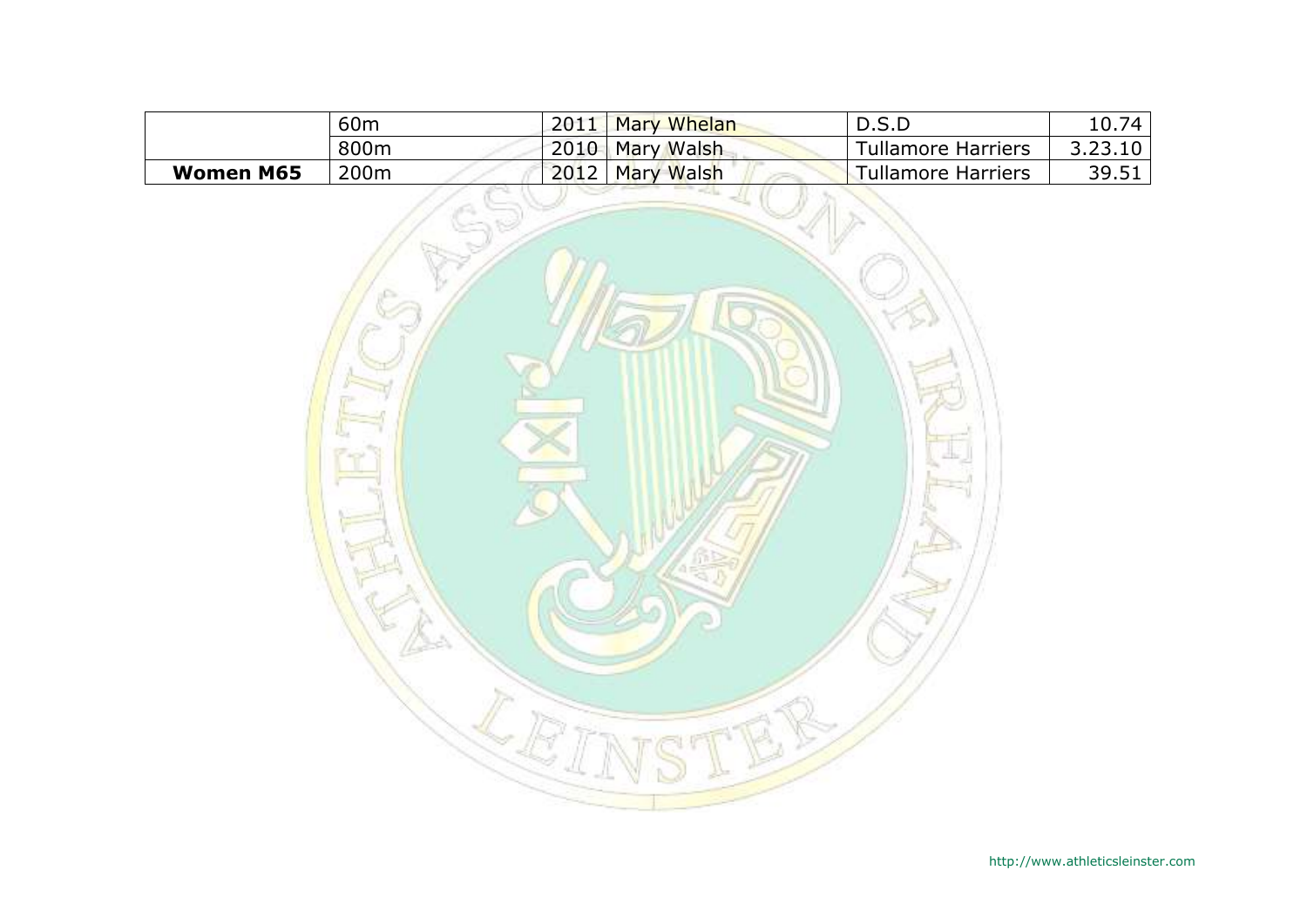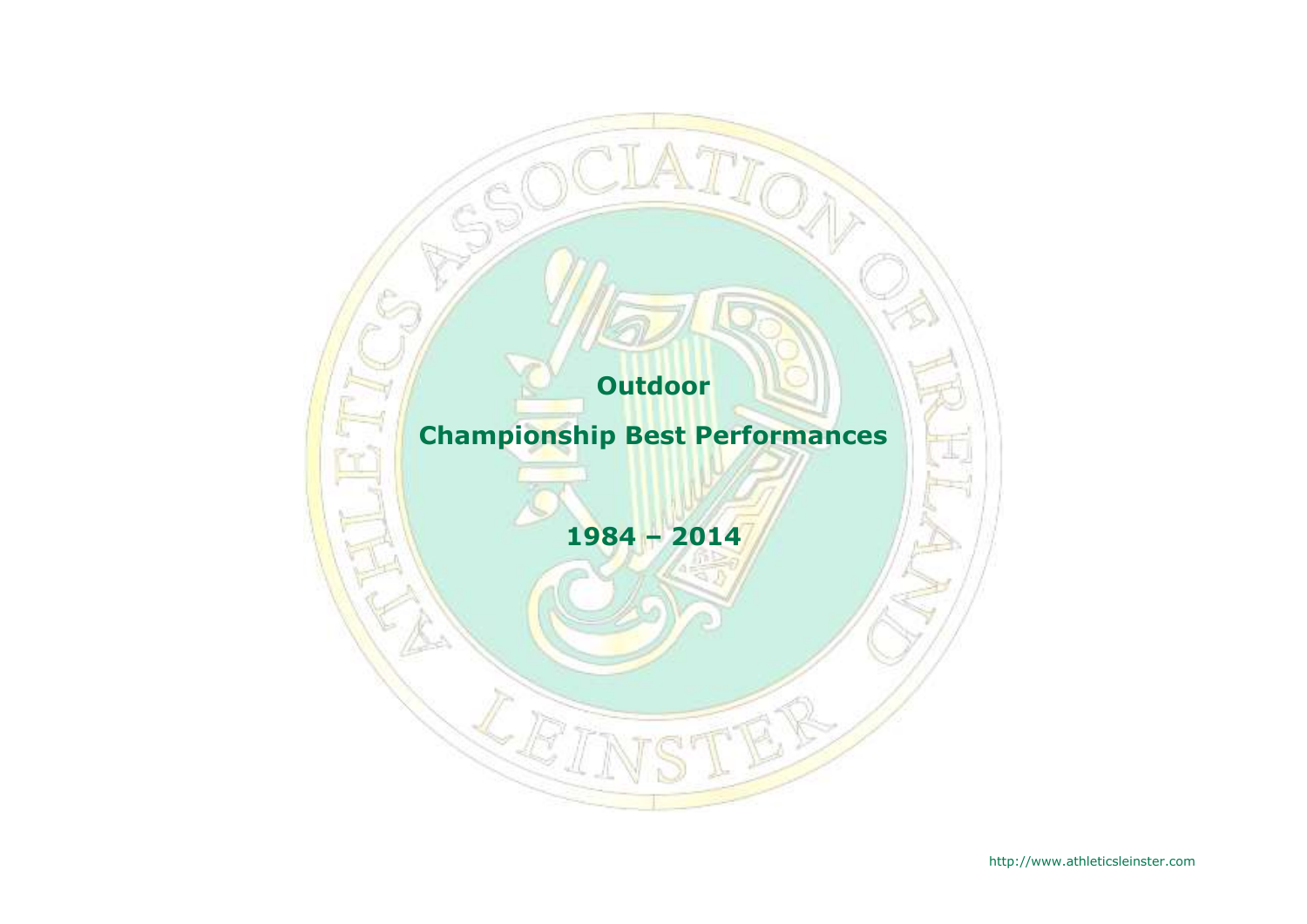| Age      | <b>Event</b>            | Year | <b>Name</b>             | <b>Club</b>                 | <b>CBP</b> |
|----------|-------------------------|------|-------------------------|-----------------------------|------------|
|          | 600m                    | 2010 | <b>Robert Crowley</b>   | St. L. O'Toole              | 1.43.07    |
|          | 60 <sub>m</sub>         | 2012 | <b>Torig Adegoke</b>    | St. L. O'Toole              | 8.24       |
|          | 60m Hurdles             | 2012 | John Kehoe              | <b>Bree</b>                 | 10.50      |
|          | <b>Ball Throw</b>       | 2004 | <b>Kevin Murray</b>     | <b>Dunleer</b>              | 52.60      |
| U12 Boys | High Jump               | 2002 | <b>Terence O'Neill</b>  | <b>Kilcoole</b>             | 1.43       |
|          | Long Jump               | 2011 | <b>Michael Carroll</b>  | D.M.P                       | 4.65       |
|          | Relay 4x100             | 2001 |                         | Ballyskenach                | 55.30      |
|          | <b>Shot Putt</b>        | 2012 | Jonathan Cummins        | <b>Ardee &amp; District</b> | 10.33      |
|          | Turbo Jav               | 2013 | <b>Cameron Moran</b>    | St. Gerard's                | 20.71      |
|          | <b>Turbo Jav</b>        | 2014 | Tadgh O'Muircheartaigh  | Dunboyne                    | 28.72      |
|          | 600m                    | 2007 | <b>Shane Fitzsimons</b> | <b>Mullingar Harriers</b>   | 1.37.34    |
|          | 60 <sub>m</sub> Hurdles | 2011 | <b>Luke Morris</b>      | Newbridge                   | 9.64       |
|          | 70 <sub>m</sub> Hurdles | 2002 | Darragh Quane           | K.C.H                       | 11.04      |
|          | <b>80m</b>              | 2001 | Eoin Hannon             | <b>Ballyskenach</b>         | 10.06      |
|          | <b>Ball Throw</b>       | 2005 | <b>Kevin Murray</b>     | Dunleer                     | 50.88      |
|          | High Jump               | 1988 | Liam Kelly              | St. Abban's                 | 1.48       |
| U13 Boys | High Jump               | 2001 | <b>Ciaran Malone</b>    | Na Fianna                   | 1.48       |
|          | <b>High Jump</b>        | 2003 | Terence O'Neill         | Kilcoole                    | 1.48       |
|          | <b>High Jump</b>        | 2013 | <b>Cian McBride</b>     | <b>Bohermeen</b>            | 1.54       |
|          | <b>Javelin</b>          | 2012 | Liam Connaughton        | <b>Dunleer</b>              | 32.81      |
|          | Long Jump               | 2011 | David McDonald          | Menapians                   | 5.11       |
|          | Relay 4x100             | 2011 |                         | <b>Menapians</b>            | 53.72      |
|          | Shot Putt               | 1997 | <b>Rory Nolan</b>       | Shillelagh                  | 12.45      |
|          | 1500m                   | 2008 | <b>Shane Fitzsimons</b> | <b>Mullingar Harriers</b>   | 4.26.98    |
|          | 2000m Walk              | 2009 | <b>Cormac Byrne</b>     | <b>Bree</b>                 | 11.00.56   |
|          | 200 <sub>m</sub>        | 1996 | David Murphy            | Kildare                     | 24.70      |
|          | 200 <sub>m</sub>        | 2014 | <b>Ben Mooney</b>       | Greystones & D.             | 24.28      |
|          | 75m Hurdles             | 2012 | <b>David McDonald</b>   | Menapians                   | 11.77      |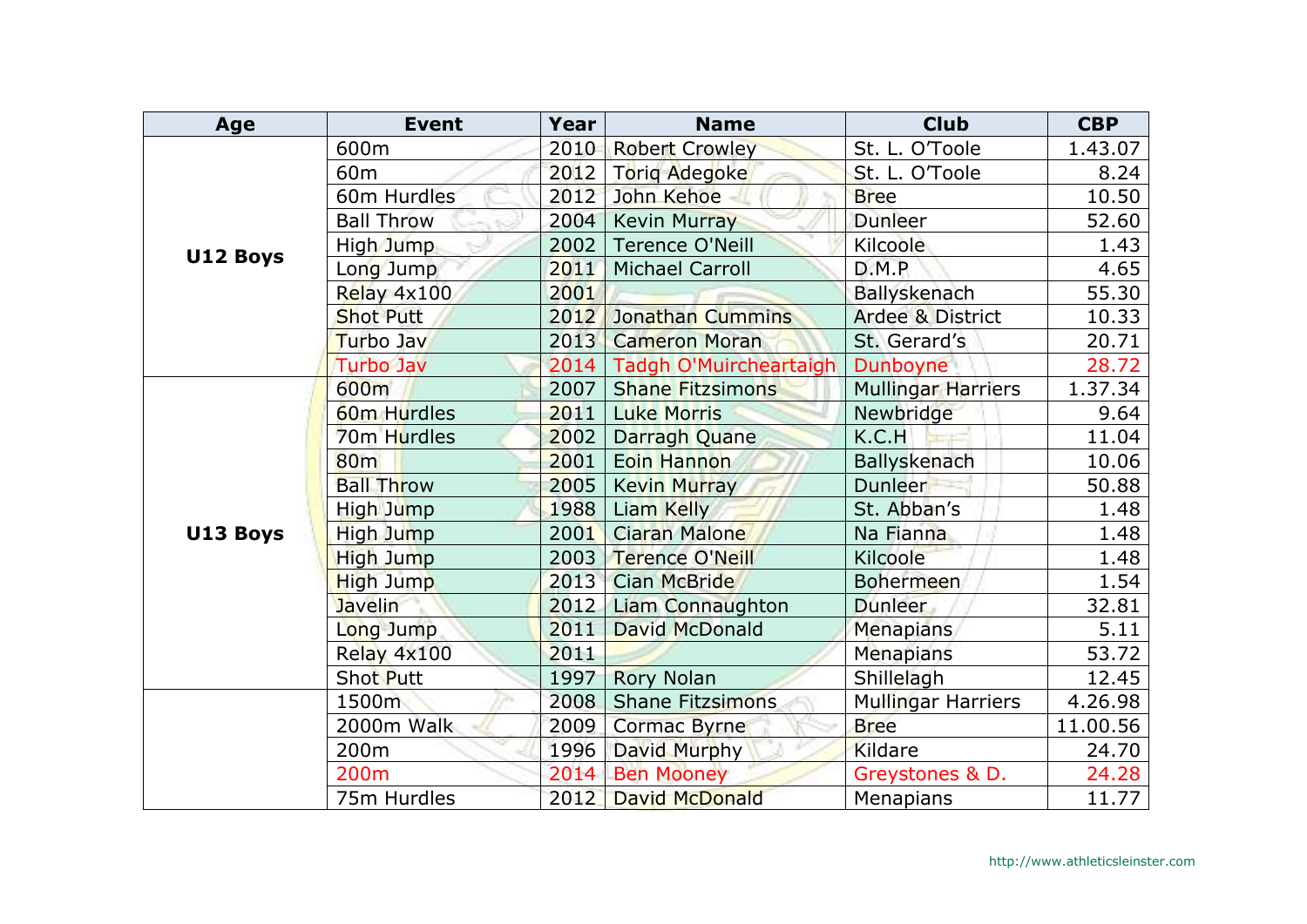|          | 800m              | 2008 | <b>Shane Fitzsimons</b> | <b>Mullingar Harriers</b> | 2.12.59  |
|----------|-------------------|------|-------------------------|---------------------------|----------|
|          | 80 <sub>m</sub>   | 1990 | Darren O'Reilly         | St. Anne's                | 9.90     |
|          | 80 <sub>m</sub>   | 1998 | Paul Murphy             | Kilmore                   | 9.90     |
| U14 Boys | <b>Discus</b>     | 2010 | John Joe Kelly          | <b>Brow Rangers</b>       | 37.26    |
|          | Hammer            | 2012 | Ian Taylor              | Dunboyne                  | 37.80    |
|          | High Jump         | 2009 | Mark Rogers             | St. Peter's               | 1.60     |
|          | Javelin           | 2000 | <b>Peter McDonald</b>   | St. Peter's               | 38.60    |
|          | Javelin           | 2013 | Jack McWey              | Newbridge                 | 39.88    |
|          | Long Jump         | 2012 | <b>David McDonald</b>   | <b>Menapians</b>          | 5.62     |
|          | Relay 4x100       | 2012 |                         | Newbridge                 | 52.53    |
|          | Relay 4x100       | 2014 |                         | St. Joseph's              | 52.24    |
|          | <b>Shot Putt</b>  | 1985 | Joseph Duffy            | Caragh                    | 12.89    |
|          | <b>Shot Putt</b>  | 2013 | <b>Padriag Hore</b>     | Taghmon                   | 12.96    |
|          | Triple Jump       | 1994 | <b>Adam Brennan</b>     | Dom Savio                 | 10.55    |
|          | 100m              | 2009 | <b>Marcus Lawler</b>    | St. L. O'Toole            | 11.80    |
|          | 100m              | 2013 | David McDonald          | Menapians                 | 11.73    |
|          | 1500 <sub>m</sub> | 2009 | <b>Shane Fitzsimons</b> | <b>Mullingar Harriers</b> | 4.13.44  |
|          | 2000m Walk        | 1999 | PJ O'Keeffe             | K.C.H                     | 10.22.00 |
|          | 2000m Walk        | 2014 | Niamh O'Connor          | Celbridge                 | 9.52.00  |
|          | 200m              | 2009 | <b>Marcus Lawler</b>    | St. L. O'Toole            | 23.78    |
|          | 200m              | 2013 | David McDonald          | <b>Menapians</b>          | 23.76    |
| U15 Boys | 250m Hurdles      | 2012 | <b>Ryan Murray</b>      | <b>Bree</b>               | 35.73    |
|          | 250m Hurdles      | 2014 | <b>Brandon Sinnott</b>  | <b>Bree</b>               | 35.56    |
|          | 800m              | 2009 | <b>Shane Fitzsimons</b> | <b>Mullingar Harriers</b> | 2.01.29  |
|          | 80m Hurdles       | 1999 | Paul Murphy             | Kilmore                   | 12.00    |
|          | <b>Discus</b>     | 2007 | James McCabe            | Dunboyne                  | 39.30    |
|          | Hammer            | 2007 | James McCabe            | Dunboyne                  | 48.27    |
|          | High Jump         | 1984 | <b>Philip Denver</b>    | Newbridge                 | 1.76     |
|          | Javelin           | 2001 | <b>Peter McDonald</b>   | St. Peter's               | 43.06    |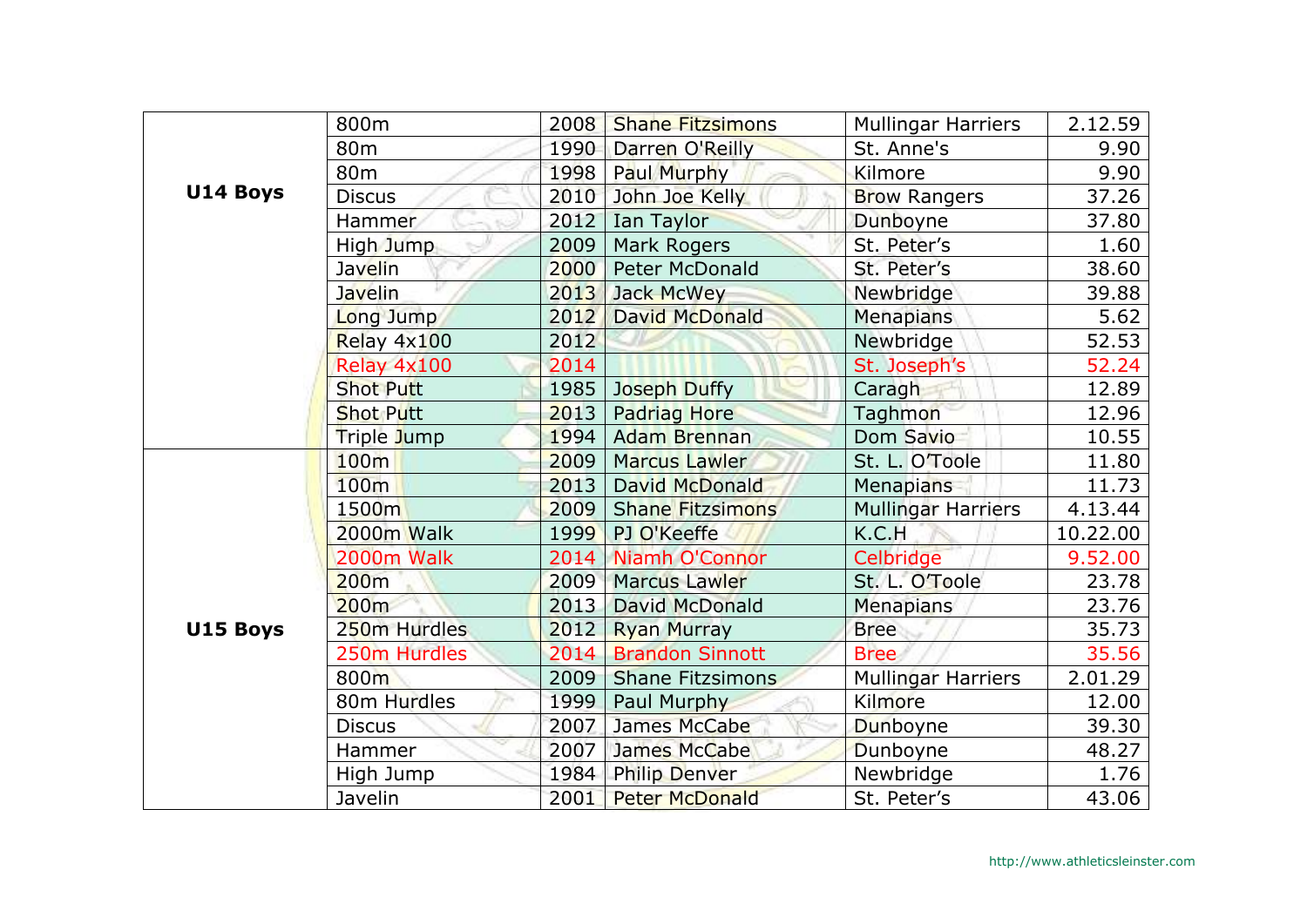|          | Long Jump          | 1999 | <b>Paul Murphy</b>         | Kilmore                   | 5.80     |
|----------|--------------------|------|----------------------------|---------------------------|----------|
|          | Long Jump          | 2013 | David McDonald             | <b>Menapians</b>          | 6.07     |
|          | Pole Vault         | 2002 | Paul Moore                 | St. Abban's               | 2.80     |
|          | Relay 4x100        | 2012 |                            | Wexford                   | 49.88    |
|          | Relay 4x100        | 2014 |                            | St. L. O'Toole            | 48.33    |
|          | Shot Putt          | 2007 | <b>Marco Pons</b>          | D.M.P                     | 13.68    |
|          | <b>Shot Putt</b>   | 2012 | <b>Chris Vickery</b>       | <b>Menapians</b>          | 13.68    |
|          | <b>Shot Putt</b>   |      | 2014 Jack Nyham            | Dunboyne                  | 14.46    |
|          | <b>Triple Jump</b> | 1989 | <b>Scott Browne</b>        | <b>North Laois</b>        | 11.92    |
|          | 100m               | 1990 | <b>Padraic Lewis</b>       | North Laois               | 11.20    |
|          | 100m Hurdles       | 1990 | John Whelan                | Ashbourne                 | 14.30    |
|          | 1500m              | 1992 | James Nolan                | Ferbane                   | 4.11.90  |
|          | 200m               | 1990 | <b>Padraic Lewis</b>       | North Laois               | 22.60    |
|          | 200m               | 1999 | Darragh Graham             | <b>Inbhear Dee</b>        | 22.60    |
|          | 250m Hurdles       | 1998 | Mark Kennedy               | Raheen                    | 33.50    |
|          | 3000m              | 2000 | <b>Mark Christie</b>       | <b>Mullingar Harriers</b> | 9.15.78  |
|          | 3000m Walk         | 2001 | Michael Ryan               | St. Joseph's              | 12.14.36 |
|          | 800m               | 1992 | James Nolan                | Ferbane                   | 1.55.40  |
| U16 Boys | <b>Discus</b>      | 2012 | <b>Eoin Sheridan</b>       | N. Westmeath              | 48.88    |
|          | <b>Hammer</b>      | 1992 | John Thompson              | <b>Tullamore Harriers</b> | 58.10    |
|          | <b>High Jump</b>   | 2011 | <b>Adam Murphy</b>         | St. L. O'Toole            | 1.82     |
|          | <b>Javelin</b>     | 1989 | <b>Robert Berry</b>        | <b>Mullingar Harriers</b> | 48.58    |
|          | Long Jump          | 2007 | <b>Sam Coughlan Murray</b> | Crookstown M/V            | 6.16     |
|          | Long Jump          | 2014 | <b>David McDonald</b>      | <b>Menapians</b>          | 6.44     |
|          | Long Jump          | 2014 | <b>Marc Shelly</b>         | Fr. Murphy's              | 6.44     |
|          | Pole Vault         | 1987 | <b>Patrick Geraghty</b>    | <b>Navan</b>              | 3.20     |
|          | <b>Shot Putt</b>   | 2001 | Brendan Callanan           | St. L. O'Toole            | 15.45    |
|          | Triple Jump        | 2009 | <b>Conor Daly</b>          | St. Abban's               | 12.39    |
|          | Relay 4x100        | 2012 |                            | K.C.H                     | 46.57    |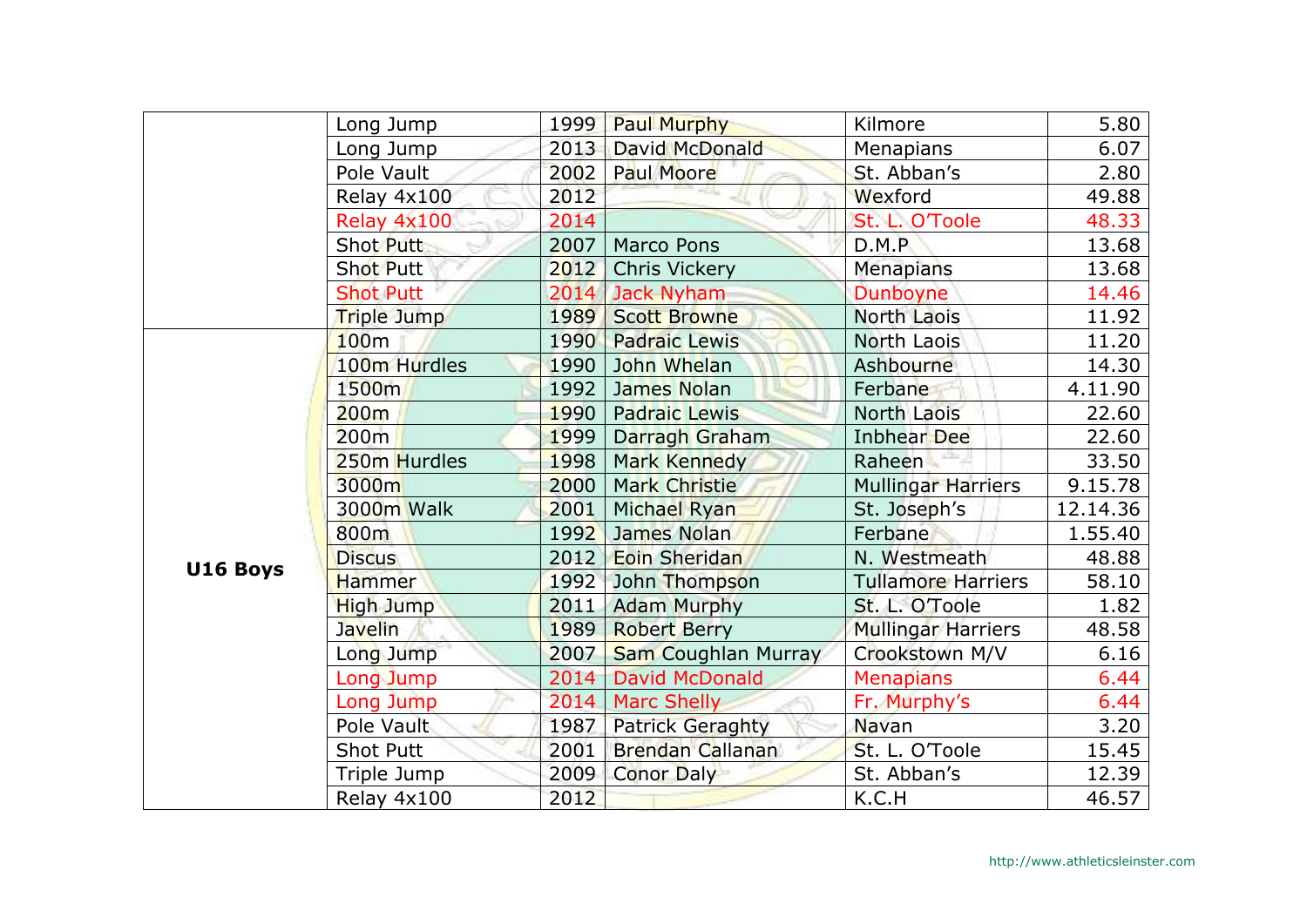|          | 100m               |      | 1992   Kevin Cogley    | D.M.P                     | 10.90    |
|----------|--------------------|------|------------------------|---------------------------|----------|
|          | 100m Hurdles       | 1991 | John Whelan            | St. Andrew's              | 13.80    |
|          | 1500m              | 1988 | Nigel Brunton          | <b>Bray Striders</b>      | 4.01     |
|          | 1500m Steeplechase | 1985 | Liam Walsh             | Bagenalstown              | 4.43.5   |
|          | 2000m Steeplechase | 2002 | <b>Danny Darcy</b>     | St. L. O'Toole            | 9.01.84  |
|          | 2000m Steeplechase | 2011 | Ryan Blundell          | <b>Mullingar Harriers</b> | 6.53.00  |
|          | 200 <sub>m</sub>   | 2012 | Dean Power             | <b>Tullamore Harriers</b> | 22.28    |
|          | 3000m              |      | 2012 James Moore       | St. Abban's               | 10.05.42 |
|          | 3000m              | 2013 | Jack O'Leary           | <b>Mullingar Harriers</b> | 9.12.71  |
|          | 3000m Walk         | 2003 | Michael Doyle          | Cushinstown               | 15.00.74 |
|          | 300m Hurdles       | 2011 | <b>Colin Nolan</b>     | Enniscorthy               | 39.29    |
|          | 400m               | 1989 | <b>Niall Durnin</b>    | <b>Blackrock Louth</b>    | 51.70    |
|          | 400m               | 2014 | <b>John Fitzsimons</b> | <b>Kildare</b>            | 50.54    |
|          | 800m               | 1993 | James Nolan            | Ferbane                   | 1.57     |
| U17 Boys | 800m               | 2002 | <b>Colin Costello</b>  | Star of the Sea           | 1.57.08  |
|          | <b>Discus</b>      | 2011 | James Mulligan         | <b>Tullamore Harriers</b> | 49.00    |
|          | <b>Discus</b>      | 2013 | Eoin Sheridan          | N. Westmeath              | 50.30    |
|          | Hammer             | 2004 | <b>Patrick McCabe</b>  | Dunboyne                  | 54.36    |
|          | <b>High Jump</b>   |      | 1988 Tony Reilly       | St. Kevin's               | 1.85     |
|          | <b>High Jump</b>   | 1989 | <b>Niall Harvey</b>    | <b>Tullamore Harriers</b> | 1.85     |
|          | <b>High Jump</b>   | 1994 | <b>Seamus Byrne</b>    | St. Abban's               | 1.85     |
|          | High Jump          | 2006 | <b>Barry Pender</b>    | St. Abban's               | 1.85     |
|          | High Jump          | 2013 | Donagh Mahon           | Gowran                    | 1.90     |
|          | Javelin            | 2012 | <b>Stephen Rice</b>    |                           | 52.91    |
|          | Long Jump          | 2000 | R Gunning              | Fr. Murphy's              | 6.47     |
|          | Pole Vault         | 2004 | Paul Moore             | St. Abban's               | 3.40     |
|          | <b>Pole Vault</b>  | 2014 | <b>Robert Ivors</b>    | <b>Raheny Shamrocks</b>   | 3.40     |
|          | Relay 4x100        | 1997 |                        | Celbridge                 | 45.90    |
|          | Relay 4x400        | 2012 |                        | St. L. O'Toole            | 3.37.55  |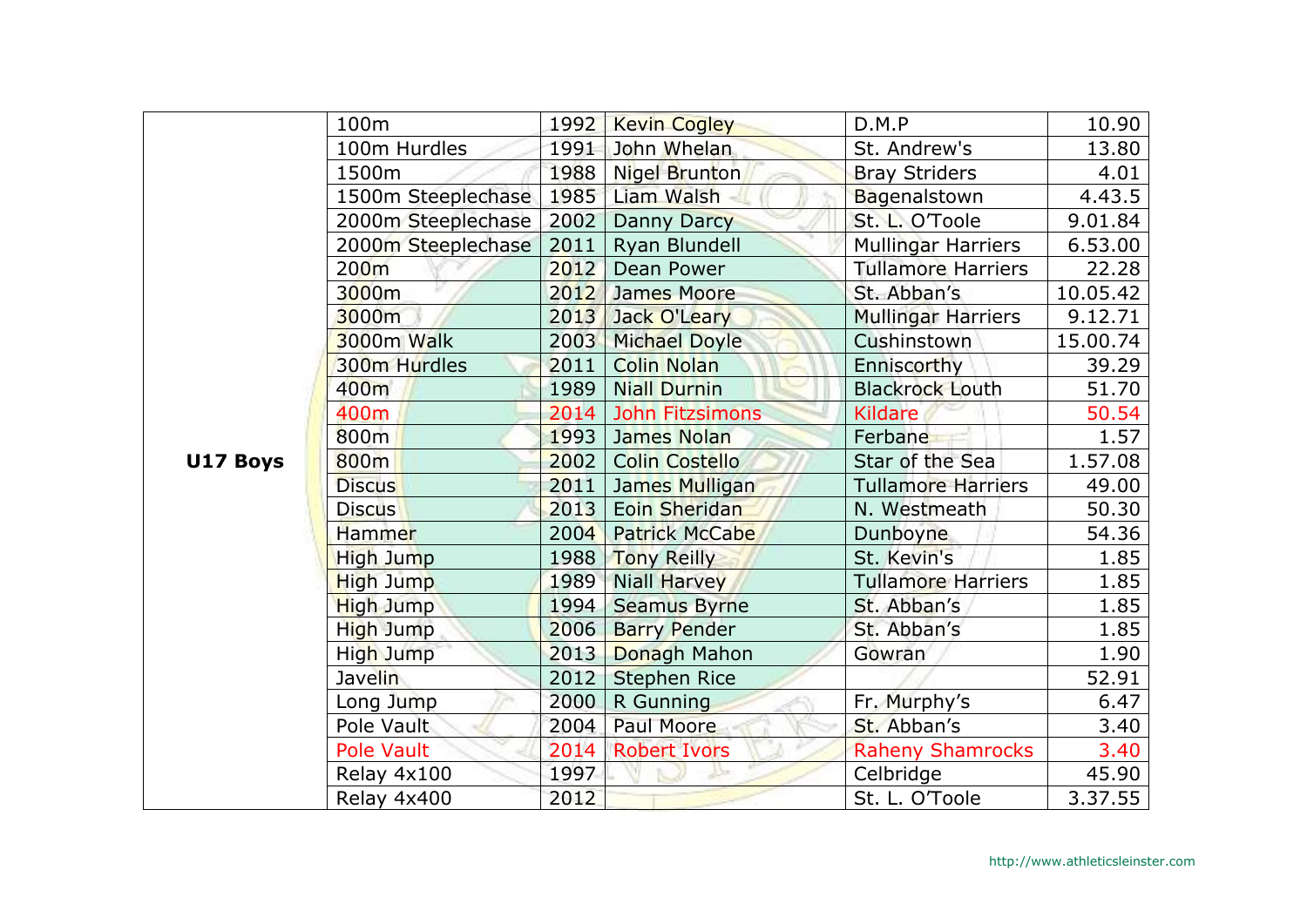|          | <b>Shot Putt</b>   | 2011 | Oliver Jageur           | <b>Naas</b>               | 15.67    |
|----------|--------------------|------|-------------------------|---------------------------|----------|
|          | Triple Jump        | 1999 | John Walker             | Kilmore                   | 13.29    |
|          | 100m               | 2002 | Paul Gill               | Carbury                   | 10.52    |
|          | 110m Hurdles       | 2012 | <b>Eoghan Buggy</b>     | St. Abban's               | 18.25    |
|          | 110m Hurdles       | 2013 | <b>Donal Kearns</b>     | Cushinstown               | 17.21    |
|          | 1500m              | 1994 | Andrew Walker           | Newbridge                 | 4.01.50  |
|          | 2000m Steeplechase | 2007 | <b>Tomas Cotter</b>     | Dunleer                   | 6.17.42  |
|          | 200m               | 2011 | Eamonn Wallace          | Ratoath Ms.               | 22.30    |
|          | 200m               | 2013 | <b>Dean Power</b>       | <b>Tullamore Harriers</b> | 21.74    |
|          | 3000m              | 1987 | <b>Cormac Finnerty</b>  | <b>Mullingar Harriers</b> | 8.45.50  |
|          | 3000m Steeplechase | 2010 | <b>Shawn McCormack</b>  | Gowran                    | 11.05.82 |
|          | 3000m Steeplechase | 2013 | <b>Padraig Lennon</b>   | Greystones & D.           | 10.46.14 |
|          | 400m               | 1998 | <b>Gordon Kennedy</b>   | <b>Ballyskenach</b>       | 49.60    |
|          | 400m               | 2013 | <b>Harry Purcell</b>    | Trim                      | 49.45    |
|          | 400m Hurdles       | 1998 | Ian Monaghan            | Celbridge <sup>-1</sup>   | 55.60    |
| U18 Boys | 5000m Walk         | 1997 | David Kidd              | St. L. O'Toole            | 23.31.00 |
|          | 800m               | 1994 | James Nolan             | Ferbane                   | 1.55.10  |
|          | <b>Discus</b>      | 2010 | <b>Marco Pons</b>       | D.M.P                     | 53.58    |
|          | <b>Discus</b>      |      | 2014 Eoin Sheridan      | N. Westmeath              | 55.40    |
|          | <b>Hammer</b>      | 2003 | Padraig White           | Dunboyne                  | 62.62    |
|          | <b>High Jump</b>   | 2007 | Kouroshi Foroughi       | Star of the Sea           | 2.11     |
|          | <b>High Jump</b>   | 2014 | Donagh Mahon            | Gowran                    | 2.12     |
|          | Javelin            | 1998 | David Kelly             | Kilcoole                  | 56.19    |
|          | <b>Javelin</b>     | 2013 | <b>Stephen Rice</b>     | Greystones & D.           | 64.41    |
|          | Long Jump          | 1997 | Derek O'Brien           | St. L. O'Toole            | 6.78     |
|          | Pole Vault         | 2012 | Peter O'Brien           | <b>Raheny Shamrocks</b>   | 4.00     |
|          | Pole Vault         | 2014 | <b>Conor Bermingham</b> | <b>Raheny Shamrocks</b>   | 4.00     |
|          | Relay 4x100        | 2012 |                         | St. L. O'Toole            | 45.00    |
|          | Relay 4x400        | 2010 |                         | St. L. O'Toole            | 3.36.77  |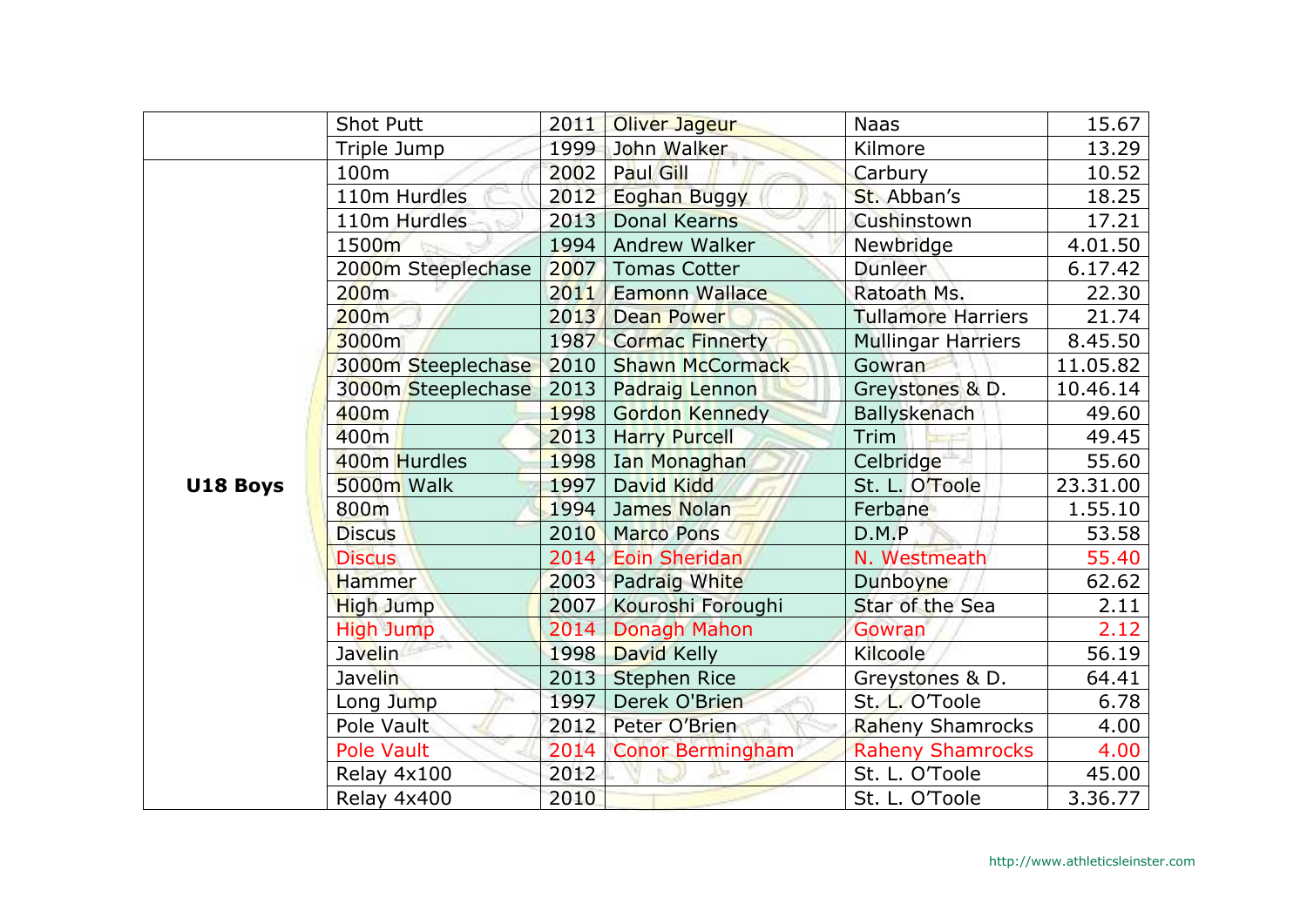|          | <b>Shot Putt</b>   | 1987 | Jarlath Gilroy        | <b>Ballymore Eustace</b>  | 16.39    |
|----------|--------------------|------|-----------------------|---------------------------|----------|
|          | <b>Shot Putt</b>   | 2014 | <b>Anu Awonusi</b>    | St. L. O'Toole            | 16.40    |
|          | Triple Jump        | 2005 | Eoin Kelly            | St. Abban's               | 13.23    |
|          | 100m               | 1995 | <b>Aaron Rogers</b>   | Dundealgan                | 11.00    |
|          | 100m               | 2004 | <b>Stephen Darcy</b>  | St. L. O'Toole            | 11.00    |
|          | 110m Hurdles       | 1999 | Ian Monaghan          | Celbridge                 | 15.10    |
|          | 1500m              | 1995 | Andrew Walker         | Newbridge                 | 3.54.80  |
|          | 2000m Steeplechase | 2003 | <b>Brian Kirwan</b>   | St. L. O'Toole            | 6.19.02  |
|          | 200m               | 2011 | <b>Jack Saunders</b>  | St. Joseph's              | 22.95    |
|          | 3000m              | 1996 | <b>Pearse Hickey</b>  | Celbridge                 | 8.51.00  |
|          | 3000m Steeplechase | 2012 | <b>Stephen Nea</b>    | Mullingar Harriers        | 10.39.74 |
|          | 400m               | 1996 | <b>Alan Bloomer</b>   | Mountmellick              | 50.30    |
|          | 400m               | 2014 | <b>Owen Scully</b>    | St. L. O'Toole            | 52.29    |
|          | 400m Hurdles       | 1999 | Ian Monaghan          | Celbridge                 | 54.80    |
| U19 Boys | 5000m Walk         | 1998 | David Kidd            | St. L. O'Toole            | 22.48.30 |
|          | 800m               | 1995 | <b>Andrew Walker</b>  | Newbridge                 | 1.53.30  |
|          | <b>Discus</b>      | 2011 | <b>Marco Pons</b>     | D.M.P                     | 55.56    |
|          | Hammer             | 1995 | John Thompson         | <b>Tullamore Harriers</b> | 61.92    |
|          | <b>High Jump</b>   | 2001 | <b>Adrian O'Dwyer</b> | K.C.H                     | 2.00     |
|          | <b>Javelin</b>     | 1999 | David Kelly           | <b>Kilcoole</b>           | 55.87    |
|          | Long Jump          | 2007 | Eoin Hannon           | <b>Tullamore Harriers</b> | 7.02     |
|          | Pole Vault         | 2002 | <b>Niall Moriarty</b> | St. Abban's               | 3.20     |
|          | Relay 4x100        | 2012 |                       | <b>Tullamore Harriers</b> | 45.07    |
|          | Relay 4x400        | 2012 |                       | St. L. O'Toole            | 3.37.55  |
|          | Shot Putt          | 2012 | <b>Paul Collins</b>   | N. Westmeath              | 15.08    |
|          | Triple Jump        | 2012 | <b>Conor Daly</b>     | St. Abban's               | 13.53    |
|          | 100m               | 1985 | E. Devereux           | K.C.H                     | 10.70    |
|          | 100m               | 1999 | <b>Gordon Kennedy</b> | <b>Tullamore Harriers</b> | 10.70    |
|          | 110m Hurdles       | 2012 | <b>Eoin Power</b>     | St. Joseph's              | 15.04    |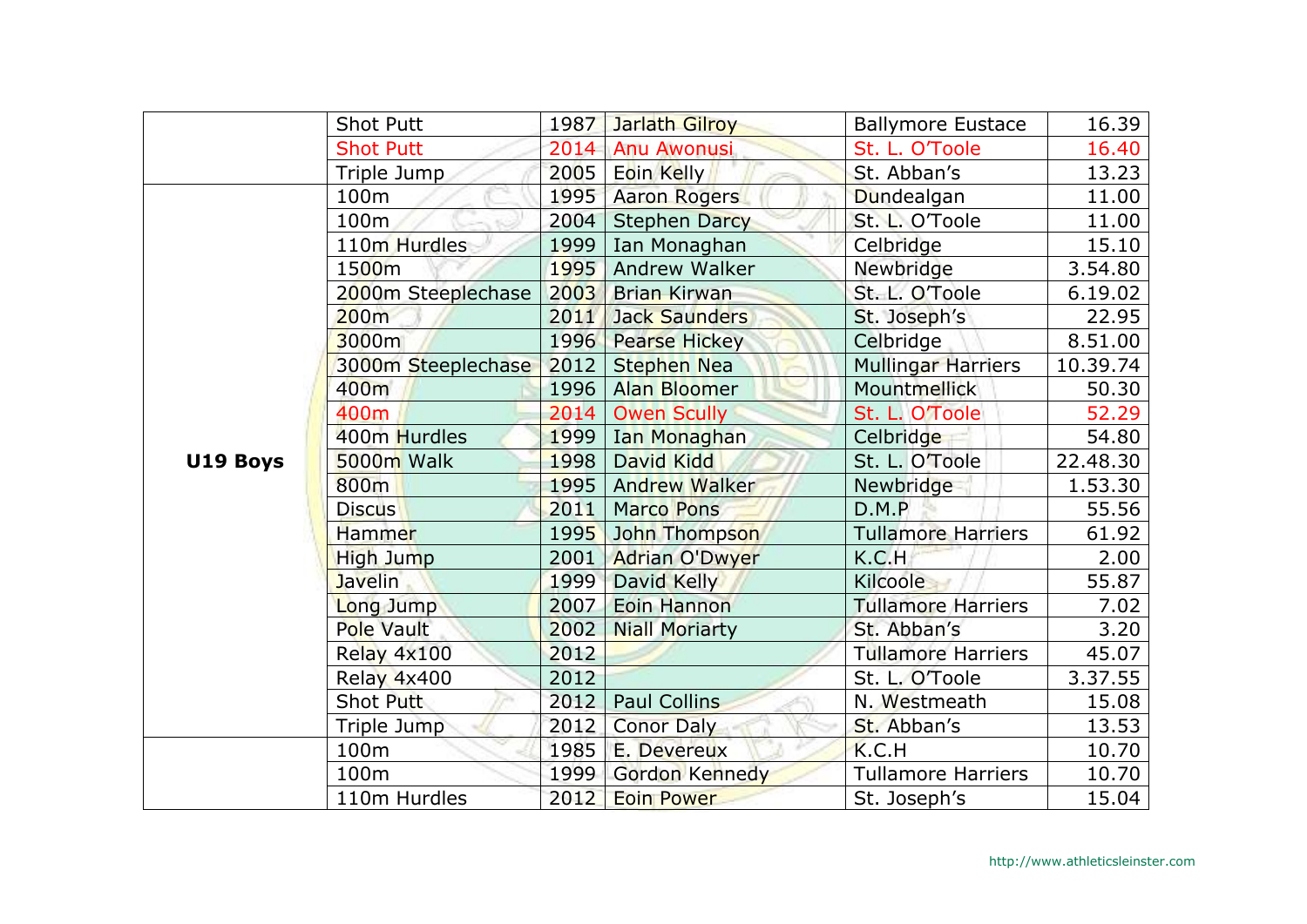|                   | 1500m              | 1995 | <b>Andrew Walker</b>   | Newbridge                 | 3.55.20  |
|-------------------|--------------------|------|------------------------|---------------------------|----------|
|                   | 2000m Steeplechase | 1987 | Liam Walsh             | Bagenalstown              | 6.17.00  |
|                   | 200 <sub>m</sub>   | 2002 | Darragh Graham         | <b>Inbhear Dee</b>        | 21.64    |
|                   | 3000m              | 1987 | <b>David Burke</b>     | <b>Mullingar Harriers</b> | 8.41.60  |
|                   | 3000m Steeplechase | 2008 | <b>Tomas Cotter</b>    | Dunleer                   | 9.24.98  |
|                   | 3000m Walk         | 2013 | Nathan Murphy          | St. Coca's                | 15.22.69 |
|                   | 400m               | 1989 | Stephen Newman         | Ashbourne                 | 48.90    |
|                   | 400m               | 2009 | <b>Fergus Hannon</b>   | <b>Tullamore Harriers</b> | 48.99    |
|                   | 400m Hurdles       | 2007 | John Fagan             | K.C.H                     | 57.04    |
| <b>Junior Men</b> | 5000m              | 2007 | Jason O'Byrne          | Sli Cualann               | 16.08.76 |
|                   | 5000m Walk         | 1989 | P.J. Gregory           | Kildare                   | 23.42.00 |
|                   | 800m               | 2010 | <b>Michael Dowling</b> | Sli Cualann               | 1.56.51  |
|                   | <b>Discus</b>      | 2011 | <b>Marco Pons</b>      | D.M.P                     | 49.20    |
|                   | Hammer             | 2012 | James McCabe           | Dunboyne                  | 67.68    |
|                   | <b>High Jump</b>   | 2002 | <b>Adrian O'Dwyer</b>  | shi,<br>K.C.H             | 2.05     |
|                   | High Jump          | 2014 | Donagh Mahon           | <b>Gowran</b>             | 2.11     |
|                   | <b>Javelin</b>     | 2001 | Joe Diskin             | Kilcoole                  | 55.02    |
|                   | Long Jump          | 2004 | <b>Stephen Darcy</b>   | St. L. O'Toole            | 6.92     |
|                   | Pole Vault         | 2008 | <b>Ian Rogers</b>      | <b>Clonliffe Harriers</b> | 4.00     |
|                   | Relay 4x100        | 1990 |                        | St. L. O'Toole            | 45.20    |
|                   | Relay 4x100        | 2013 |                        | (G)                       | 40.99    |
|                   | Relay 4x400        | 1987 |                        | St. L. O'Toole            | 3.37.00  |
|                   | <b>Shot Putt</b>   | 1990 | <b>Willie Tyrell</b>   | St. Benedict's            | 14.44    |
|                   | Triple Jump        | 2005 | Eoin Kelly             | St. Abban's               | 14.50    |
|                   | 100m               | 2009 | Colm Keogh             | Ratoath Ms.               | 11.88    |
|                   | 100m               | 2013 | <b>Peter Doherty</b>   | Ratoath Ms.               | 11.84    |
|                   | 100 <sub>m</sub>   | 2014 | <b>Stuart McQuade</b>  | Tallaght                  | 11.67    |
|                   | 110m Hurdles       | 2012 | <b>Patrick Curran</b>  | Tallaght                  | 16.97    |
|                   | 1500m              | 2009 | <b>Rob Cross</b>       | Crusaders                 | 4.16.76  |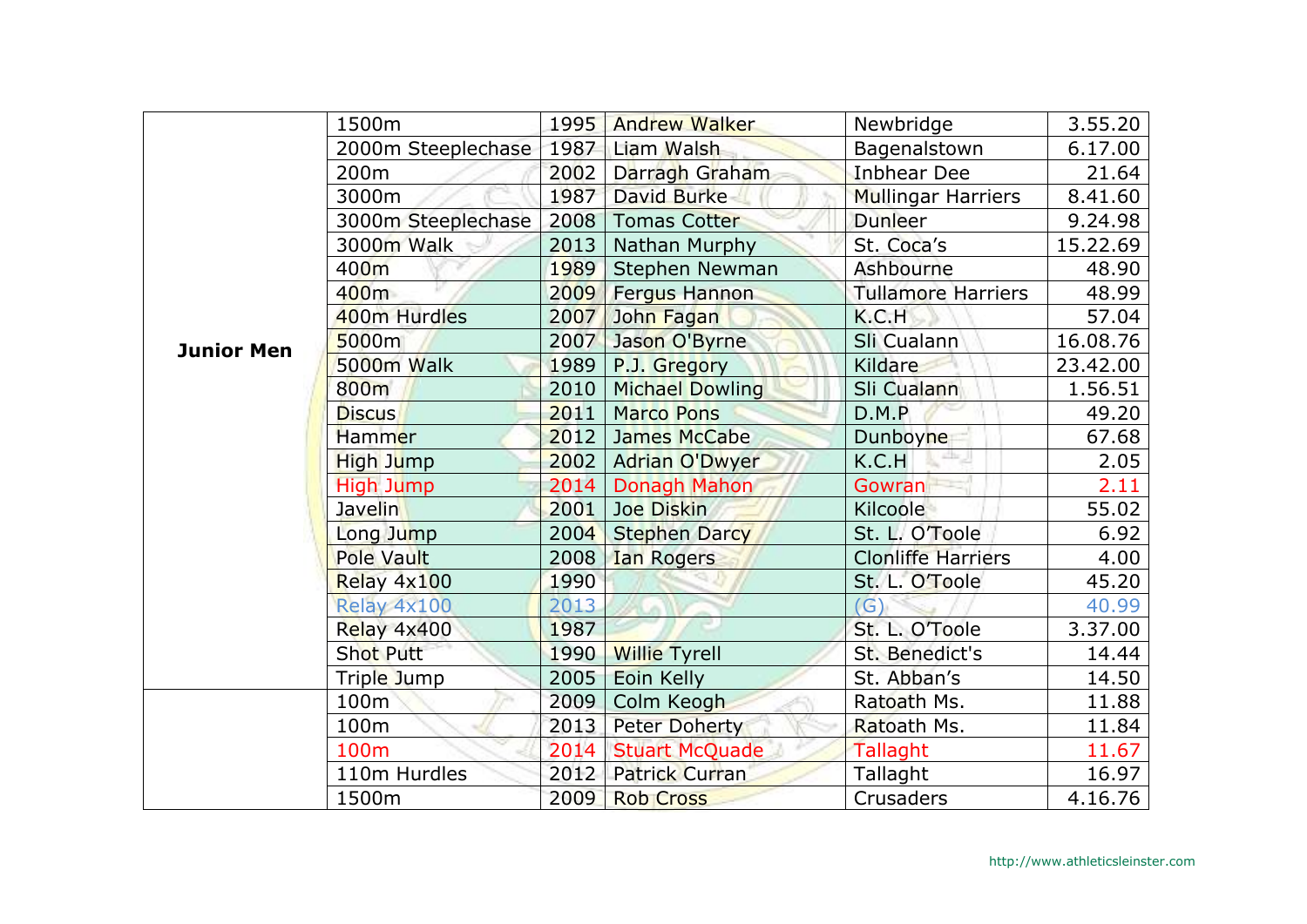|         | 200m               | 2010 | <b>Peter Lyons</b>      | K.C.H                     | 24.28    |
|---------|--------------------|------|-------------------------|---------------------------|----------|
|         | 200 <sub>m</sub>   | 2013 | <b>Peter Doherty</b>    | Ratoath Ms.               | 24.28    |
|         | 400m               | 2010 | John Hartnett           | <b>Clonliffe Harriers</b> | 55.26    |
| Men M35 | 400m Hurdles       | 2010 | Jonathan McCabe         | Drogheda & D.             | 60.80    |
|         | 5000m              | 2008 | <b>Noel Kelly</b>       | Mullingar Harriers        | 15.15.60 |
|         | 56lb Weight        | 2010 | <b>Barry Delaney</b>    | Star of the Sea           | 6.70     |
|         | 800m               | 2010 | <b>Fintan Reilly</b>    | Dunleer                   | 2.02.14  |
|         | <b>Discus</b>      | 2009 | Ger Nagle               | Star of the Sea           | 44.19    |
|         | <b>Hammer</b>      | 2008 | Joe Kelly               | <b>Brow Rangers</b>       | 28.21    |
|         | High Jump          | 2009 | <b>Kevin Byrne</b>      | D.S.D                     | 1.70     |
|         | High Jump          | 2010 | Eamonn O'Brien          | U.C.D                     | 1.70     |
|         | <b>Javelin</b>     | 2008 | <b>Brian McDermott</b>  | D.S.D                     | 50.95    |
|         | Long Jump          | 2010 | <b>Jonathan McCabe</b>  | Drogheda & D.             | 5.74     |
|         | Pole Vault         | 2012 | <b>Patrick Curran</b>   | Tallaght                  | 3.05     |
|         | <b>Shot Putt</b>   | 2010 | <b>Ger Nagle</b>        | Star of the Sea           | 13.54    |
|         | 100m               | 2010 | Ger Hensey              | <b>Tullamore Harriers</b> | 11.63    |
| Men M40 | 110m Hurdles       | 2013 | <b>Kevin Byrne</b>      | D.S.D                     | 19.78    |
|         | 1500m              | 1994 | <b>George Maybury</b>   | <b>Civil Service</b>      | 4.08.40  |
|         | 200 <sub>m</sub>   | 2010 | <b>Ger Hensey</b>       | <b>Tullamore Harriers</b> | 23.88    |
|         | 3000m              | 1999 | <b>Eugene Coppinger</b> | <b>Civil Service</b>      | 9.02.10  |
|         | 3000m Steeplechase | 2014 | <b>Richie Faulkner</b>  | <b>Tullamore Harriers</b> | 11.53.17 |
|         | <b>3000m Walk</b>  | 1994 | P.J. Brennan            | St. L. O'Toole            | 14.00.40 |
|         | 400 <sub>m</sub>   | 2000 | <b>B. Doherty</b>       | St. Joseph's              | 52.52    |
|         | 400m Hurdles       | 2008 | <b>Stephen Flavin</b>   | Sli Cualann               | 59.82    |
|         | 5000m              | 2009 | Colm Burke              | St. Abban's               | 15.35.84 |
|         | 56lb Weight        | 2004 | Seamus Fitzpatrick      | North Laois               | 8.01     |
|         | 800m               | 2010 | <b>Simon Meyler</b>     | Donore Harriers           | 2.05.90  |
|         | <b>Discus</b>      | 2000 | <b>Phil Conway</b>      | <b>Crusaders</b>          | 36.91    |
|         | Hammer             | 2005 | <b>Paddy Hanily</b>     | Fr. Murphy's              | 40.31    |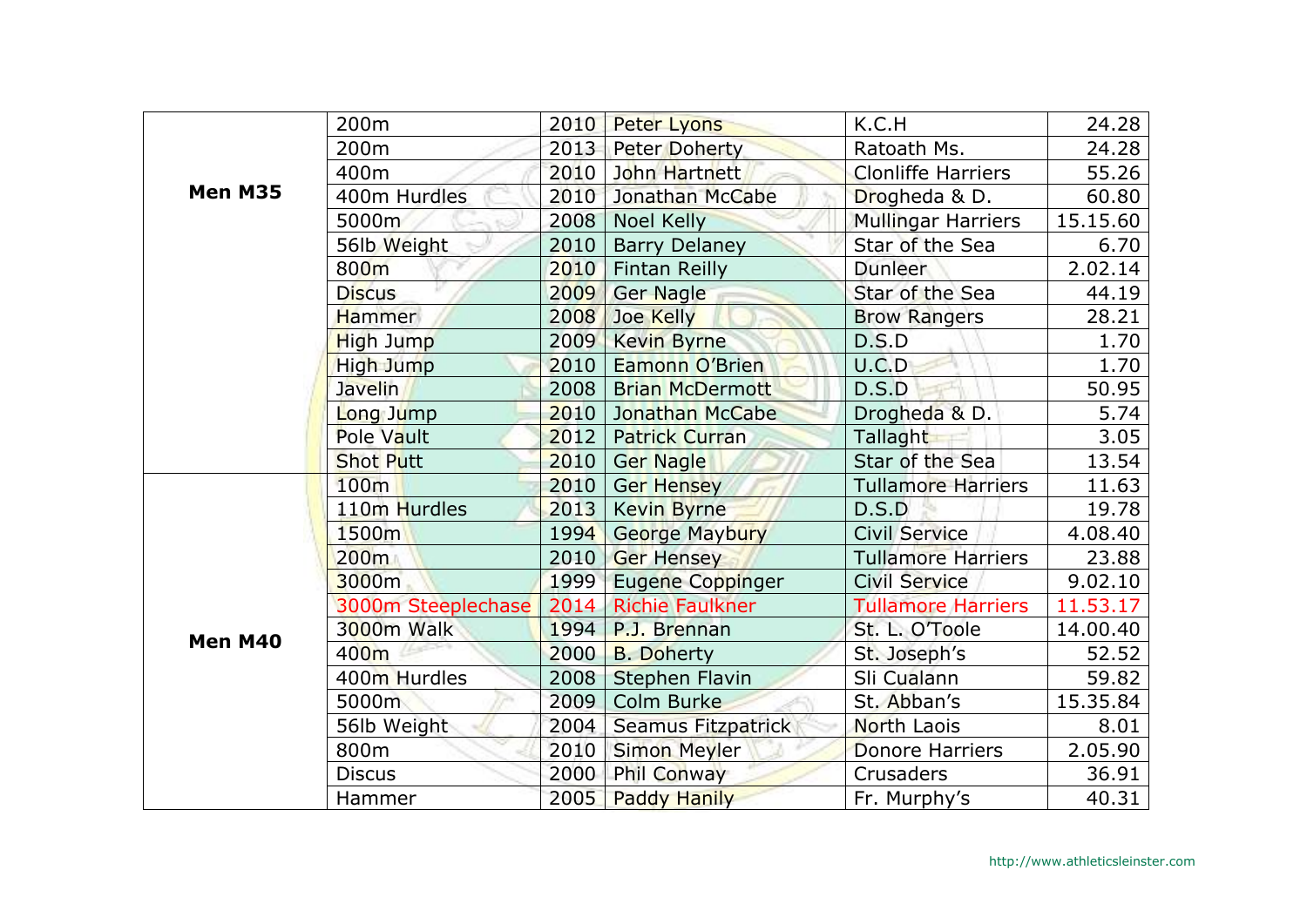|         | High Jump           | 1993 | <b>Jim Fanning</b>      | <b>Donore Harriers</b>    | 1.68     |
|---------|---------------------|------|-------------------------|---------------------------|----------|
|         | Javelin             | 2008 | <b>Denis Delaney</b>    | <b>Clonliffe Harriers</b> | 52.10    |
|         | Long Jump           | 2008 | George Wyatt            | D.S.D                     | 5.86     |
|         | Pole Vault          | 2013 | <b>Kevin Byrne</b>      | D.S.D                     | 2.80     |
|         | Shot Putt           | 2009 | <b>Kieron Stout</b>     | Celbridge                 | 12.82    |
|         | <b>Steeplechase</b> | 2013 | Richie Faulkner         | <b>Tullamore Harriers</b> | 12.31.74 |
|         | Triple Jump         | 2010 | George Wyatt            | D.S.D                     | 11.06    |
|         | <b>Triple Jump</b>  | 2010 | <b>Michael McDonald</b> | G)                        | 11.17    |
|         | 100m                | 2005 | <b>Greg Duggan</b>      | <b>Mullingar Harriers</b> | 12.34    |
|         | 100 <sub>m</sub>    | 2013 | David Hayde             | St. L. O'Toole            | 11.96    |
|         | 100 <sub>m</sub>    | 2014 | David Hayde             | St. L. O'Toole            | 11.72    |
|         | 110m Hurdles        | 2008 | Pat Power               | St. Joseph's              | 25.31    |
|         | 110m Hurdles        | 2014 | <b>Ronan Gately</b>     | <b>Clonliffe Harriers</b> | 23.50    |
|         | 1500m               | 2006 | <b>Paul Cowhie</b>      | Civil Service             | 4.26.30  |
|         | 200m                | 2008 | <b>Gerry Kinsella</b>   | Sli Cualann               | 25.07    |
|         | 200m                | 2009 | <b>Patrick Crossan</b>  | 'G`                       | 24.76    |
|         | 200 <sub>m</sub>    | 2013 | David Hayde             | St. L. O'Toole            | 24.37    |
|         | 200 <sub>m</sub>    | 2014 | David Hayde             | St. L. O'Toole            | 24.29    |
| Men M45 | 3000m Steeplechase  |      | 2014 Joseph Walsh       | <b>Portlaoise</b>         | 13.14.57 |
|         | 3000m Walk          | 2007 | Pat Murphy              | G                         | 13.37.94 |
|         | 3000m Walk          | 2007 | <b>Derek McConnon</b>   | Rathfarnham               | 16.16.26 |
|         | <b>3000m Walk</b>   | 2014 | John Joe Lawlor         | St. Joseph's              | 15.34.91 |
|         | 400m                | 2005 | <b>Ken Deavy</b>        | K.C.H                     | 55.12    |
|         | 400m                | 2009 | <b>Patrick Crossan</b>  | G'                        | 54.70    |
|         | 400m Hurdles        | 2014 | <b>Ronan Gately</b>     | <b>Clonliffe Harriers</b> | 78.10    |
|         | 5000m               | 2011 | Phelim Glynn            | Dunboyne                  | 16.22.77 |
|         | 5000m               | 2014 | <b>Adrian Curley</b>    | <b>Tullamore Harriers</b> | 15.57.00 |
|         | 56lb Weight         | 2011 | Seamus Fitzpatrick      | North Laois               | 7.91     |
|         | 800m                | 2008 | <b>Gerry Kinsella</b>   | Sli Cualann               | 2.06.27  |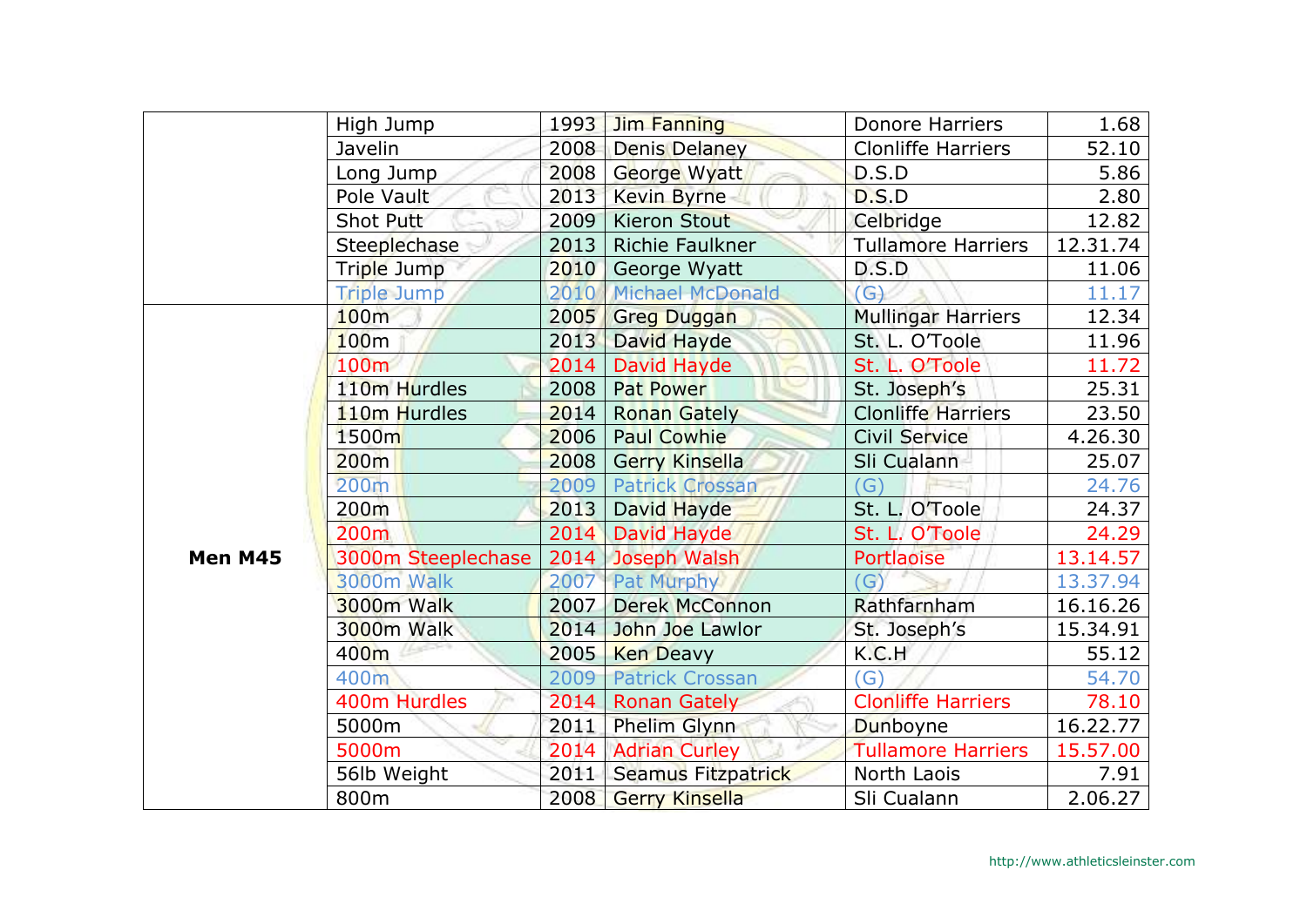|         | <b>Discus</b>       | 2009 | <b>Dave Sweeney</b>       | Sli Cualann               | 38.25    |
|---------|---------------------|------|---------------------------|---------------------------|----------|
|         | Hammer              | 2012 | <b>Seamus FitzPatrick</b> | Portlaoise                | 32.74    |
|         | High Jump           | 2005 | <b>Ciaran Tobin</b>       | Trim                      | 1.40     |
|         | High Jump           | 2006 | John Territt              | St. Abban's               | 1.40     |
|         | <b>High Jump</b>    | 2010 | <b>Diarmuid Quill</b>     | (G)                       | 1.50     |
|         | High Jump           | 2013 | Michael Tynan             | Celbridge                 | 1.40     |
|         | <b>Javelin</b>      | 2012 | Denis Delaney             | Dunboyne                  | 42.09    |
|         | <b>Javelin</b>      | 2013 | <b>Denis Delaney</b>      | Dunboyne                  | 46.65    |
|         | Long Jump           | 2009 | <b>Patrick Mahon</b>      | Gowran                    | 5.45     |
|         | <b>Shot Putt</b>    | 2009 | <b>Babu Matthew</b>       | <b>Tullamore Harriers</b> | 12.18    |
|         | <b>Steeplechase</b> | 2013 | Joe Walsh                 | Portlaoise                | 13.19.83 |
|         | Triple Jump         | 2008 | <b>Ciaran Tobin</b>       | Trim                      | 9.29     |
|         | 100m                | 2009 | <b>Anthony Martin</b>     | $\mathsf{G}$              | 12.48    |
|         | 100m                | 2009 | <b>Greg Duggan</b>        | <b>Mullingar Harriers</b> | 12.58    |
|         | 100m                | 2009 | <b>Pat Power</b>          | St. Joseph's              | 12.58    |
|         | 110m Hurdles        | 2012 | <b>Joe Davis</b>          | D.S.D                     | 18.46    |
|         | 1500 <sub>m</sub>   | 2000 | Jim Stafford              | <b>Slaney Olympic</b>     | 4.18.44  |
|         | 200m                | 2007 | <b>Kevin Carey</b>        | Gowran                    | 26.54    |
|         | 200m                |      | 2009 Anthony Martin       | (G)                       | 26.16    |
|         | 200m                | 2013 | John McCarrick            | D.S.D                     | 25.93    |
| Men M50 | 200 <sub>m</sub>    | 2014 | <b>Patrick Crossan</b>    | (G)                       | 25.46    |
|         | <b>3000m Walk</b>   |      | 2014 Pat Murphy           | $\mathcal{G}$             | 14.44.31 |
|         | 35lb Weight         | 2004 | <b>Paddy Hanily</b>       | Fr. Murphy's              | 8.52     |
|         | 400m                | 2007 | <b>Kevin Carey</b>        | Gowran                    | 58.66    |
|         | 400m                | 2013 | John McCurrick            | Kildare                   | 58.31    |
|         | 400m Hurdles        | 2014 | David Keenan              | <b>Ballyfin</b>           | 77.11    |
|         | 5000m               | 2012 | <b>Paul Balfe</b>         | <b>Liffey Valley</b>      | 16.59.79 |
|         | 800m                | 1993 | <b>Frank Hearns</b>       | D.C.H                     | 2.13.70  |
|         | <b>Discus</b>       | 2002 | <b>Patsy Conboy</b>       | <b>Brothers Pearse</b>    | 32.50    |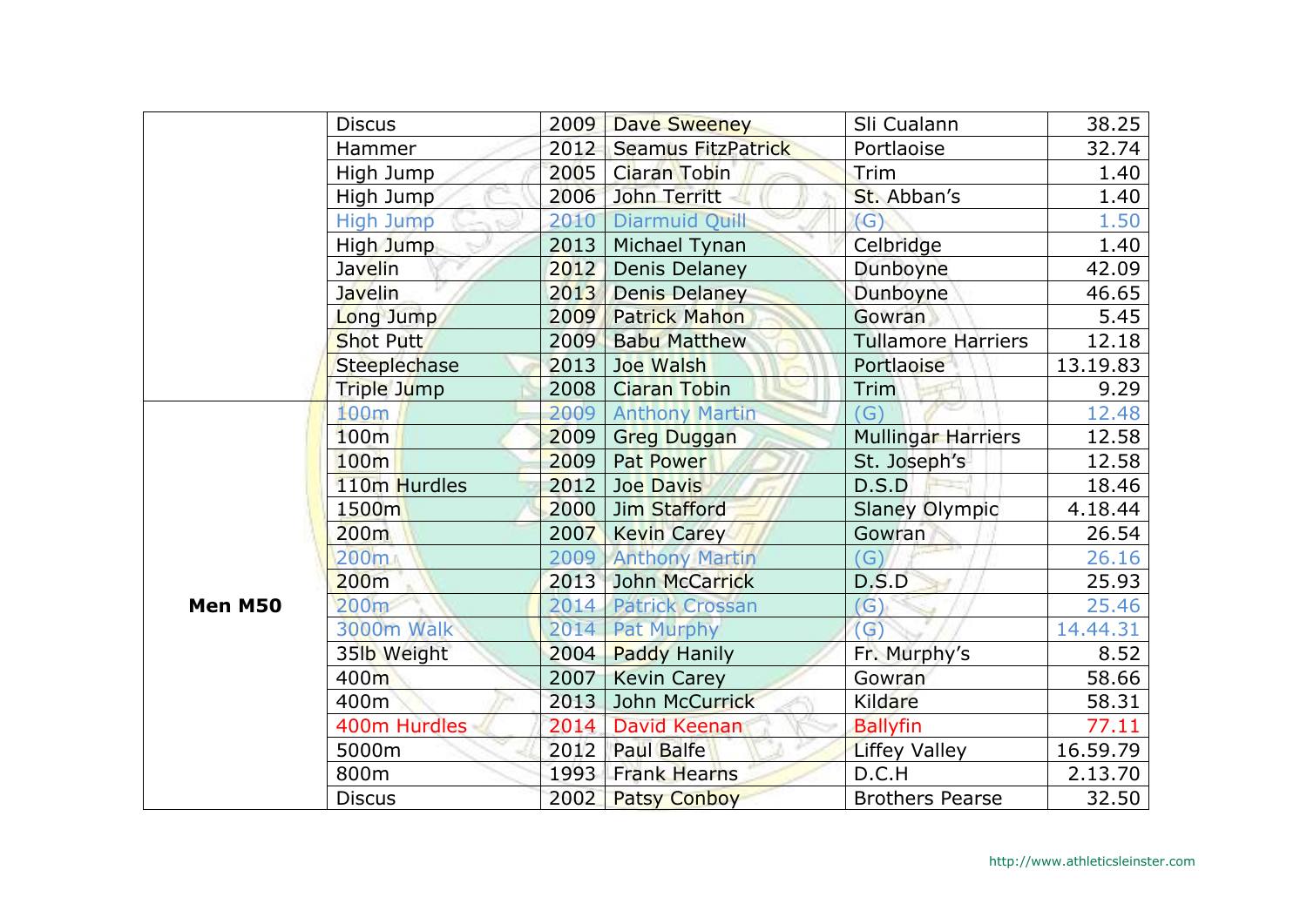|         | <b>Discus</b>    | 2013 | <b>Phelim Joyce</b>    | Cushinstown                | 33.92    |
|---------|------------------|------|------------------------|----------------------------|----------|
|         | Hammer           | 2006 | Paddy Hanily           | Fr. Murphy's               | 41.46    |
|         | High Jump        | 2009 | <b>Joe Davis</b>       | D.S.D                      | 1.47     |
|         | Javelin          | 2010 | John Egan              | <b>North Laois</b>         | 38.85    |
|         | Long Jump        | 2010 | <b>Patrick Mahon</b>   | Gowran                     | 5.71     |
|         | Shot Putt        | 1999 | <b>Tom Power</b>       | Bagenalstown               | 12.31    |
|         | Triple Jump      | 2012 | Paul Keenan            | <b>Ballyfin</b>            | 7.98     |
|         | 100 <sub>m</sub> | 2007 | David Leech            | <b>Blackrock</b>           | 13.16    |
|         | 100m             | 2014 | <b>Shane Sheridan</b>  | D.S.D                      | 12.57    |
|         | 1500m            | 2008 | <b>Patrick Timmons</b> | <b>Raheny Shamrocks</b>    | 5.02.55  |
|         | 1500m            | 2013 | <b>Martin McDonald</b> | Ballyroan Abbeyleix        | 4.45.35  |
|         | 200m             | 2004 | <b>Tom Clinton</b>     | Navan                      | 27.02    |
|         | 200 <sub>m</sub> | 2014 | <b>Shane Sheridan</b>  | D.S.D                      | 25.94    |
|         | 3000m Walk       | 2005 | <b>Bobby King</b>      | Dunboyne                   | 15.06.00 |
|         | 35lb Weight      | 2011 | Paddy Hanily           | Fr. Murphy's               | 8.97     |
|         | 400m             | 2007 | <b>Shane Mulroy</b>    | Drogheda & D.              | 63.18    |
|         | 400m             | 2014 | <b>Shane Sheridan</b>  | D.S.D                      | 61.19    |
| Men M55 | 5000m            | 2010 | Don O'Carroll          | Rathfarnham                | 18.24.48 |
|         | 5000m            | 2013 | John Feery             | <b>Tullamore Harriers</b>  | 18.02.77 |
|         | 5000m            | 2014 | <b>Martin McDonald</b> | <b>Ballyroan Abbeyleix</b> | 17.19.00 |
|         | 800m             | 2010 | <b>Terry Kavanagh</b>  | Sli Cualann                | 2.28.92  |
|         | 800m             | 2013 | <b>Desie Shorten</b>   | Parnell                    | 2.25.02  |
|         | 800m             | 2014 | Jonathan McCabe        | Rathfarnham                | 2.24.36  |
|         | <b>Discus</b>    | 2008 | Paddy Hanily           | Fr. Murphy's               | 31.26    |
|         | <b>Hammer</b>    | 2008 | Paddy Hanily           | Fr. Murphy's               | 38.25    |
|         | High Jump        | 2010 | Michael Flynn          | <b>Tullamore Harriers</b>  | 1.35     |
|         | Javelin          | 2011 | Pat O'Mahony           | Menapians                  | 32.91    |
|         | Long Jump        | 2010 | Michael Flynn          | <b>Tullamore Harriers</b>  | 4.05     |
|         | <b>Shot Putt</b> | 2012 | <b>Liam Lyster</b>     | Crusaders                  | 9.25     |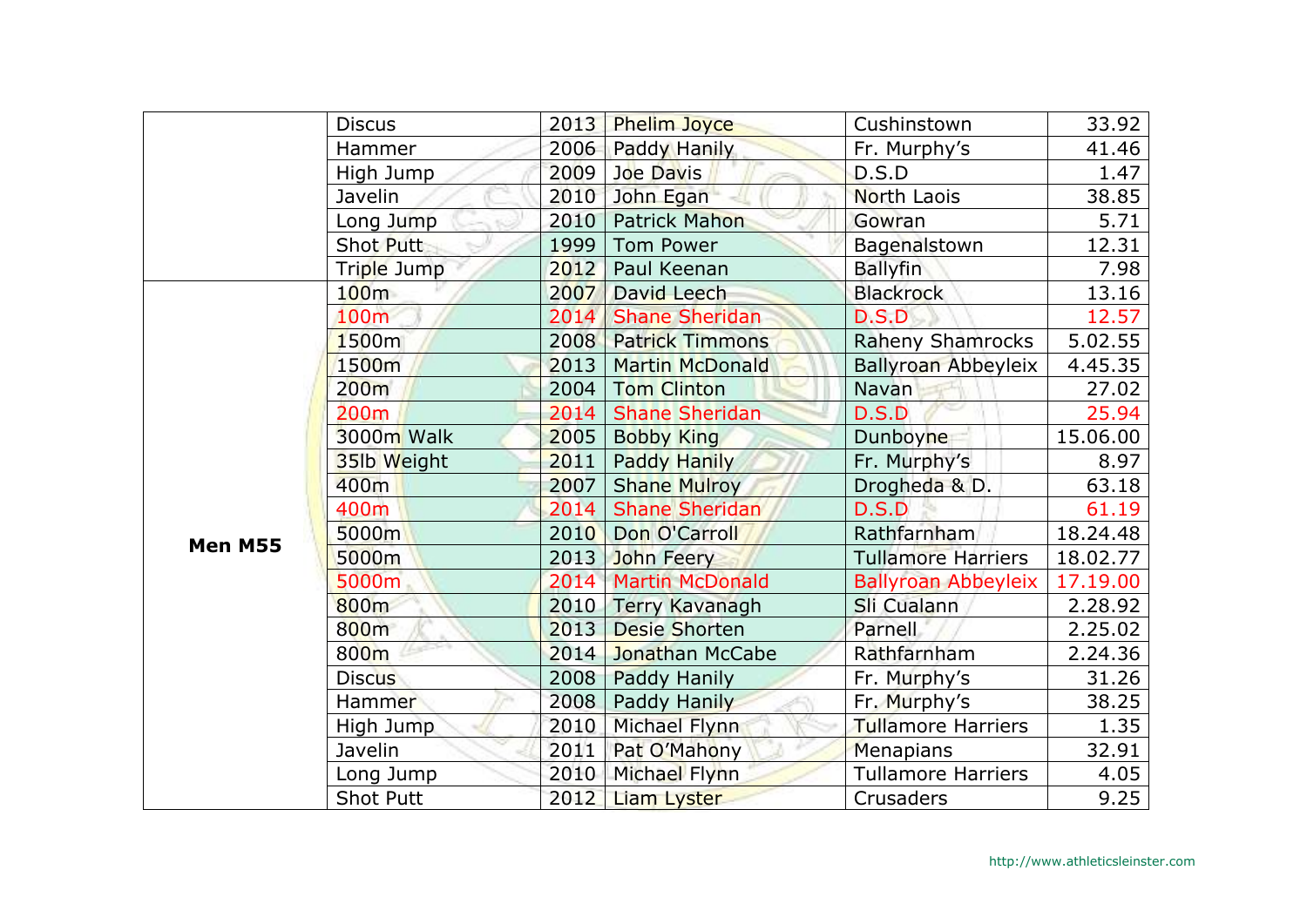|         | Triple Jump      | 2010 | Michael Flynn         | <b>Tullamore Harriers</b> | 8.80     |
|---------|------------------|------|-----------------------|---------------------------|----------|
|         | 100m             | 2011 | <b>Tom Clinton</b>    | Navan                     | 13.95    |
|         | 110m Hurdles     | 2010 | Earl Taylor           | Dunleer                   | 21.72    |
|         | 1500m            | 2010 | <b>Pat Timmons</b>    | <b>Raheny Shamrocks</b>   | 4.55.92  |
|         | 200m             | 2008 | <b>Alex Donald</b>    | (G)                       | 28.37    |
|         | 200 <sub>m</sub> | 2010 | Patrick Dolan         | <b>Tullamore Harriers</b> | 32.41    |
|         | 200 <sub>m</sub> | 2013 | <b>Tom Clinton</b>    | Navan                     | 29.91    |
|         | 3000m Walk       | 2007 | <b>Bobby King</b>     | Dunboyne                  | 14.45.98 |
|         | 300m Hurdles     | 2010 | Earl Taylor           | <b>Dunleer</b>            | 63.74    |
|         | 300m Hurdles     | 2014 | <b>Mick Priest</b>    | Fr. Murphy's              | 59.17    |
|         | 35lb Weight      | 2008 | Jim Sutherland        | Sli Cualann               | 6.01     |
|         | 35lb Weight      | 2013 | <b>Willie O'Toole</b> | St. L. O'Toole            | 8.08     |
| Men M60 | 400m             | 2007 | <b>Patrick Walsh</b>  | <b>Tullamore Harriers</b> | 71.70    |
|         | 400m             | 2008 | <b>Alex Donald</b>    | $\Gamma(G)$               | 64.37    |
|         | 400m             | 2013 | <b>Terry Kavanagh</b> | Sli Cualann               | 67.71    |
|         | 5000m            | 2010 | <b>Jim Boland</b>     | S.B.R                     | 20.43.21 |
|         | 800m             | 2005 | <b>Terry Mee</b>      | <b>Donore Harriers</b>    | 2.34.92  |
|         | <b>Discus</b>    | 2010 | <b>Phillip Conway</b> | <b>Crusaders</b>          | 39.46    |
|         | <b>Hammer</b>    | 2009 | <b>Phillip Conway</b> | Crusaders                 | 37.29    |
|         | High Jump        | 2009 | <b>Patrick Dolan</b>  | <b>Tullamore Harriers</b> | 1.10     |
|         | <b>High Jump</b> | 2013 | <b>Willie O'Toole</b> | St. L. O'Toole            | 1.30     |
|         | <b>Javelin</b>   | 2012 | <b>Willie O'Toole</b> | St. L. O'Toole            | 32.60    |
|         | Long Jump        | 2007 | Jimmy Kelly           | <b>Brow Rangers</b>       | 3.32     |
|         | Long Jump        | 2013 | <b>Willie O'Toole</b> | St. L. O'Toole            | 3.82     |
|         | Shot Putt        | 2006 | <b>Tom Power</b>      | Bagenalstown              | 11.78    |
|         | 100m             | 2010 | <b>Patrick Forbes</b> | (G)                       | 13.87    |
|         | 100m             | 2012 | <b>Patrick Dolan</b>  | Tullamore Harriers        | 15.99    |
|         | 100m             | 2014 | <b>Tom Clinton</b>    | <b>Navan</b>              | 14.52    |
|         | 1500m            | 2009 | <b>Terry Mee</b>      | <b>Donore Harriers</b>    | 5.45.54  |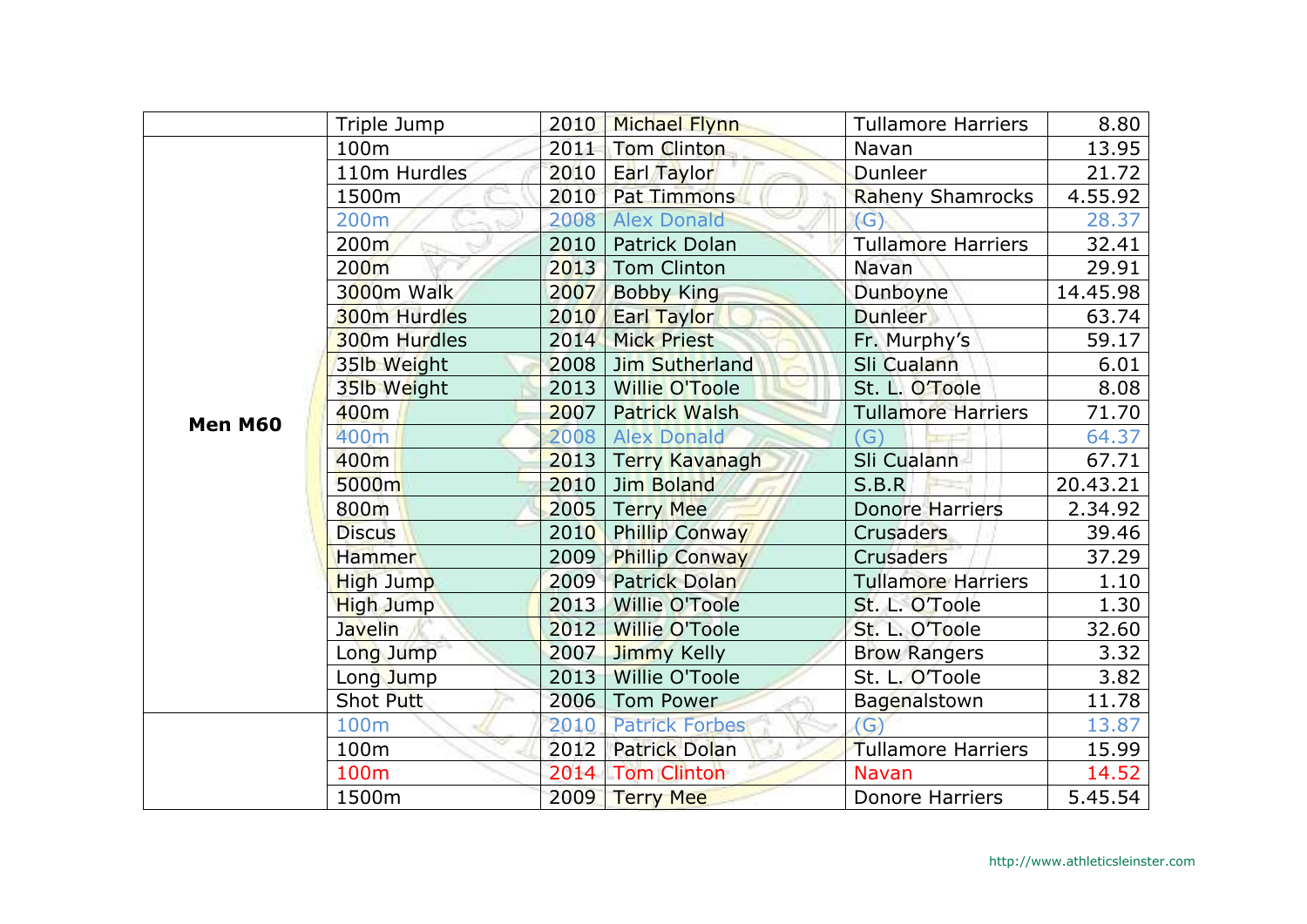|         | 200m             | 2010 | <b>Patrick Forbes</b>  | (G)                       | 29.03    |
|---------|------------------|------|------------------------|---------------------------|----------|
|         | 200 <sub>m</sub> | 2012 | <b>Patrick Dolan</b>   | <b>Tullamore Harriers</b> | 32.92    |
|         | 200 <sub>m</sub> | 2014 | <b>Tom Clinton</b>     | Navan                     | 29.84    |
| Men M65 | 3000m            | 2014 | <b>Peter McDermott</b> | Rathfarnham               | 12.18.24 |
|         | 3000m Walk       | 2011 | <b>Bobby King</b>      | St. Coca's                | 14.37.80 |
|         | 35lb Weight      | 2008 | Patsy Conboy           | <b>Brothers Pearse</b>    | 7.14     |
|         | 400 <sub>m</sub> | 2012 | Patrick Dolan          | <b>Tullamore Harriers</b> | 77.91    |
|         | 5000m            | 2012 | <b>Sean McMullin</b>   | <b>Mullingar Harriers</b> | 22.03.54 |
|         | 800m             | 2006 | Jim McEvoy             | <b>Lourdes</b>            | 2.45.14  |
|         | <b>Discus</b>    | 2006 | <b>Patsy Conboy</b>    | <b>Brothers Pearse</b>    | 31.28    |
|         | <b>Discus</b>    | 2013 | <b>Murty Kelly</b>     | <b>Brow Rangers</b>       | 32.03    |
|         | Hammer           | 2006 | <b>Patsy Conboy</b>    | <b>Brothers Pearse</b>    | 44.75    |
|         | <b>Javelin</b>   | 2008 | John O'Connor          | <b>Naas</b>               | 27.15    |
|         | Long Jump        | 2012 | <b>Patrick Dolan</b>   | Tullamore Harriers        | 2.98     |
|         | <b>Shot Putt</b> | 2010 | <b>Tony Clarkson</b>   | <b>Crusaders</b>          | 8.77     |
|         | 100m             | 2010 | John D. Ryan           | <b>Crusaders</b>          | 14.39    |
| Men M70 | 100m             | 2013 | <b>Patrick Forbes</b>  | (G)                       | 14.34    |
|         | 1500m            | 2009 | <b>Jim McNamara</b>    | <b>Donore Harriers</b>    | 5.47.74  |
|         | 200m             | 2010 | John D. Ryan           | <b>Crusaders</b>          | 30.44    |
|         | 200 <sub>m</sub> | 2013 | <b>Patrick Forbes</b>  | (G)                       | 29.64    |
|         | 3000m            | 2014 | Jim Langan             | <b>Tullamore Harriers</b> | 13.22.24 |
|         | 35lb Weight      | 2007 | <b>Thomas Toner</b>    | St. Andrew's              | 5.13     |
|         | 400m             | 2010 | John D. Ryan           | <b>Crusaders</b>          | 70.33    |
|         | 5000m            | 2013 | Jim Langan             | <b>Tullamore Harriers</b> | 29.42.10 |
|         | 56lb Weight      | 2006 | Patsy Conboy           | <b>Brothers Pearse</b>    | 7.28     |
|         | 800m             | 2008 | Jim McEvoy             | Lourdes                   | 2.42.08  |
|         | <b>Discus</b>    | 2012 | <b>Patsy Conboy</b>    | <b>Brothers Pearse</b>    | 26.88    |
|         | Hammer           | 2012 | Patsy Conboy           | <b>Brothers Pearse</b>    | 35.02    |
|         | Javelin          | 2012 | <b>Terry Clarkeson</b> | Crusaders                 | 21.58    |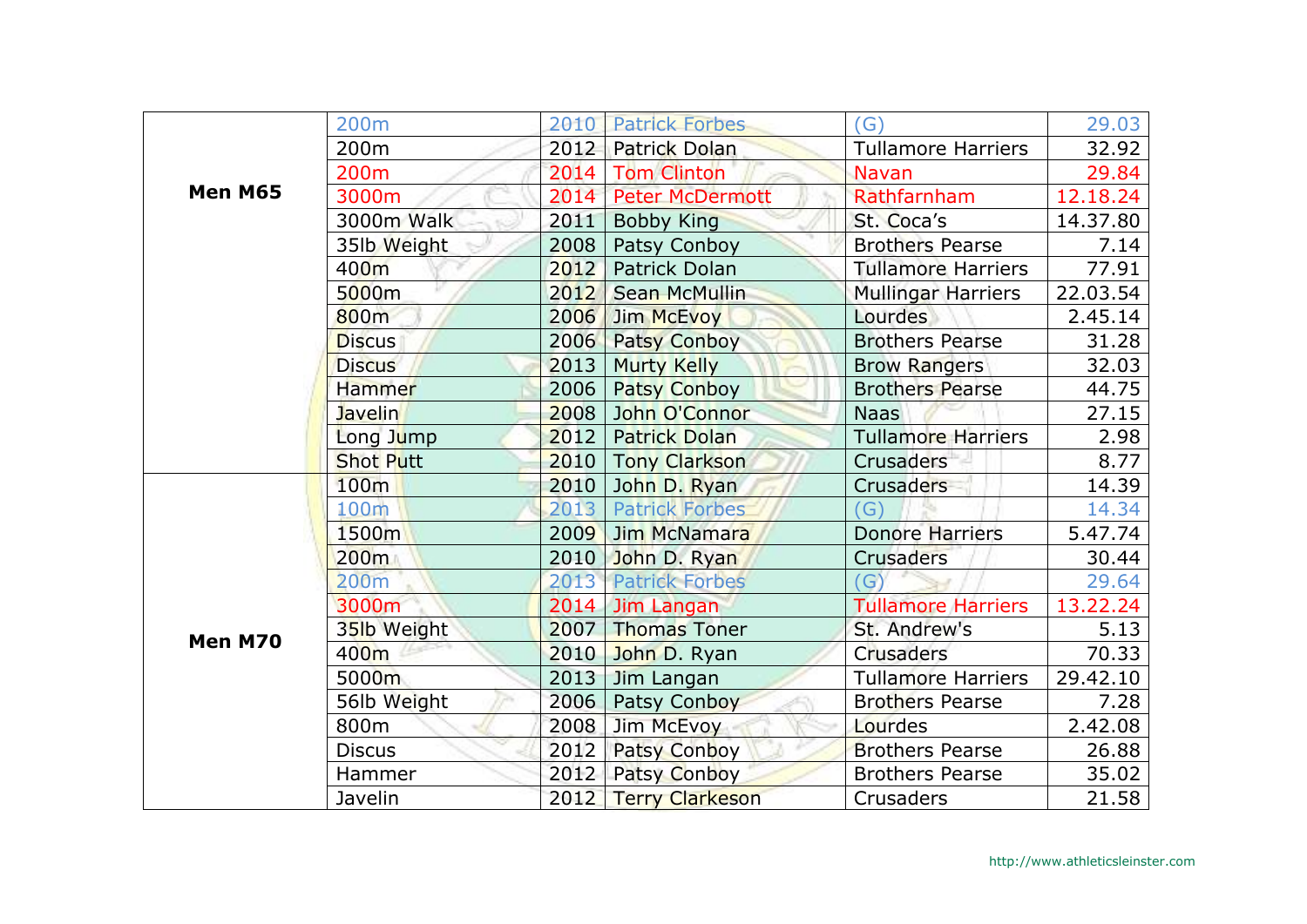|                   | <b>Shot Putt</b>         | 2012 | <b>Terry Clarkeson</b> | Crusaders                 | 8.53     |
|-------------------|--------------------------|------|------------------------|---------------------------|----------|
|                   | 200m                     | 2010 | <b>Paddy Craddock</b>  | <b>Blackrock</b>          | 43.38    |
|                   | 35lb Weight              | 2010 | Michael McGarry        | D.S.D                     | 5.44     |
|                   | 400m                     | 2010 | <b>Paddy Craddock</b>  | <b>Blackrock</b>          | 86.11    |
| Men M75           | 400m                     | 2013 | Jim McEvoy             | Drogheda & D.             | 80.21    |
|                   | 800m                     | 2013 | Jim McEvoy             | Drogheda & D.             | 2.54.37  |
|                   | <b>Discus</b>            | 2010 | <b>Michael McGarry</b> | D.S.D                     | 28.18    |
|                   | Hammer                   | 2010 | Michael McGarry        | D.S.D                     | 28.64    |
|                   | <b>Shot Putt</b>         | 2010 | Michael McGarry        | D.S.D                     | 8.51     |
|                   | 100m                     | 1993 | <b>Peter Lyons</b>     | D.C.H                     | 10.60    |
|                   | 110 <sub>m</sub> Hurdles | 1990 | <b>Sean Cahill</b>     | Cushinstown               | 14.40    |
|                   | 1500m                    | 1985 | M. Flynn               | <b>Tullamore Harriers</b> | 3.51.20  |
|                   | 200m                     | 1985 | <b>Gerry Delaney</b>   | D.C.H                     | 21.60    |
|                   | 3000m Steeplechase       | 1992 | <b>Ben Brady</b>       | <b>Raheny Shamrocks</b>   | 8.54.30  |
|                   | 400m                     | 2007 | <b>Gordon Kennedy</b>  | Tullamore Harriers        | 47.62    |
|                   | 400m Hurdles             | 1985 | C. McDunphy            | <b>Raheny Shamrocks</b>   | 53.10    |
|                   | 5000m                    | 1985 | E. Toomey              | <b>Clonliffe Harriers</b> | 14.07.9  |
|                   | 5000m Walk               | 1990 | <b>Michael Lane</b>    | <b>Mullingar Harriers</b> | 20.04.30 |
| <b>Senior Men</b> | 5000m Walk               | 2008 | <b>Colin Griffen</b>   | $\mathcal{G}$             | 20.04.29 |
|                   | 56lb Weight              | 2005 | <b>Paul Crowe</b>      | <b>Menapians</b>          | 8.36     |
|                   | 800m                     | 1987 | <b>Charlie Milner</b>  | <b>Tullamore Harriers</b> | 1.54.40  |
|                   | <b>Discus</b>            | 2005 | <b>John Menton</b>     | <b>Donore Harriers</b>    | 48.68    |
|                   | <b>Discus</b>            | 2007 | <b>Eoin Leen</b>       | $\mathsf{(G)}$            | 53.38    |
|                   | Hammer                   | 1989 | <b>Garry Halpin</b>    | K.C.H                     | 69.04    |
|                   | <b>High Jump</b>         | 1992 | <b>Mark Mandy</b>      | G)                        | 2.05     |
|                   | Javelin                  | 2001 | Louis Wildenleven      | North Laois               | 65.56    |
|                   | Long Jump                | 2010 | Eoin Hannon            | Tullamore Harriers        | 7.20     |
|                   | Pole Vault               | 2009 | Ruairi O'Brien         | Crusaders                 | 4.40     |
|                   | Pole Vault               | 2013 | <b>Dave Donegan</b>    | <b>Clonliffe Harriers</b> | 4.55     |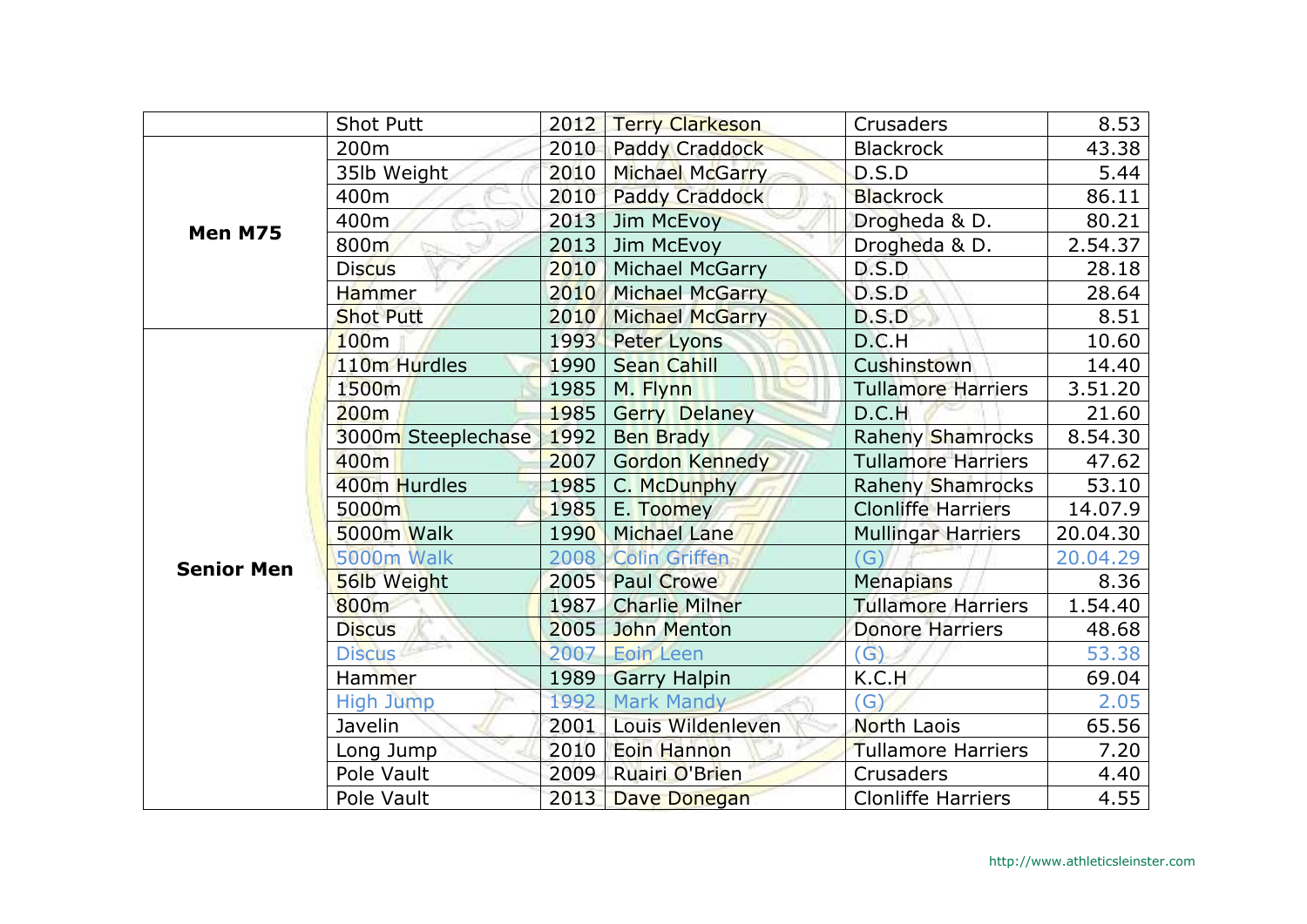|         | Relay 4x100        | 1985 |                        | <b>Clonliffe Harriers</b> | 43.50    |  |  |
|---------|--------------------|------|------------------------|---------------------------|----------|--|--|
|         | Relay 4x400        | 1986 |                        | <b>Tullamore Harriers</b> | 3.32.10  |  |  |
|         | <b>Shot Putt</b>   | 1992 | <b>Victor Costello</b> | D.S.D                     | 18.80    |  |  |
|         | Triple Jump        | 2009 | Eoin Kelly             | St. Abban's               | 14.95    |  |  |
|         | 100m               | 1988 | Paul Walsh             | <b>Donore Harriers</b>    | 10.50    |  |  |
|         | 110m Hurdles       | 1988 | Sean Cahill            | Cushinstown               | 14.90    |  |  |
|         | 1500m              | 1988 | <b>Niall Murphy</b>    | Kildare                   | 3.59.50  |  |  |
|         | 200m               | 2000 | <b>Rob Daly</b>        | D.S.D                     | 21.52    |  |  |
|         | 3000m Steeplechase | 2002 | <b>Gareth Coughlan</b> | Fr. Murphy's              | 9.14.30  |  |  |
|         | 35lb Weight        | 2003 | <b>Adrian O'Dwyer</b>  | K.C.H                     | 9.80     |  |  |
|         | 400m               | 1989 | <b>Stephen Newman</b>  | Ashbourne                 | 49.90    |  |  |
|         | 400m Hurdles       | 1999 | <b>Colin Byrne</b>     | St. Abban's               | 54.20    |  |  |
|         | 5000m              | 1987 | <b>Thomas McGrath</b>  | <b>Mullingar Harriers</b> | 15.19.50 |  |  |
|         | 5000m Walk         | 1996 | Pierce O'Callaghan     | U.C.D                     | 21.10.00 |  |  |
| U23 Men | 800m               | 2011 | <b>Brian Kelly</b>     | St. Abban's               | 1.53.83  |  |  |
|         | <b>Discus</b>      | 1991 | John Menton            | <b>Donore Harriers</b>    | 47.78    |  |  |
|         | Hammer             | 2006 | Padraic White          | U.C.D                     | 58.38    |  |  |
|         | High Jump          | 1987 | <b>Seamus Cahill</b>   | Cushinstown               | 1.93     |  |  |
|         | <b>Javelin</b>     | 2003 | <b>Joe Diskin</b>      | Sli Cualann               | 65.40    |  |  |
|         | Long Jump          | 1989 | <b>Thomas Nolan</b>    | Newbridge                 | 6.88     |  |  |
|         | <b>Pole Vault</b>  | 2010 | <b>Ian Rogers</b>      | <b>Clonliffe Harriers</b> | 4.60     |  |  |
|         | Relay 4x100        | 1988 |                        | <b>Tullamore Harriers</b> | 44.60    |  |  |
|         | Relay 4x400        | 1990 |                        | <b>Clonliffe Harriers</b> | 3.24.60  |  |  |
|         | Shot Putt          | 2003 | Keith Gilligan         | North Laois               | 13.88    |  |  |
|         | Triple Jump        | 2009 | Eoin Kelly             | St. Abban's               | 14.28    |  |  |
| VICI    |                    |      |                        |                           |          |  |  |

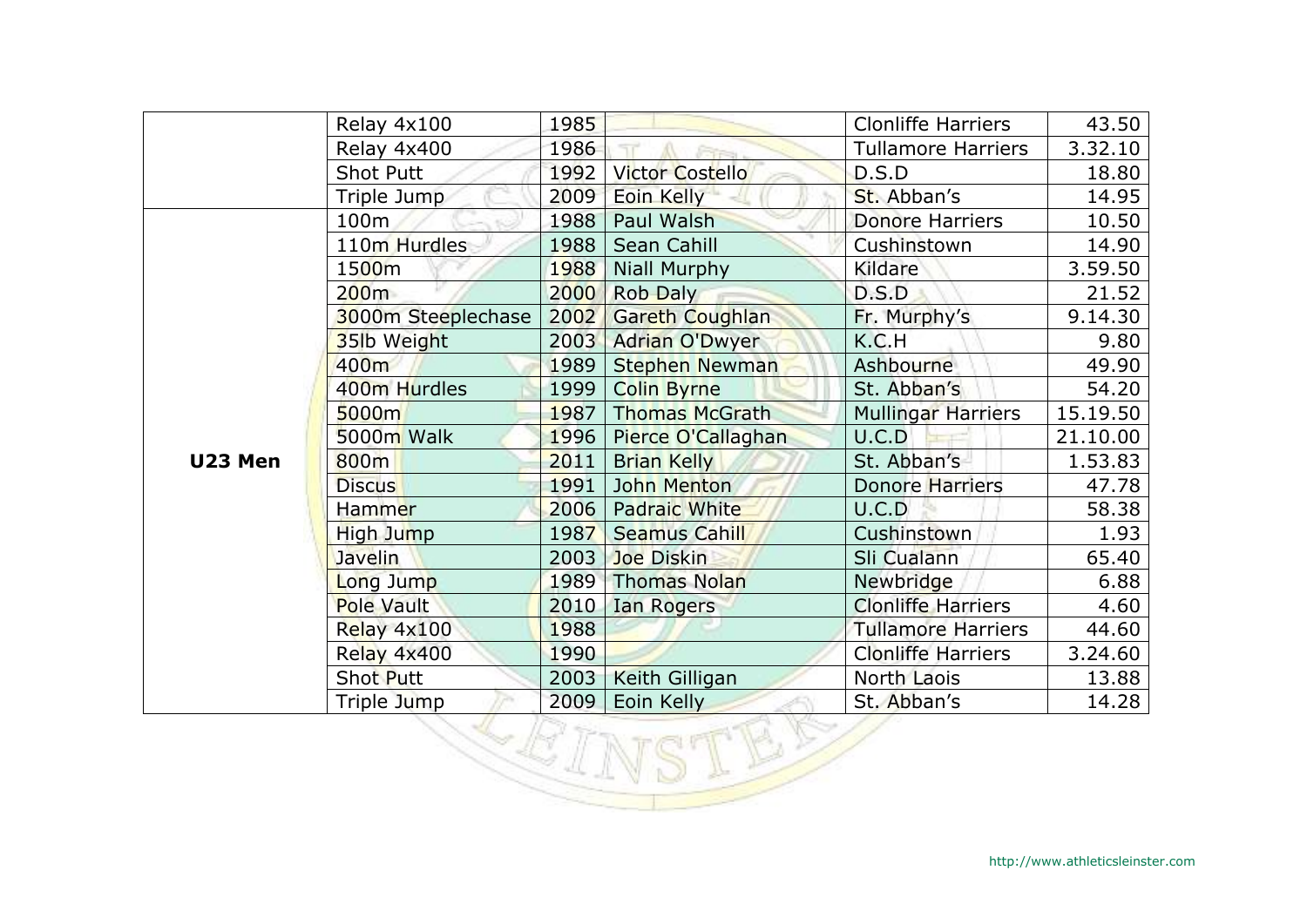| Age              | <b>Event</b>               | Year | <b>Name</b>              | <b>Club</b>            | <b>CBP</b> |
|------------------|----------------------------|------|--------------------------|------------------------|------------|
|                  | 600m                       | 2013 | <b>Corrie Kenny</b>      | St. L. O'Toole         | 1.42.59    |
|                  | 600m                       | 2010 | Eva O'Donovan            | <b>Navan</b>           | 1.47.39    |
|                  | 60 <sub>m</sub>            | 2001 | <b>Francesca Reville</b> | Wexford                | 8.06       |
|                  | 60 <sub>m</sub> Hurdles    | 2010 | <b>Molly Scott</b>       | U/A                    | 10.08      |
|                  | <b>Ball Throw</b>          | 2012 | Kenza Chevouat           | <b>Boyne</b>           | 39.87      |
|                  | High Jump                  | 2013 | <b>Tara Meier</b>        | <b>Boyne</b>           | 1.33       |
| <b>U12 Girls</b> | High Jump                  | 2005 | <b>Ann Marie Kane</b>    | <b>Bree</b>            | 1.32       |
|                  | Long Jump                  | 2009 | <b>Aideen Kane</b>       | St. Killian's          | 4.43       |
|                  | Relay 4x100                | 1996 |                          | Dom Savio              | 58.60      |
|                  | <b>Shot Putt</b>           | 2014 | <b>Aoibhin McMahon</b>   | <b>Blackrock Louth</b> | 9.75       |
|                  | <b>Shot Putt</b>           | 2012 | <b>Therese Kelly</b>     | <b>Brow Rangers</b>    | 9.25       |
|                  | <b>Turbo Jav</b>           | 2014 | <b>Aoibhin McMahon</b>   | <b>Blackrock Louth</b> | 27.80      |
|                  | <b>Turbo</b> Jav           | 2013 | <b>Sophie Codd</b>       | <b>Bree</b>            | 15.19      |
|                  | 600m                       | 2014 | <b>Corrie Kenny</b>      | St. L. O'Toole         | 1.36.82    |
|                  | 600m                       | 2002 | <b>Ciara Everard</b>     | K.C.H                  | 1.43.90    |
|                  | 60m Hurdles                | 2014 | <b>Tara Meier</b>        | <b>Boyne</b>           | 9.75       |
|                  | 60m Hurdles                | 2013 | <b>Sive O'Toole</b>      | St. L. O'Toole         | 9.82       |
|                  | <b>60m Hurdles</b>         | 2011 | <b>Molly Scott</b>       | St. L. O'Toole         | 10.02      |
|                  | <b>70m Hurdles</b>         | 2002 | <b>Emma Butler</b>       | Gowran                 | 11.08      |
| U13 Girls        | 80 <sub>m</sub><br>$\mu =$ | 2013 | Patience Jumba-Gula      | St. Gerard's           | 10.26      |
|                  | 80 <sub>m</sub>            | 2011 | Gina Akpe-Moses          | St. Gerard's           | 10.47      |
|                  | <b>Ball Throw</b>          | 2005 | Catherine O'Malley       | Carbury                | 37.28      |
|                  | High Jump                  | 2012 | <b>Ciara Deely</b>       | K.C.H                  | 1.50       |
|                  | Javelin                    | 2012 | Kate O'Connor            | St. Gerard's           | 27.82      |
|                  | Long Jump                  | 2011 | Lauren Gleeson           | K.C.H                  | 4.75       |
|                  | Relay 4x100                | 2011 |                          | Kildare                | 55.16      |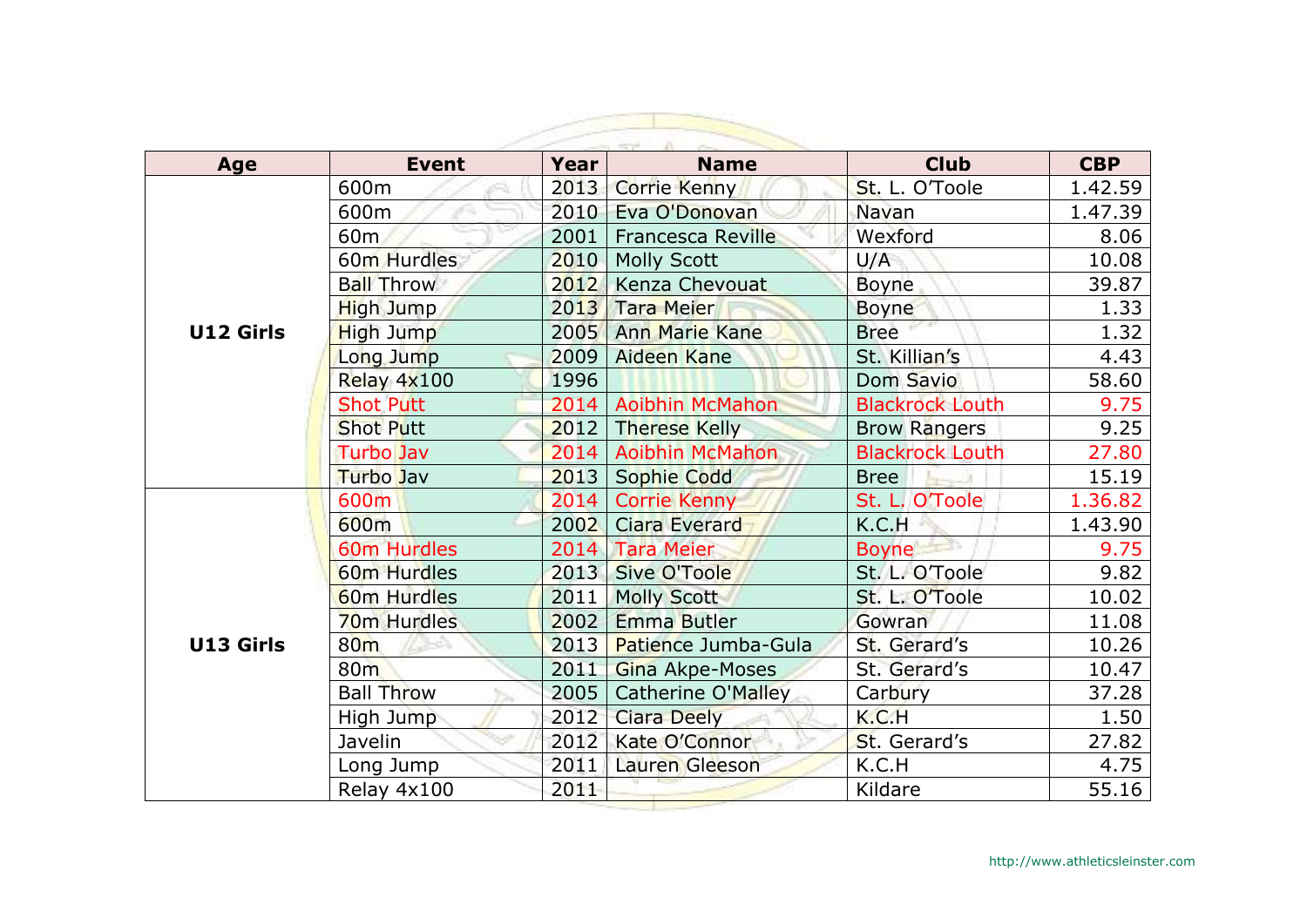|           | <b>Shot Putt</b> | 2013 | <b>Katie Murphy</b>       | St. Peter's         | 11.38    |
|-----------|------------------|------|---------------------------|---------------------|----------|
|           | <b>Shot Putt</b> | 2012 | Marguerite Furlong        | Adamstown           | 11.11    |
|           | 1500m            | 2011 | Rose Finnegan             | Bohermeen           | 5.05.53  |
|           | 2000m Walk       | 2013 | Niamh O'Connor            | Celbridge           | 10.28.48 |
|           | 2000m Walk       | 2000 | B. Gahan                  | Hacketstown         | 11.03.38 |
|           | 200 <sub>m</sub> | 2014 | Patience Jumba-Gula       | St. Gerard's        | 26.14    |
|           | 200 <sub>m</sub> | 2013 | Alana Ryan                | Greystones & D.     | 26.19    |
|           | 200 <sub>m</sub> | 2005 | <b>Claire Mooney</b>      | <b>Naas</b>         | 26.40    |
|           | 75m Hurdles      | 2014 | <b>Sive O'Toole</b>       | St. L. O'Toole      | 11.58    |
|           | 75m Hurdles      | 2013 | <b>Ciara Deely</b>        | K.C.H               | 11.79    |
|           | 75m Hurdles      | 2012 | Lauren Gleeson            | K.C.H               | 12.16    |
|           | 800m             | 2013 | Katherine O'Connor        | St. Gerard's        | 2.20.69  |
|           | 800m             | 2011 | Rose Finnegan             | <b>Bohermeen</b>    | 2.22.75  |
|           | 80 <sub>m</sub>  | 2014 | Patience Jumba-Gula       | St. Gerard's        | 10.31    |
| U14 Girls | <b>80m</b>       | 2012 | <b>Ellie O'Toole</b>      | Newbridge           | 10.36    |
|           | <b>Discus</b>    | 2014 | <b>Therese Kelly</b>      | <b>Brow Rangers</b> | 29.97    |
|           | <b>Discus</b>    | 2001 | Leanne Hynes              | Na Fianna           | 29.16    |
|           | <b>Hammer</b>    | 2012 | <b>Kathlyn Furlong</b>    | D.M.P               | 37.32    |
|           | High Jump        | 2013 | <b>Ciara Deely</b>        | K.C.H               | 1.55     |
|           | High Jump        | 2000 | Leona Byrne               | St. L. O'Toole      | 1.50     |
|           | <b>Javelin</b>   | 2013 | Katherine O'Connor        | St. Gerard's        | 31.42    |
|           | <b>Javelin</b>   | 2000 | <b>Amy Kerr</b>           | Navan               | 27.90    |
|           | Long Jump        | 2012 | Lauren Gleeson            | K.C.H               | 5.11     |
|           | Relay 4x100      | 2014 |                           | St. L. O'Toole      | 53.57    |
|           | Relay 4x100      | 1996 |                           | <b>Bree</b>         | 53.60    |
|           | <b>Shot Putt</b> | 2014 | <b>Katie Murphy</b>       | St. Peter's         | 12.91    |
|           | <b>Shot Putt</b> | 2013 | <b>Marguerite Furlong</b> | Adamstown           | 12.57    |
|           | <b>Shot Putt</b> | 2012 | Nicole Kehoe-Dowling      | St. Abban's         | 12.05    |
|           | 100m             | 1989 | Nicola Meenan             | Newbridge           | 11.60    |
|           |                  |      |                           |                     |          |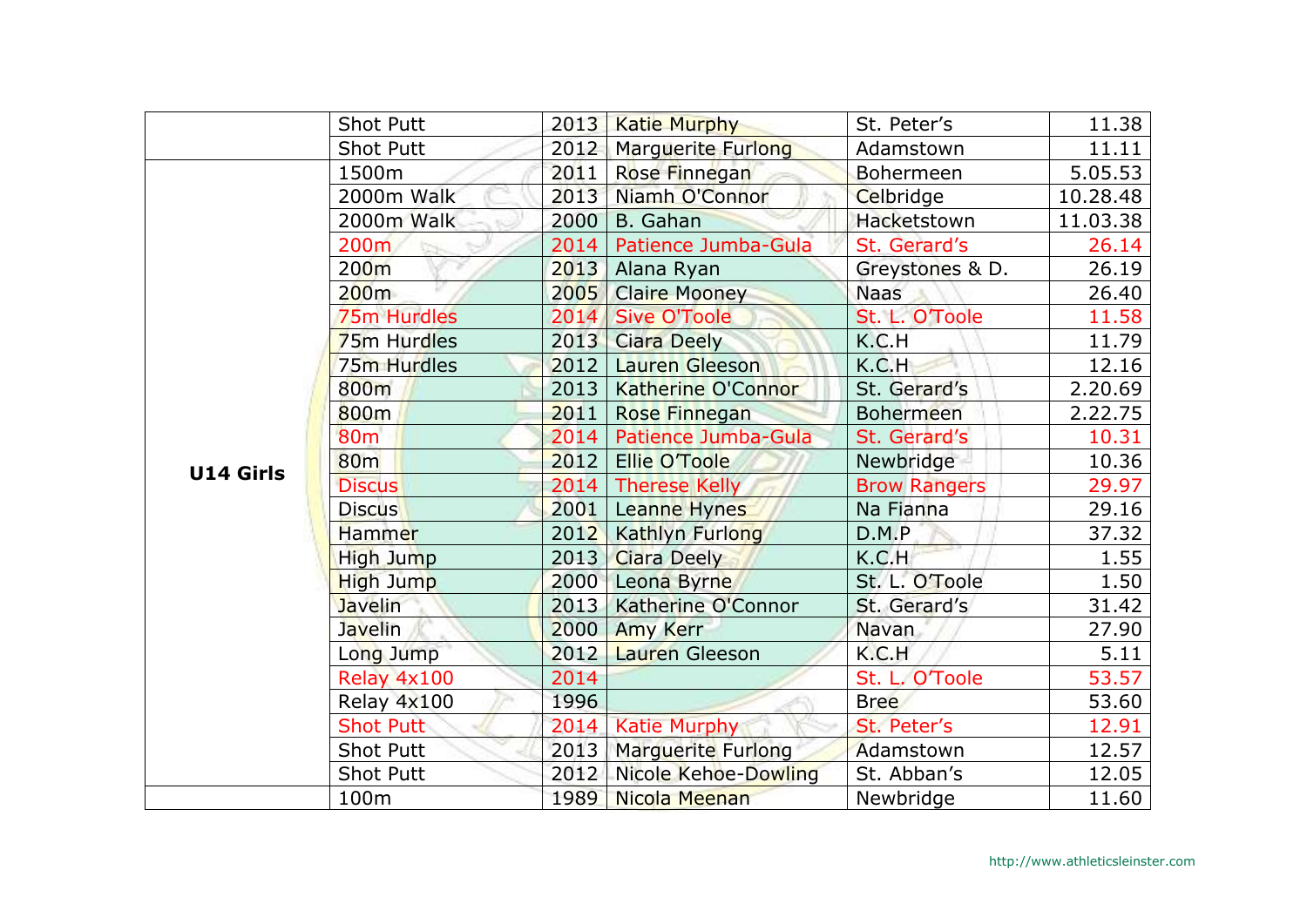|                  | 1500m                   |      | 2013 Laura Ward        | St. L. O'Toole            | 4.51.88  |
|------------------|-------------------------|------|------------------------|---------------------------|----------|
|                  | 1500m                   | 1994 | Lynette Aspell         | Crookstown M/V            | 4.55.80  |
|                  | 2000m Walk              | 2011 | Sinead O'Connor        | Celbridge                 | 10.26.00 |
|                  | 200 <sub>m</sub>        | 1987 | Nicola Meenan          | Newbridge                 | 25.00    |
|                  | 250m Hurdles            | 1998 | <b>Ciara Kearns</b>    | Celbridge                 | 36.50    |
|                  | 800m                    | 2010 | Linda Conroy           | <b>Mullingar Harriers</b> | 2.18.87  |
|                  | 80m Hurdles             | 2013 | <b>Shannon Sheedy</b>  | Cushinstown               | 12.05    |
| <b>U15 Girls</b> | 80 <sub>m</sub> Hurdles | 1998 | Ciara Kearns           | Celbridge                 | 12.40    |
|                  | <b>Discus</b>           | 2000 | <b>Karen Healy</b>     | Fr. Murphy's              | 34.45    |
|                  | Hammer                  | 2013 | <b>Kathlyn Furlong</b> | D.M.P                     | 47.32    |
|                  | <b>Hammer</b>           | 2005 | <b>Aoife Hickey</b>    | K.C.H                     | 41.05    |
|                  | <b>High Jump</b>        | 2014 | <b>Ciara Deely</b>     | K.C.H                     | 1.63     |
|                  | High Jump               | 2001 | Leona Byrne            | St. L. O'Toole            | 1.61     |
|                  | <b>Javelin</b>          | 2014 | Katherine O'Connor     | St. Gerard's              | 39.48    |
|                  | <b>Javelin</b>          | 2013 | <b>Grace Casey</b>     | Eire $Og$ $-$             | 35.29    |
|                  | <b>Javelin</b>          | 2011 | Lauren Finnegan        | St. Peter's               | 33.75    |
|                  | Long Jump               | 2013 | Gina Akpe-Moses        | <b>Blackrock Louth</b>    | 5.31     |
|                  | Long Jump               | 2011 | <b>Annie Stafford</b>  | <b>Menapians</b>          | 5.24     |
|                  | <b>Pole Vault</b>       |      | 2014 Kimberely Byrne   | St. L. O'Toole            | 1.70     |
|                  | Relay 4x100             | 2014 |                        | K.C.H                     | 52.15    |
|                  | Relay 4x100             | 1997 |                        | <b>Bree</b>               | 52.40    |
|                  | <b>Shot Putt</b>        | 2005 | <b>Aoife Hickey</b>    | K.C.H                     | 12.36    |
|                  | 100m                    | 1987 | Lorraine Lightholder   | Navan                     | 12.20    |
|                  | 1500m                   | 2000 | Sharon Monaghan        | Fr. Murphy's              | 4.42.20  |
|                  | 2000m Walk              | 2011 | Edel Glennon           | <b>Mullingar Harriers</b> | 10.20.00 |
|                  | 200 <sub>m</sub>        | 1996 | <b>Emily Maher</b>     | K.C.H                     | 24.60    |
|                  | 250m Hurdles            | 1993 | <b>Grainne Redmond</b> | Cushinstown               | 36.60    |
|                  | 800m                    | 1990 | <b>Blanaid Quigley</b> | <b>Bray Striders</b>      | 2.18     |
|                  | 80m Hurdles             | 2014 | <b>Molly Scott</b>     | St. L. O'Toole            | 11.52    |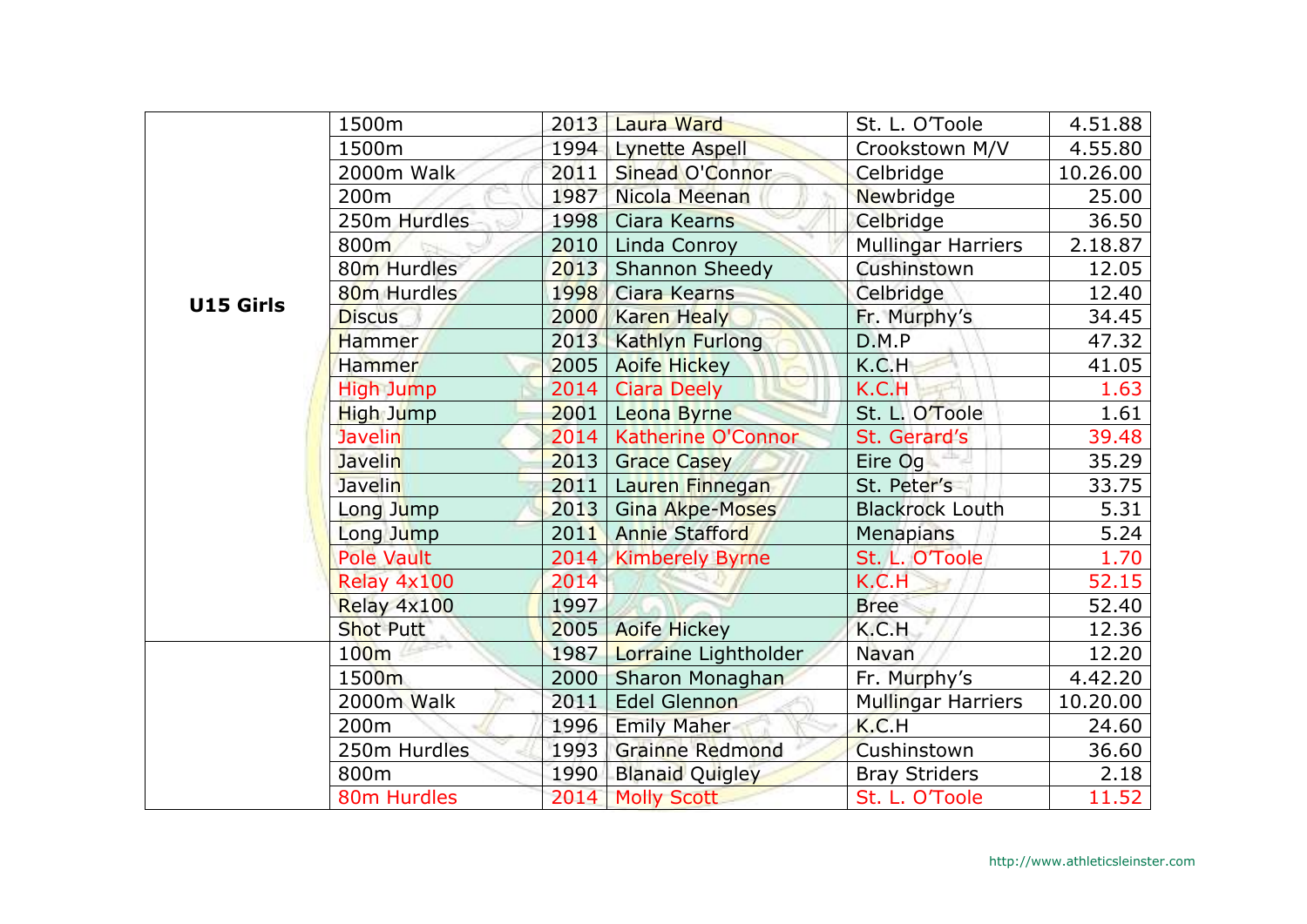|                  | 80m Hurdles        | 2013 | <b>Elizabeth Morland</b>   | Cushinstown               | 11.69             |
|------------------|--------------------|------|----------------------------|---------------------------|-------------------|
|                  | 80m Hurdles        | 2011 | Lauren Dwyer               | St. L. O'Toole            | 12.30             |
|                  | <b>Discus</b>      | 1994 | Clara Thompson             | <b>Bree</b>               | 32.74             |
| U16 Girls        | <b>Hammer</b>      | 2014 | <b>Kathlyn Furlong</b>     | D.M.P                     | 51.12             |
|                  | Hammer             | 2008 | <b>Charlotte O'Farrell</b> | D.M.P                     | 45.70             |
|                  | High Jump          | 2013 | Elizabeth Morland          | Cushinstown               | 1.70              |
|                  | High Jump          | 2002 | Leona Byrne                | St. L. O'Toole            | 1.65              |
|                  | High Jump          | 1998 | <b>Carol Loscher</b>       | Roundwood                 | 1.65              |
|                  | <b>Javelin</b>     | 2014 | <b>Grace Casey</b>         | Eire Og                   | 36.79             |
|                  | <b>Javelin</b>     | 2000 | Sarah Grehan               | Edenderry                 | 35.31             |
|                  | Long Jump          | 2013 | <b>Elizabeth Morland</b>   | Cushinstown               | 5.67              |
|                  | Long Jump          | 2011 | <b>Lauren Dwyer</b>        | St. L. O'Toole            | $\overline{5.27}$ |
|                  | Pole Vault         | 2014 | <b>Claire Delaney</b>      | St. Abban's               | 2.30              |
|                  | Shot Putt          | 2004 | Laura Cogan                | Newbridge                 | 12.31             |
|                  | <b>Triple Jump</b> | 2014 | <b>Lisa Aspel</b>          | Crookstown M/V            | 10.47             |
|                  | Relay 4x100        | 1996 |                            | K.C.H                     | 51.10             |
|                  | 100m               | 1988 | Laura Farrell              | St. L. O'Toole            | 12.20             |
|                  | 100m Hurdles       | 2012 | <b>Shannen Dawkins</b>     | St. Joseph's              | 14.90             |
|                  | 1500m              | 2001 | Sharon Monaghan            | Fr. Murphy's              | 4.46.60           |
|                  | 2000m Steeplechase | 2013 | <b>Emily Grennan</b>       | <b>Tullamore Harriers</b> | 7.55.06           |
|                  | 2000m Steeplechase | 2012 | <b>Nicole Cuskelly</b>     | <b>Tullamore Harriers</b> | 8.13.12           |
|                  | 200m               | 2011 | <b>Clare Foley</b>         | Greystones & D.           | 25.12             |
|                  | 3000m Walk         | 2012 | <b>Sinead Burke</b>        | St. Coca's                | 14.50.25          |
|                  | 300m               | 2011 | <b>Cliodhna Manning</b>    | K.C.H                     | 39.88             |
|                  | 300m Hurdles       | 2010 | <b>Claire Murphy</b>       | St. L. O'Toole            | 44.55             |
|                  | 400m               | 2013 | <b>Aoife Campion</b>       | Portlaoise                | 58.26             |
| <b>U17 Girls</b> | 400m               | 2012 | <b>Amy McTeggert</b>       | <b>Boyne</b>              | 62.71             |
|                  | 800m               | 1987 | <b>Sinead Delahunty</b>    | K.C.H                     | 2.16.30           |
|                  | <b>Discus</b>      | 1990 | <b>Sharon Corcoran</b>     | <b>Mullingar Harriers</b> | 35.32             |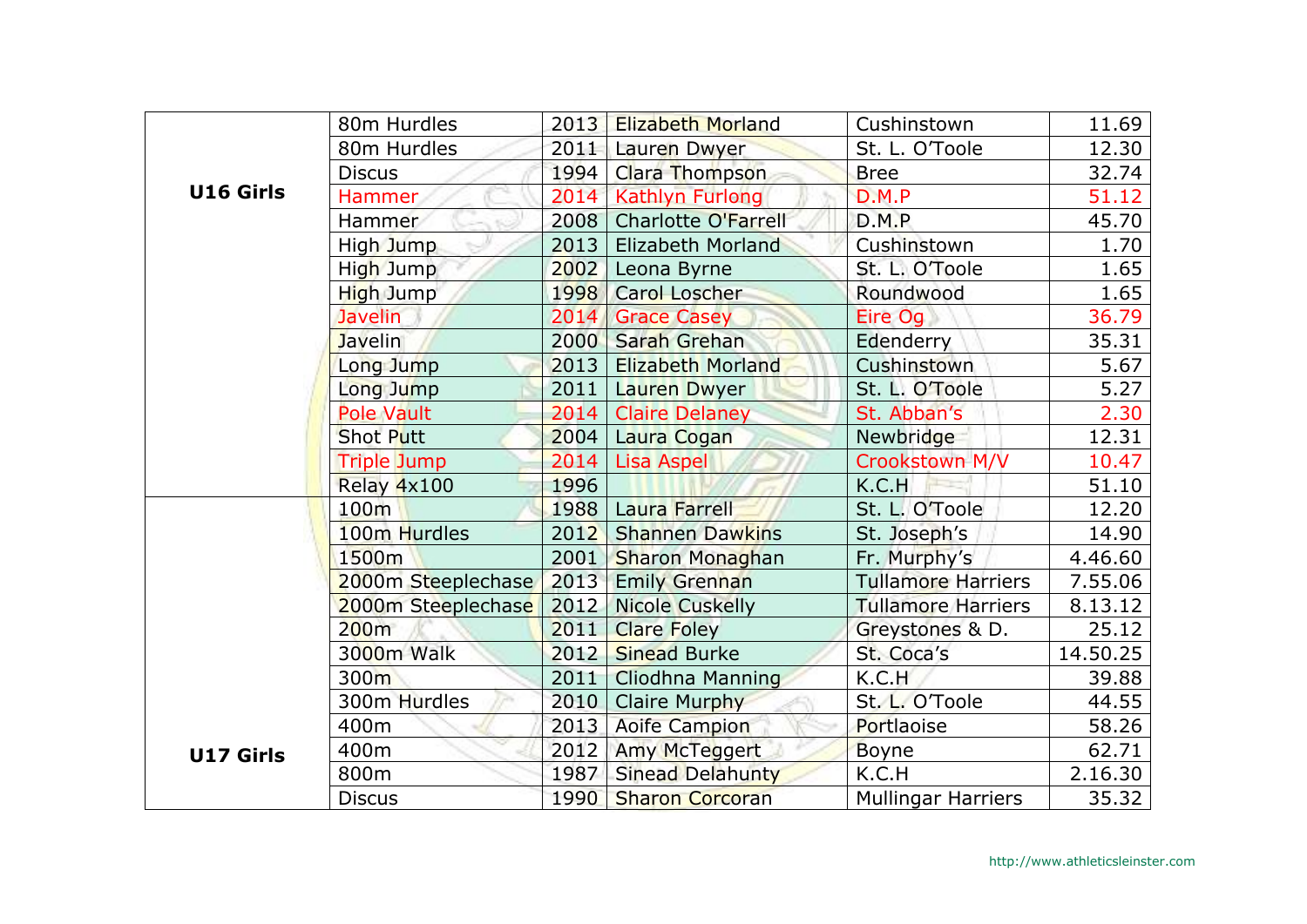|           | Hammer             | 2009 | <b>Charlotte O'Farrell</b> | D.M.P                  | 49.15    |
|-----------|--------------------|------|----------------------------|------------------------|----------|
|           | High Jump          | 2012 | <b>Shannen Dawkins</b>     | St. Joseph's           | 1.66     |
|           | Javelin            | 2001 | Sarah Grehan               | Edenderry              | 35.04    |
|           | Long Jump          | 2013 | <b>Annie Stafford</b>      | Menapians              | 5.71     |
|           | Long Jump          | 2000 | <b>Ciara Kearns</b>        | Celbridge              | 5.56     |
|           | <b>Pole Vault</b>  | 2014 | <b>Ailbhe Healy</b>        | <b>Donore Harriers</b> | 2.30     |
|           | Pole Vault         | 2010 | Lauren Dwyer               | St. L. O'Toole         | 1.70     |
|           | Relay 4x100        | 2012 |                            | St. L. O'Toole         | 50.81    |
|           | Relay 4x300        | 2000 |                            | Celbridge              | 2.56.72  |
|           | <b>Shot Putt</b>   | 2007 | <b>Aoife Hickey</b>        | K.C.H                  | 12.54    |
|           | Triple Jump        | 1987 | <b>Mary Morrissey</b>      | St. L. O'Toole         | 11.28    |
|           | 100m               |      | 1989   Lorraine Dunne      | Newbridge              | 11.90    |
|           | 100m Hurdles       | 2013 | <b>Shannen Dawkins</b>     | St. Joseph's           | 14.46    |
|           | 100m Hurdles       | 2011 | <b>Clare Murphy</b>        | St. L. O'Toole         | 14.76    |
|           | 1500m              | 1989 | <b>Vanessa Molloy</b>      | Shelbourne             | 4.46.30  |
|           | 1500m Steeplechase | 2008 | <b>Roseanne Kennedy</b>    | St. Senan's            | 6.35.84  |
| U18 Girls | 2000m Steeplechase | 2012 | <b>Sophie Courtney</b>     | St. Coca's             | 8.22.29  |
|           | 200 <sub>m</sub>   | 2012 | <b>Cliodhna Manning</b>    | K.C.H                  | 24.74    |
|           | 3000m              |      | 1987 Geraldine Hendricken  | St. L. O'Toole         | 10.20.30 |
|           | 3000m Steeplechase | 2011 | <b>Elaine McCabe</b>       | <b>Bree</b>            | 8.47.26  |
|           | 3000m Walk         | 1998 | Serena O'Keeffe            | K.C.H                  | 14.38.10 |
|           | 300m               | 1995 | <b>Fiona Norwood</b>       | K.C.H                  | 41.00    |
|           | 300m Hurdles       | 2011 | <b>Clare Murphy</b>        | St. L. O'Toole         | 44.12    |
|           | 400m               |      | 2014 Aoife Campion         | St. Abban's            | 58.52    |
|           | 400m               | 1985 | Clodagh Williams           | St. Senan's            | 59.50    |
|           | 400m Hurdles       | 1993 | Mandy Bloomer              | Mountmellick           | 61.00    |
|           | 800m               | 1987 | Geraldine Nolan            | K.C.H                  | 2.10.30  |
|           | <b>Discus</b>      | 1991 | Martha Halpin              | <b>Bree</b>            | 39.50    |
|           | Hammer             |      | 2014   Kelly Brady         | <b>Bohermeen</b>       | 46.30    |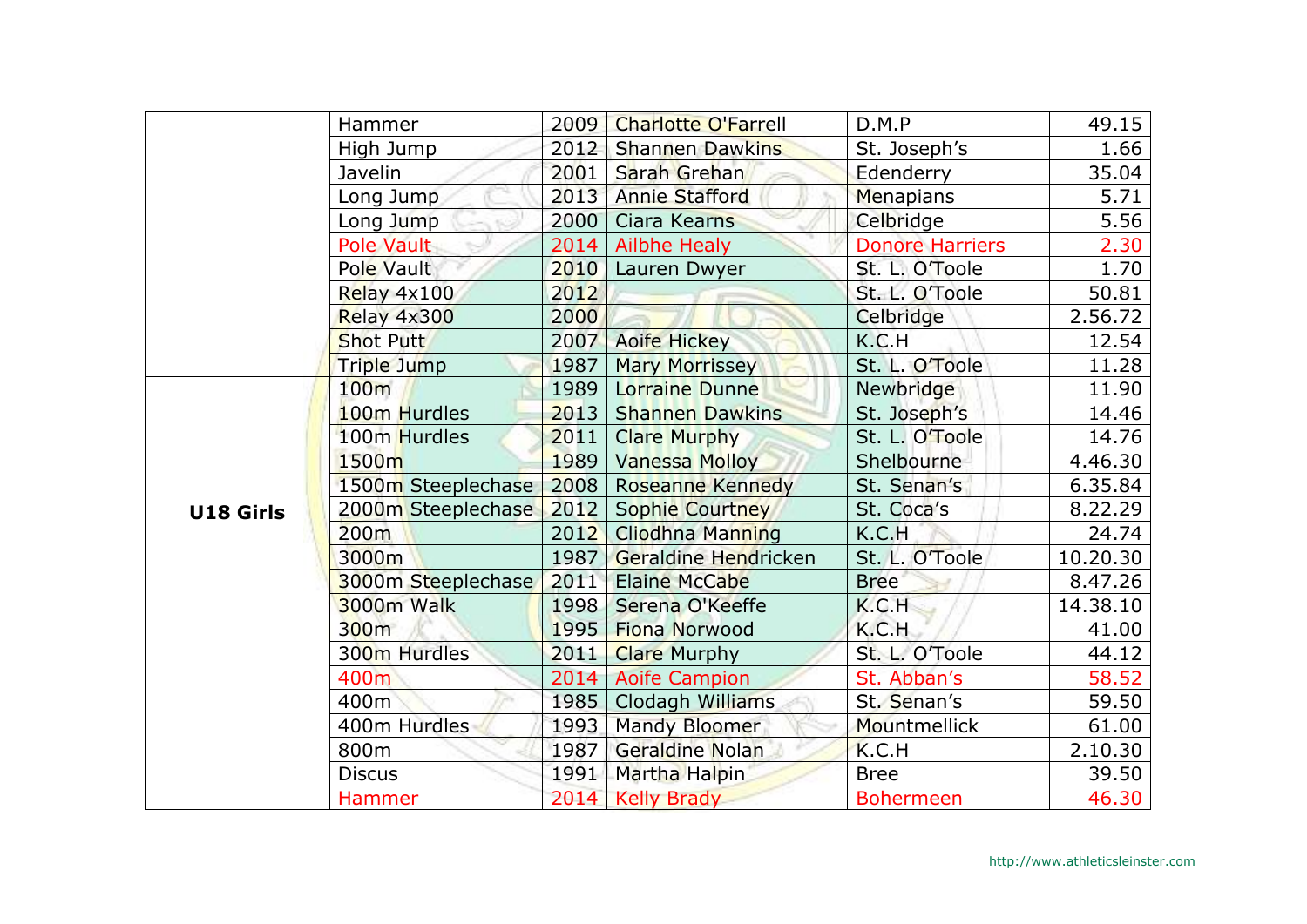|           | Hammer             | 1996 | <b>Clara Thompson</b>      | <b>Bree</b>             | 45.66    |
|-----------|--------------------|------|----------------------------|-------------------------|----------|
|           | High Jump          | 2011 | Phillipa Rogan             | Greystones & D.         | 1.75     |
|           | Javelin            | 2000 | N O'Reilly                 | St. Kevin's             | 36.72    |
|           | Long Jump          | 1987 | Siobhan Hoey               | Mountmellick            | 5.69     |
|           | Pole Vault         | 2012 | <b>Rachel Swan</b>         | <b>Raheny Shamrocks</b> | 2.70     |
|           | Relay 4x100        | 1995 |                            | St. Abban's             | 50.70    |
|           | Relay 4x300        | 2002 |                            | K.C.H                   | 2.56.00  |
|           | Relay 4x400        | 1990 |                            | Cushinstown             | 4.10.40  |
|           | <b>Shot Putt</b>   | 2013 | <b>Fiona Tuite</b>         | Fingallians             | 12.62    |
|           | <b>Shot Putt</b>   | 1998 | Laura Jane Carroll         | U/A                     | 12.07    |
|           | <b>Triple Jump</b> | 2000 | <b>Carol Loscher</b>       | Roundwood               | 11.49    |
|           | 100m               | 1996 | Siobhan O'Connor           | St. Abban's             | 12.30    |
|           | 100m Hurdles       | 2014 | <b>Shannen Dawkins</b>     | St. Joseph's            | 14.75    |
|           | 100m Hurdles       | 2002 | <b>Ciara Kearns</b>        | Celbridge               | 15.56    |
|           | 1500m              | 1996 | <b>Stephanie O'Reilly</b>  | <b>Inbhear Dee</b>      | 4.44.40  |
|           | 1500m Steeplechase | 2009 | <b>Roseanne Kennedy</b>    | St. Senan's             | 6.43.30  |
|           | 200m               | 1994 | <b>Karen Shinkins</b>      | Newbridge               | 24.40    |
|           | 3000m              | 1996 | <b>Stephanie O'Reilly</b>  | <b>Inbhear Dee</b>      | 10.24.00 |
|           | 3000m Walk         | 1999 | Serena O'Keeffe            | K.C.H                   | 14.15.60 |
| U19 Girls | 400m               | 1994 | <b>Mandy Bloomer</b>       | <b>Mountmellick</b>     | 58.70    |
|           | 400m Hurdles       | 2002 | Ciara Kearns               | Celbridge               | 64.36    |
|           | 800m               | 2014 | <b>Niamh Quinn</b>         | Portlaoise              | 2.22.30  |
|           | 800m               | 1998 | Roisin McGettigan          | <b>Inbhear Dee</b>      | 2.23.60  |
|           | 800m               | 1996 | Stephanie O'Reilly         | <b>Inbhear Dee</b>      | 2.23.60  |
|           | <b>Discus</b>      | 2012 | Sophie Parkinson           | Gowran                  | 41.67    |
|           | <b>Hammer</b>      | 2011 | <b>Charlotte O'Farrell</b> | D.M.P                   | 48.43    |
|           | High Jump          | 2010 | Mary-Kate Lanigan          | K.C.H                   | 1.70     |
|           | High Jump          | 2005 | Leona Byrne                | St. L. O'Toole          | 1.70     |
|           | High Jump          | 1995 | <b>Sharon Kinsella</b>     | St. Abban's             | 1.70     |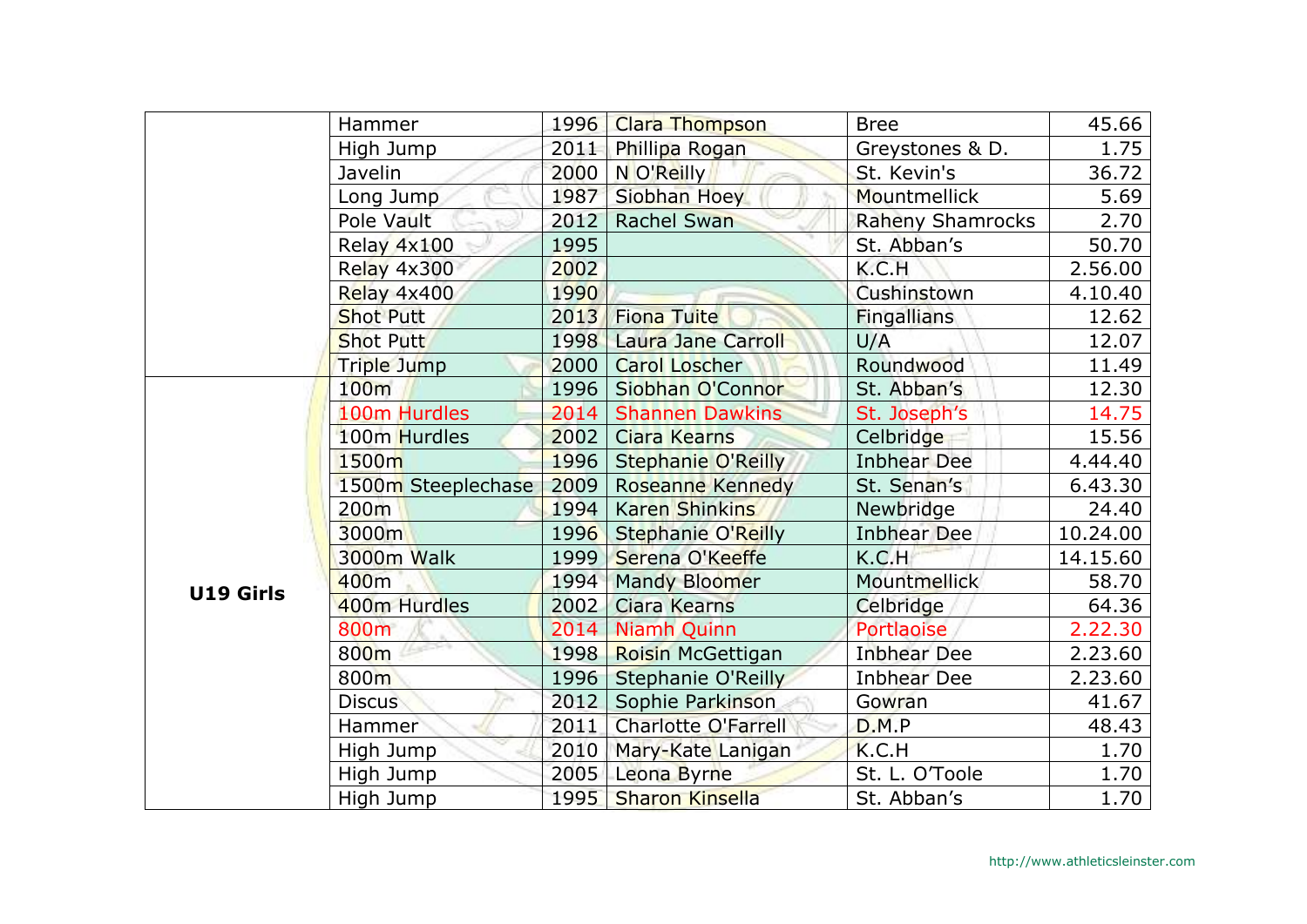|                     | Javelin            | 2008 | Olivia McDonald          | St. Peter's               | 36.14    |
|---------------------|--------------------|------|--------------------------|---------------------------|----------|
|                     | Long Jump          | 2012 | Lorraine O'Shea          | K.C.H                     | 5.66     |
|                     | Pole Vault         | 2012 | Sarah Buggy              | St. Abban's               | 1.70     |
|                     | Relay 4x100        | 1995 |                          | St. Abban's               | 51.30    |
|                     | Relay 4x400        | 1997 |                          | <b>Tullamore Harriers</b> | 4.09.00  |
|                     | <b>Shot Putt</b>   | 2007 | Laura Cogan              | Newbridge                 | 12.48    |
|                     | Triple Jump        | 2012 | Sarah Buggy              | St. Abban's               | 11.78    |
|                     | 100 <sub>m</sub>   | 2011 | <b>Catherine McManus</b> | Celtic D.C.U              | 11.75    |
|                     | 100m Hurdles       | 2013 | <b>Elizabeth Morland</b> | (G)                       | 14.53    |
|                     | 100m Hurdles       | 2011 | <b>Catherine McManus</b> | Celtic D.C.U              | 14.98    |
|                     | 1500m              | 1987 | <b>Marion Irwin</b>      | Newbridge                 | 4.45.10  |
|                     | 1500m Steeplechase | 2006 | <b>Una Britton</b>       | Sli Cualann               | 6.25.49  |
|                     | 2000m Steeplechase | 2002 | <b>Fionnuala Britton</b> | Sli Cualann               | 7.12.70  |
|                     | 200m               | 2010 | <b>Claire Mooney</b>     | <b>Naas</b>               | 25.56    |
|                     | 3000m              | 2009 | Niamh Kearney            | Sli Cualann               | 11.17.78 |
|                     | 3000m Steeplechase | 2008 | <b>Tara Jameson</b>      | Sli Cualann               | 10.55.86 |
|                     | 3000m Walk         | 2008 | Donna Carolan            | Sli Cualann               | 14.50.87 |
| <b>Junior Women</b> | 400m               | 2002 | Joanne Cuddihy           | K.C.H                     | 56.08    |
|                     | 400m Hurdles       |      | 2011 Nessa Millet        | St. Abban's               | 63.13    |
|                     | 5000m Walk         | 1986 | Marie Walsh              | Shelbourne                | 27.40.00 |
|                     | 800m               | 1989 | <b>Glynnis Lynch</b>     | <b>Mullingar Harriers</b> | 2.15.70  |
|                     | <b>Discus</b>      | 2013 | Sophie Parkinson         | Gowran                    | 42.79    |
|                     | <b>Discus</b>      | 2012 | Sophie Parkinson         | Gowran                    | 41.92    |
|                     | Hammer             | 2009 | <b>Aoife Hickey</b>      | K.C.H                     | 54.09    |
|                     | High Jump          | 2012 | <b>Shannen Dawkins</b>   | St. Joseph's              | 1.69     |
|                     | Javelin            | 2003 | Sarah Grehan             | Edenderry                 | 35.63    |
|                     | Long Jump          | 2011 | <b>Sarah McCarthy</b>    | Fingallians               | 5.77     |
|                     | Pole Vault         | 2005 | <b>Anna Miller</b>       | St. Abban's               | 2.30     |
|                     | Relay 4x100        | 2012 |                          | St. Joseph's              | 47.48    |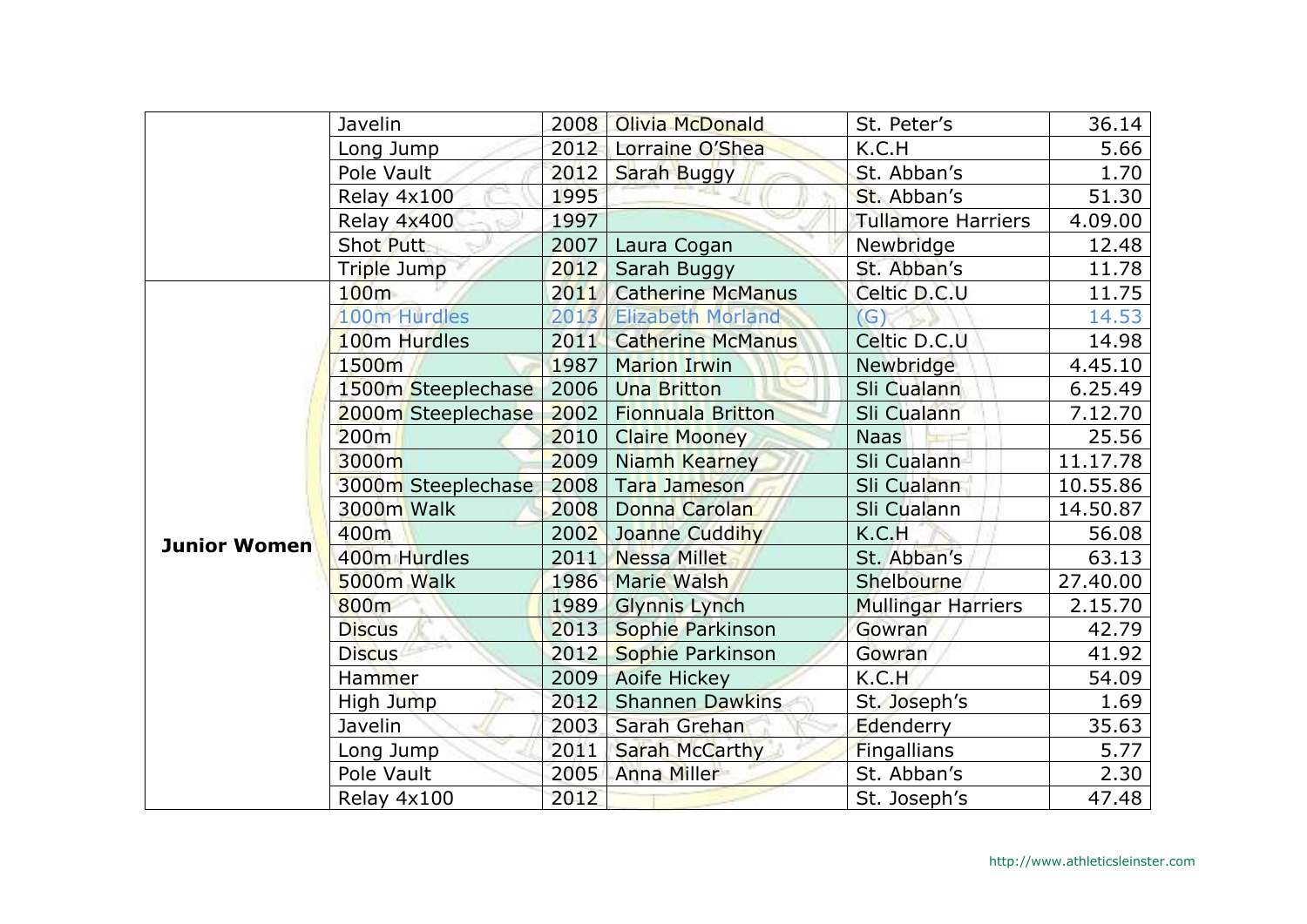|                     | Relay 4x400        | 1989 |                            | <b>West Dublin</b>        | 4.10.90  |
|---------------------|--------------------|------|----------------------------|---------------------------|----------|
|                     | Relay 4x400        | 1987 |                            | Kilcoole                  | 4.10.90  |
|                     | <b>Shot Putt</b>   | 2006 | Laura Cogan                | Newbridge                 | 13.34    |
|                     | Triple Jump        | 2012 | <b>Sarah Buggy</b>         | St. Abban's               | 11.58    |
|                     | 100m               | 1992 | Lorraine Dunne             | Newbridge                 | 11.90    |
|                     | 100m Hurdles       | 1985 | D. Murphy                  | <b>West Dublin</b>        | 15.00    |
|                     | 1500m              | 1988 | Ann Buckley                | <b>Clonliffe Harriers</b> | 4.20.30  |
|                     | 2000m Steeplechase | 2013 | <b>Emily Grennan</b>       | Tullamore Harriers        | 13.00.91 |
|                     | 200m               | 1990 | Marisa Smyth               | <b>Boyne</b>              | 24.60    |
|                     | 3000m              | 2001 | <b>Anne Keenan Buckley</b> | North Laois               | 9.21.50  |
|                     | 3000m Steeplechase | 2014 | <b>Elizabeth Egan</b>      | <b>Bree</b>               | 11.24.71 |
|                     | 3000m Walk         | 2008 | <b>Georgina Tuohy</b>      | <b>Tullamore Harriers</b> | 15.07.40 |
|                     | 3000m Walk         | 2008 | Laura Reynolds             | $\mathsf{G}$              | 14.38.94 |
|                     | 35lb Weight        | 2008 | Eileen O'Keeffe            | K.C.H                     | 6.27     |
|                     | 400m               | 2001 | Joanne Cuddihy             | 부기<br>K.C.H               | 54.70    |
|                     | 400m Hurdles       | 1985 | <b>Mary Parr</b>           | <b>West Dublin</b>        | 60.10    |
| <b>Senior Women</b> | 5000m              | 2009 | <b>Claire Phelan</b>       | St. Abban's               | 18.00.80 |
|                     | 800m               | 1990 | Bernie Kavanagh            | <b>Lucan Harriers</b>     | 2.07.20  |
|                     | <b>Discus</b>      | 2000 | Eileen O'Keeffe            | K.C.H                     | 48.20    |
|                     | <b>Hammer</b>      | 2008 | Eileen O'Keeffe            | K.C.H                     | 70.13    |
|                     | <b>High Jump</b>   | 2005 | <b>Rosemary Daniels</b>    | Na Fianna                 | 1.75     |
|                     | Javelin            | 2005 | Jennifer O'Sullivan        | Cushinstown               | 46.59    |
|                     | Long Jump          | 2008 | <b>Antoinette Stafford</b> | D.M.P                     | 5.88     |
|                     | Long Jump          | 2006 | <b>Mary McLoone</b>        | $\mathcal{G}$             | 6.03     |
|                     | Long Jump          | 2001 | <b>Antoinette Furlong</b>  | D.M.P                     | 5.88     |
|                     | Pole Vault         | 2011 | Zoe Brown                  | <b>Raheny Shamrocks</b>   | 3.95     |
|                     | Relay 4x100        | 1988 |                            | <b>West Dublin</b>        | 51.50    |
|                     | Relay 4x400        | 1987 |                            | <b>West Dublin</b>        | 4.13.20  |
|                     | <b>Shot Putt</b>   | 1985 | <b>Marita Walton</b>       | <b>Crusaders</b>          | 15.16    |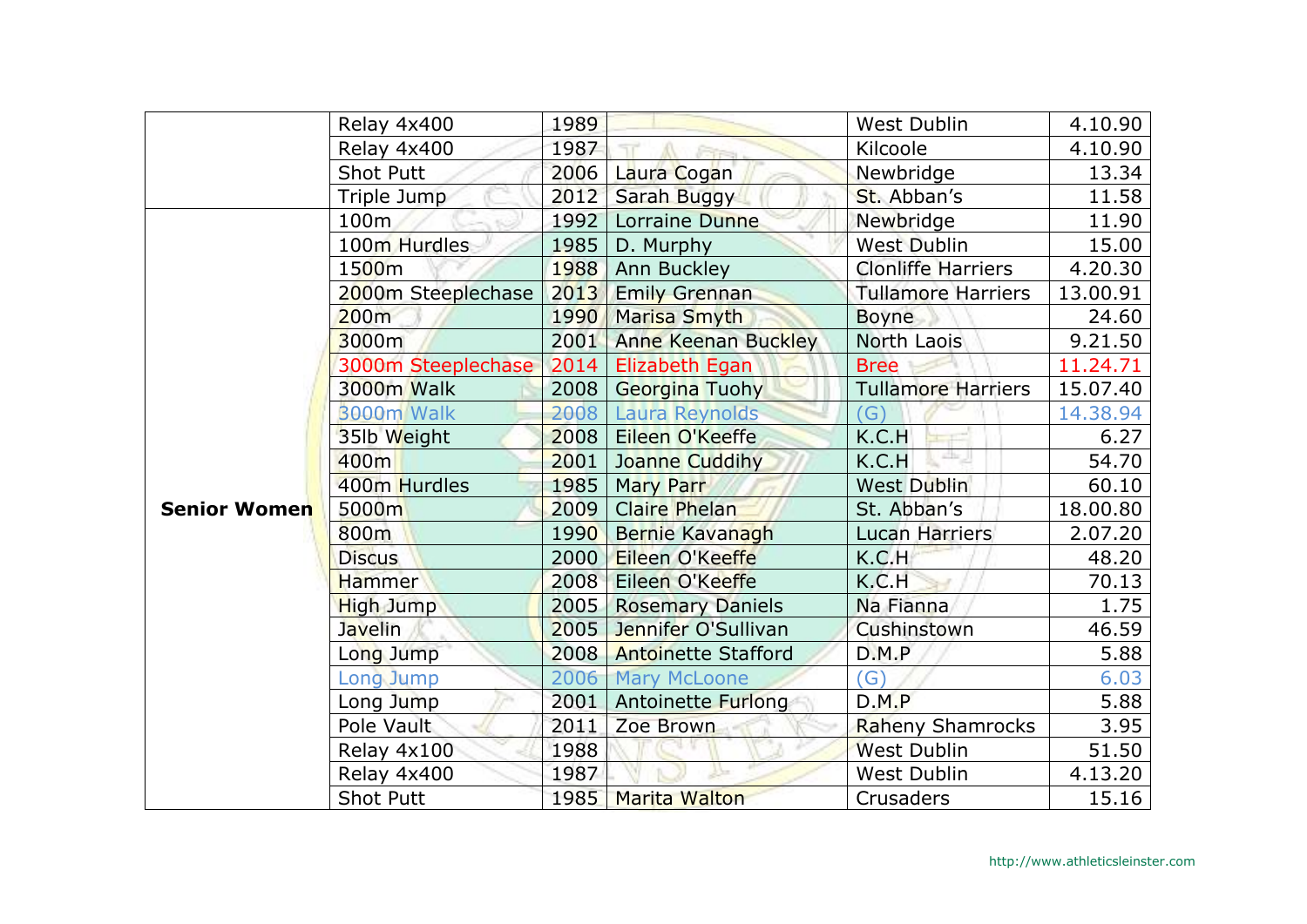|                  | <b>Triple Jump</b> | 2006 | <b>Mary McLoone</b>       | (G)                       | 12.57    |
|------------------|--------------------|------|---------------------------|---------------------------|----------|
|                  | 100 <sub>m</sub>   | 2011 | <b>Steffi Creaner</b>     | Celtic D.C.U              | 11.91    |
|                  | 100m Hurdles       | 2010 | Sandra Lawler             | Celbridge                 | 15.29    |
|                  | 1500m              | 2014 | <b>Rachael Smith</b>      | St. Coca's                | 4.33.67  |
|                  | 1500m              | 1989 | Louise Kavanagh           | D.C.H                     | 4.39.20  |
|                  | 200 <sub>m</sub>   | 1990 | Marisa Smyth              | <b>Boyne</b>              | 24.00    |
|                  | 3000m              | 2004 | Fionnuala Britton         | Sli Cualann               | 9.49.00  |
|                  | 3000m Walk         | 1989 | Marie Walsh               | Shelbourne                | 13.55.00 |
|                  | 400m               | 2008 | <b>Ciara McCallion</b>    | <b>Clonliffe Harriers</b> | 58.18    |
|                  | 400m Hurdles       | 1987 | Paula Carthy              | Clondalkin                | 62.30    |
| U23 Women        | 800m               | 1995 | <b>Catriona O'Brien</b>   | Rathfarnham               | 2.13.40  |
|                  | <b>Discus</b>      | 2002 | Eileen O'Keeffe           | K.C.H                     | 44.84    |
|                  | <b>Hammer</b>      | 2002 | Eileen O'Keeffe           | K.C.H                     | 59.88    |
|                  | High Jump          | 1991 | Fiona Kavanagh            | St. L. O'Toole            | 1.69     |
|                  | <b>Javelin</b>     | 2004 | <b>Anita White</b>        | <b>Dublin Striders</b>    | 40.64    |
|                  | Long Jump          | 2007 | Leona Byrne               | St. L. O'Toole            | 5.65     |
|                  | Relay 4x100        | 1989 |                           | Rathfarnham / Ajax        | 52.00    |
|                  | Relay 4x400        | 1990 |                           | <b>Mullingar Harriers</b> | 4.08.50  |
|                  | <b>Shot Putt</b>   | 1986 | <b>B.</b> Wall            | Cushinstown               | 12.72    |
|                  | Triple Jump        | 2008 | Jenny Reilly              | Na Fianna                 | 11.03    |
|                  | 100 <sub>m</sub>   | 2005 | Geraldine Finnegan        | <b>Dunleer</b>            | 13.62    |
|                  | 1500 <sub>m</sub>  | 2007 | <b>Mary Hanley</b>        | Na Fianna                 | 4.51.44  |
|                  | 200 <sub>m</sub>   | 2007 | Marisa McHugh             | Drogheda & D.             | 27.66    |
|                  | 3000m Walk         | 2011 | Georgina Tuohy            | <b>Tullamore Harriers</b> | 17.43.07 |
|                  | 400m               | 2004 | Geraldine Finnegan        | Dunleer                   | 62.72    |
| <b>Women M35</b> | 5000m              | 2008 | <b>Elizabeth Cuskelly</b> | <b>Tullamore Harriers</b> | 18.48.62 |
|                  | 5000m Walk         | 2003 | Pamela Reynolds           | St. Andrew's              | 33.49.50 |
|                  | 800m               | 2014 | Niamh Fitzgerald          | <b>Lucan Harriers</b>     | 2.22.88  |
|                  | 800m               | 2007 | <b>Mary Hanley</b>        | Na Fianna                 | 2.25.20  |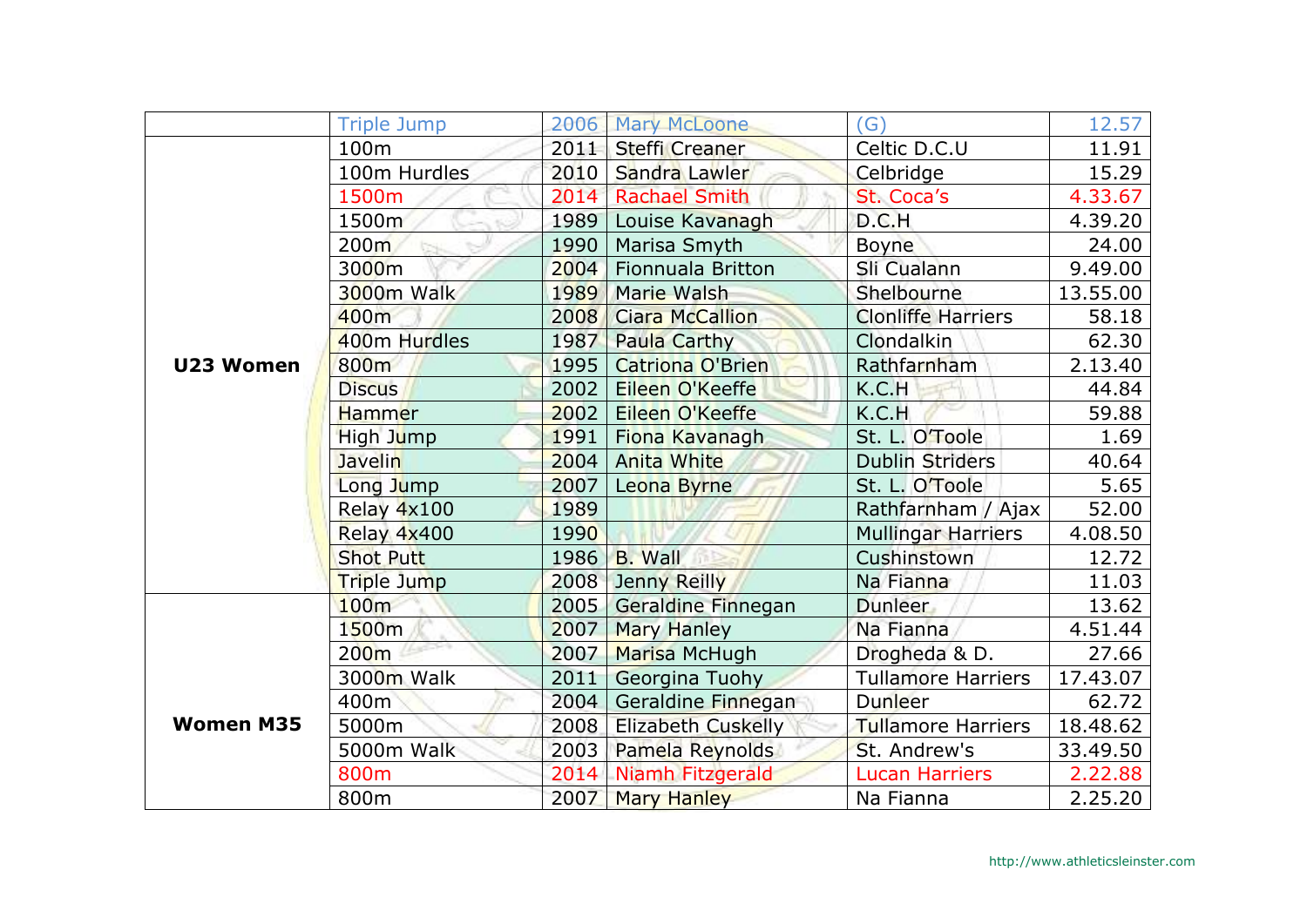|                  | <b>Discus</b>     | 2007 | <b>Verena Fenlon</b>      | St. Joseph's           | 24.70    |
|------------------|-------------------|------|---------------------------|------------------------|----------|
|                  | Hammer            | 2006 | Geraldine Finnegan        | Dunleer                | 22.06    |
|                  | High Jump         | 2005 | Verena Fenlon             | St. Joseph's           | 1.30     |
|                  | Javelin           | 2005 | Geraldine Finnegan        | <b>Dunleer</b>         | 31.43    |
|                  | Long Jump         | 2003 | Geraldine Finnegan        | <b>Dunleer</b>         | 4.88     |
|                  | Shot Putt         | 2004 | Geraldine Finnegan        | <b>Dunleer</b>         | 9.93     |
|                  | 100 <sub>m</sub>  | 2003 | <b>Geraldine Shortt</b>   | St. Coca's             | 14.30    |
|                  | 1500m             | 2009 | <b>Mary Hanley</b>        | Na Fianna              | 5.00.00  |
|                  | 200m              | 2005 | <b>Eileen Kelly</b>       | St. Abban's            | 28.94    |
|                  | <b>3000m Walk</b> | 2014 | Maggie Helen O'Connor     | St. Joseph's           | 16.53.28 |
|                  | 3000m Walk        | 2012 | <b>Anne Gormley</b>       | <b>Donore Harriers</b> | 19.03.77 |
|                  | 35lb Weight       | 2013 | Verena Fenlon             | St. Joseph's           | 4.48     |
|                  | 35lb Weight       | 2011 | <b>Pauline Kenny</b>      | Newbridge              | 3.88     |
|                  | 35lb Weight       | 2010 | Priscilla O'Sullivan      | (G)                    | 4.65     |
| <b>Women M40</b> | 400m              | 2005 | Eileen Kelly              | St. Abban's            | 65.94    |
|                  | 400m Hurdles      | 2010 | <b>Cera Nolan</b>         | <b>Naas</b>            | 75.93    |
|                  | 800m              | 2009 | Mary Hanley               | Na Fianna              | 2.26.66  |
|                  | <b>Discus</b>     | 2010 | <b>Pauline Kenny</b>      | Newbridge              | 27.02    |
|                  | <b>Hammer</b>     | 2010 | <b>Pauline Kenny</b>      | Newbridge              | 36.44    |
|                  | High Jump         | 2012 | Verena Fenlon             | St. Joseph's           | 1.25     |
|                  | <b>High Jump</b>  | 2010 | Verena Fenlon             | St. Joseph's           | 1.25     |
|                  | <b>Javelin</b>    | 2005 | <b>Maria Macken Duffy</b> | St. Peter's            | 21.39    |
|                  | Long Jump         | 2003 | <b>Mary Dwyer</b>         | St. L. O'Toole         | 4.77     |
|                  | Shot Putt         | 2010 | Verena Fenlon             | St. Joseph's           | 8.90     |
|                  | 100m              | 2014 | Geraldine Finnegan        | <b>Dunleer</b>         | 14.10    |
|                  | 100m              | 2011 | Moira Peppard             | Trim                   | 14.31    |
|                  | 1500m             | 2014 | <b>Maria Griffin</b>      | St. Joseph's           | 5.06.00  |
|                  | 1500m             | 2013 | <b>Bridget Clarke</b>     | Na Fianna              | 5.09.30  |
|                  | 1500m             | 2012 | Imelda Clarke             | Na Fianna              | 5.16.75  |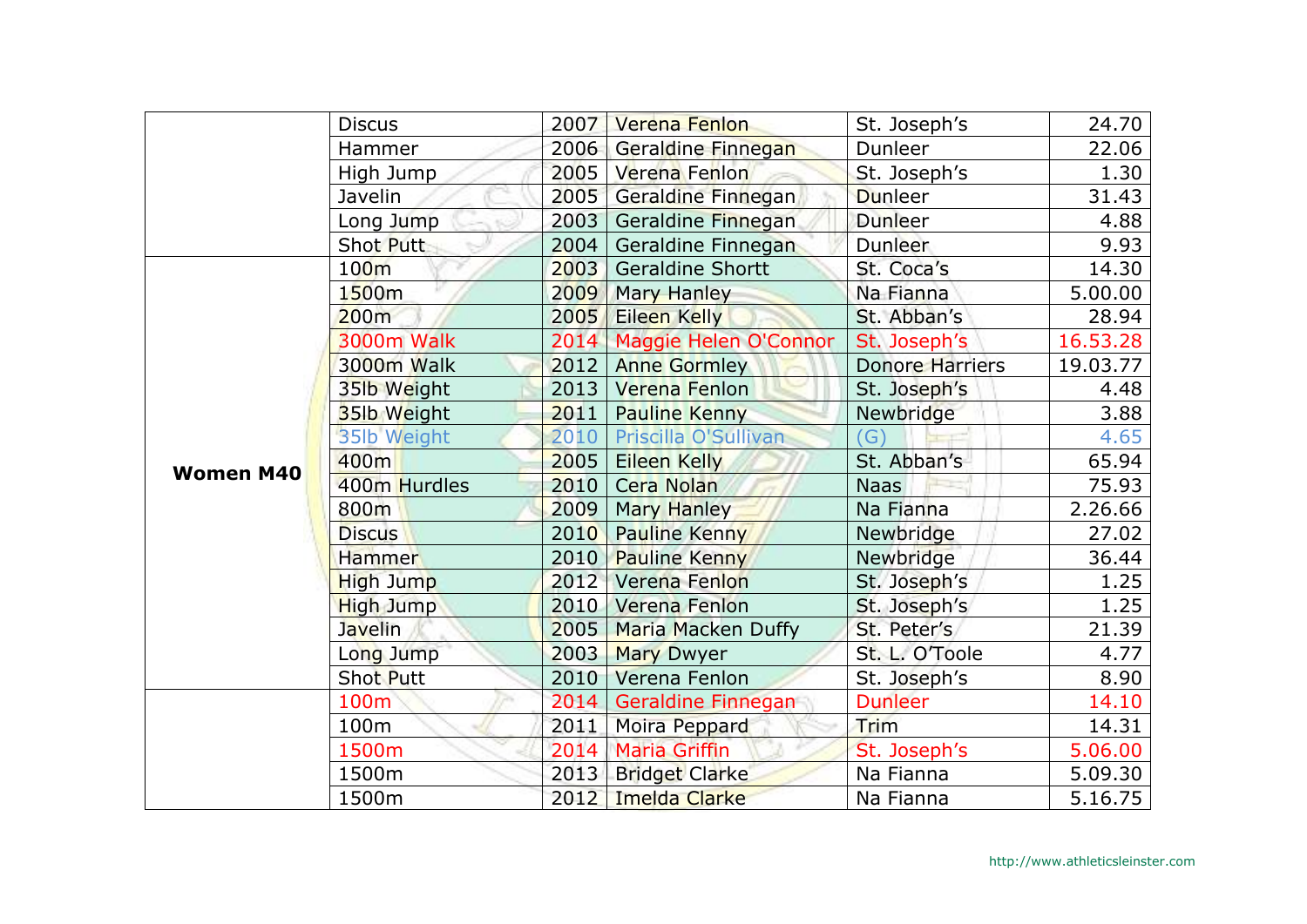|                  | 200 <sub>m</sub>   | 2014 | Geraldine Finnegan        | <b>Dunleer</b>            | 28.99    |
|------------------|--------------------|------|---------------------------|---------------------------|----------|
|                  | 200 <sub>m</sub>   | 2013 | <b>Paula Reilly</b>       | Celbridge                 | 29.98    |
|                  | 200m               | 2009 | Moira Peppard             | Trim                      | 30.18    |
|                  | 3000m              | 2013 | <b>Catherine O'Connor</b> | Menapians                 | 12.52.19 |
|                  | 35lb Weight        | 2011 | Priscilla O'Sullivan      | (G)                       | 4.74     |
|                  | 35lb Weight        | 2010 | <b>Evelyn Morris</b>      | Newbridge                 | 4.38     |
|                  | 400m               | 2014 | Geraldine Finnegan        | <b>Dunleer</b>            | 65.43    |
| <b>Women M45</b> | 400 <sub>m</sub>   | 2012 | <b>Geraldine Reilly</b>   | <b>Clonliffe Harriers</b> | 66.40    |
|                  | 5000m              | 2012 | <b>Helen Chesire</b>      | <b>Dunleer</b>            | 22.16.89 |
|                  | 800 <sub>m</sub>   | 2013 | <b>Bridget Clarke</b>     | Na Fianna                 | 2.27.99  |
|                  | 800m               | 2012 | <b>Bridget Clarke</b>     | Na Fianna                 | 2.29.23  |
|                  | <b>Discus</b>      | 2011 | <b>Maureen Glanton</b>    | (G)                       | 31.26    |
|                  | <b>Discus</b>      | 2011 | Priscilla O'Sullivan      | G)                        | 25.89    |
|                  | <b>Discus</b>      | 2011 | Jean Daly                 | Na Fianna                 | 21.98    |
|                  | Hammer             | 2010 | <b>Moira Aston</b>        | ÷<br>Trim                 | 29.96    |
|                  | High Jump          | 2013 | <b>Siobheal Cummins</b>   | Ratoath Ms.               | 1.45     |
|                  | High Jump          | 2005 | Lucy Moore-Fox            | D.S.D                     | 1.30     |
|                  | Javelin            | 2010 | <b>Marion Feehan</b>      | Ferbane                   | 21.23    |
|                  | Javelin            | 2008 | <b>Mary Barrett</b>       | $\mathcal{G}$             | 21.60    |
|                  | Long Jump          | 2010 | <b>Evelyn Morris</b>      | Newbridge                 | 3.87     |
|                  | <b>Triple Jump</b> | 2012 | <b>Finola Moore</b>       | Celbridge                 | 7.70     |
|                  | 100 <sub>m</sub>   | 2014 | <b>Deirdre McFerran</b>   | Drogheda & D.             | 14.78    |
|                  | 100m               | 2010 | Mary Whelan               | D.S.D                     | 17.25    |
|                  | 100m               | 2008 | <b>Cathryn Booth</b>      | $\mathcal{G}$             | 16.16    |
|                  | 1500m              | 2010 | Mary O'Brien              | Dunleer                   | 5.51.05  |
|                  | 200 <sub>m</sub>   | 2014 | <b>Deirdre McFerran</b>   | Drogheda & D.             | 31.32    |
|                  | 200 <sub>m</sub>   | 2008 | <b>Cathryn Booth</b>      | $\overline{G}$            | 34.59    |
|                  | 3000m Walk         | 2013 | <b>Anne Gormley</b>       | <b>Donore Harriers</b>    | 19.06.24 |
|                  | 35lb Weight        | 2013 | <b>Moira Aston</b>        | Trim                      | 5.24     |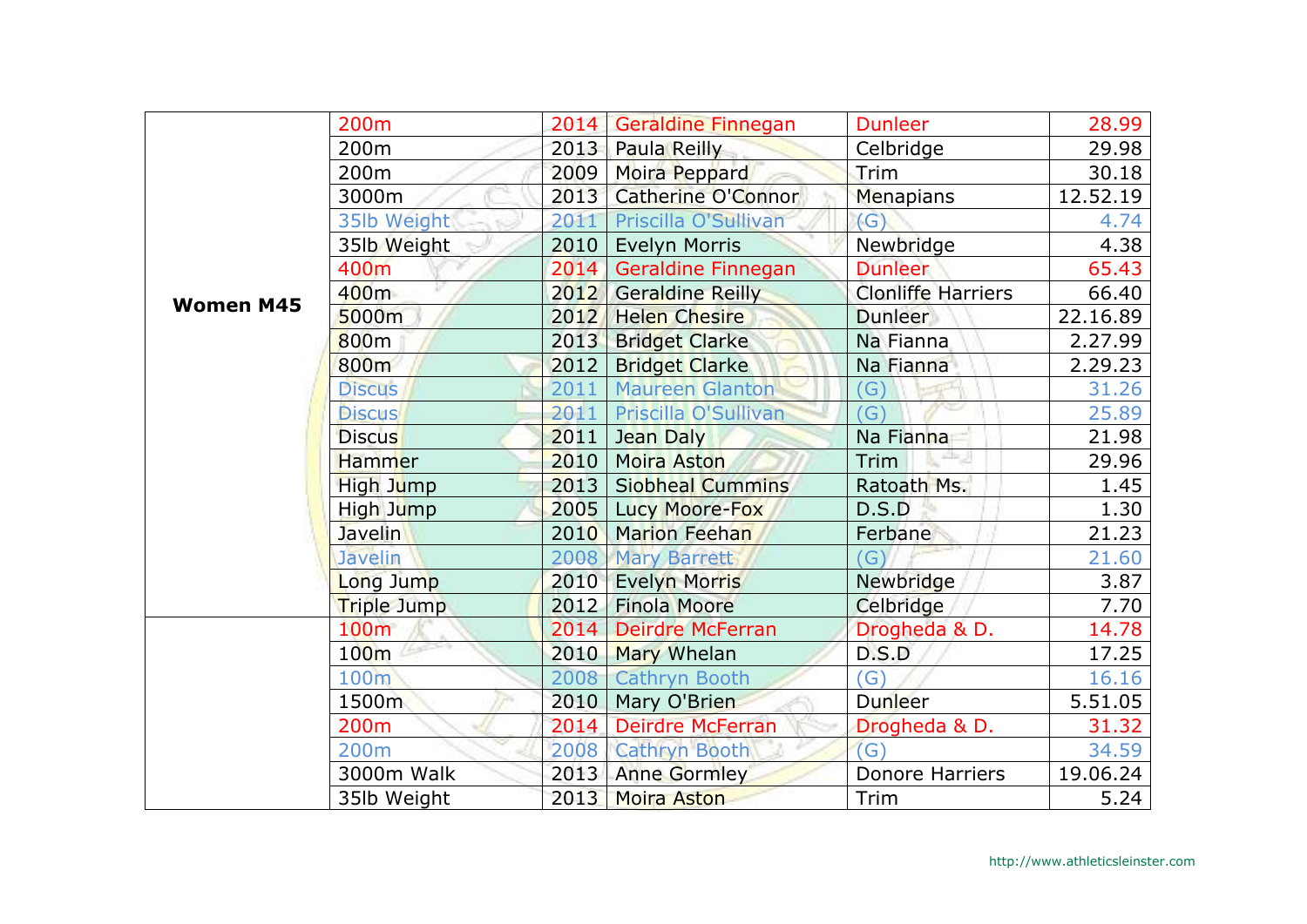|                  | 35lb Weight      | 2011 | <b>Michelle Power</b>   | Newbridge                                             | 3.90    |
|------------------|------------------|------|-------------------------|-------------------------------------------------------|---------|
|                  | 400m             | 2013 | Deirdre O'Reilly        | St. Coca's                                            | 71.98   |
|                  | 400m             | 2012 | Deirdre O'Reilly        | St. Coca's                                            | 74.59   |
|                  | 800m             | 2010 | Mary O'Brien            | <b>Dunleer</b>                                        | 2.54.98 |
|                  | <b>Discus</b>    | 2010 | <b>Marion Feehan</b>    | Ferbane                                               | 15.96   |
| <b>Women M50</b> | <b>Discus</b>    | 2009 | <b>Mary Barrett</b>     | $\mathcal{G}$                                         | 25.38   |
|                  | <b>Hammer</b>    | 2013 | Moira Aston             | Trim                                                  | 29.57   |
|                  | Hammer           | 2008 | Lucy Moore-Fox          | D.S.D                                                 | 27.36   |
|                  | <b>High Jump</b> | 2008 | <b>Lucy Moore-Fox</b>   | D.S.D                                                 | 1.35    |
|                  | <b>Javelin</b>   | 2013 | Moira Aston             | Trim                                                  | 21.00   |
|                  | <b>Javelin</b>   | 2011 | <b>Mary Barrett</b>     | $\mathcal{G}$                                         | 23.39   |
|                  | <b>Javelin</b>   | 2010 | Patricia C. Smith       | <b>Blackrock</b>                                      | 8.00    |
|                  | Long Jump        | 2013 | <b>Finola Moore</b>     | Celbridge                                             | 3.89    |
|                  | Long Jump        | 2011 | <b>Mary Barrett</b>     | $\mathcal{G}$                                         | 3.68    |
|                  | <b>Shot Putt</b> | 2009 | <b>Mary Barrett</b>     | $\frac{1}{2} \ln \frac{1}{\sqrt{2}}$<br>$\mathcal{G}$ | 10.65   |
|                  | <b>Shot Putt</b> | 2008 | Lucy Moore-Fox          | D.S.D                                                 | 9.16    |
|                  | Triple Jump      | 2011 | Lucy Moore-Fox          | D.S.D                                                 | 8.17    |
|                  | 100 <sub>m</sub> | 2011 | <b>Mary Whelan</b>      | <b>Dublin Striders</b>                                | 16.95   |
| <b>Women M55</b> | 100m Hurdles     | 2014 | <b>Mary Barrett</b>     | (G)                                                   | 14.98   |
|                  | 1500m            | 2012 | <b>Nuala Reilly</b>     | Drogheda & D.                                         | 5.56.82 |
|                  | 200m             | 2006 | Mary Walsh              | <b>Tullamore Harriers</b>                             | 35.70   |
|                  | 35lb Weight      | 2008 | <b>Betty Cunningham</b> | Dunboyne                                              | 2.65    |
|                  | 400m             | 2007 | <b>Mary Walsh</b>       | <b>Tullamore Harriers</b>                             | 83.50   |
|                  | 800m             | 2012 | <b>Nuala Reilly</b>     | Drogheda & D.                                         | 3.01.29 |
|                  | <b>Discus</b>    | 2013 | Lucy Moore-Fox          | D.S.D                                                 | 18.99   |
|                  | <b>Discus</b>    | 2007 | <b>Betty Cunningham</b> | Dunboyne                                              | 13.64   |
|                  | Hammer           | 2012 | Lucy Moore-Fox          | D.S.D                                                 | 28.03   |
|                  | High Jump        | 2012 | <b>Lucy Moore-Fox</b>   | D.S.D                                                 | 1.20    |
|                  | <b>Shot Putt</b> | 2013 | <b>Lucy Moore-Fox</b>   | Celbridge                                             | 9.16    |